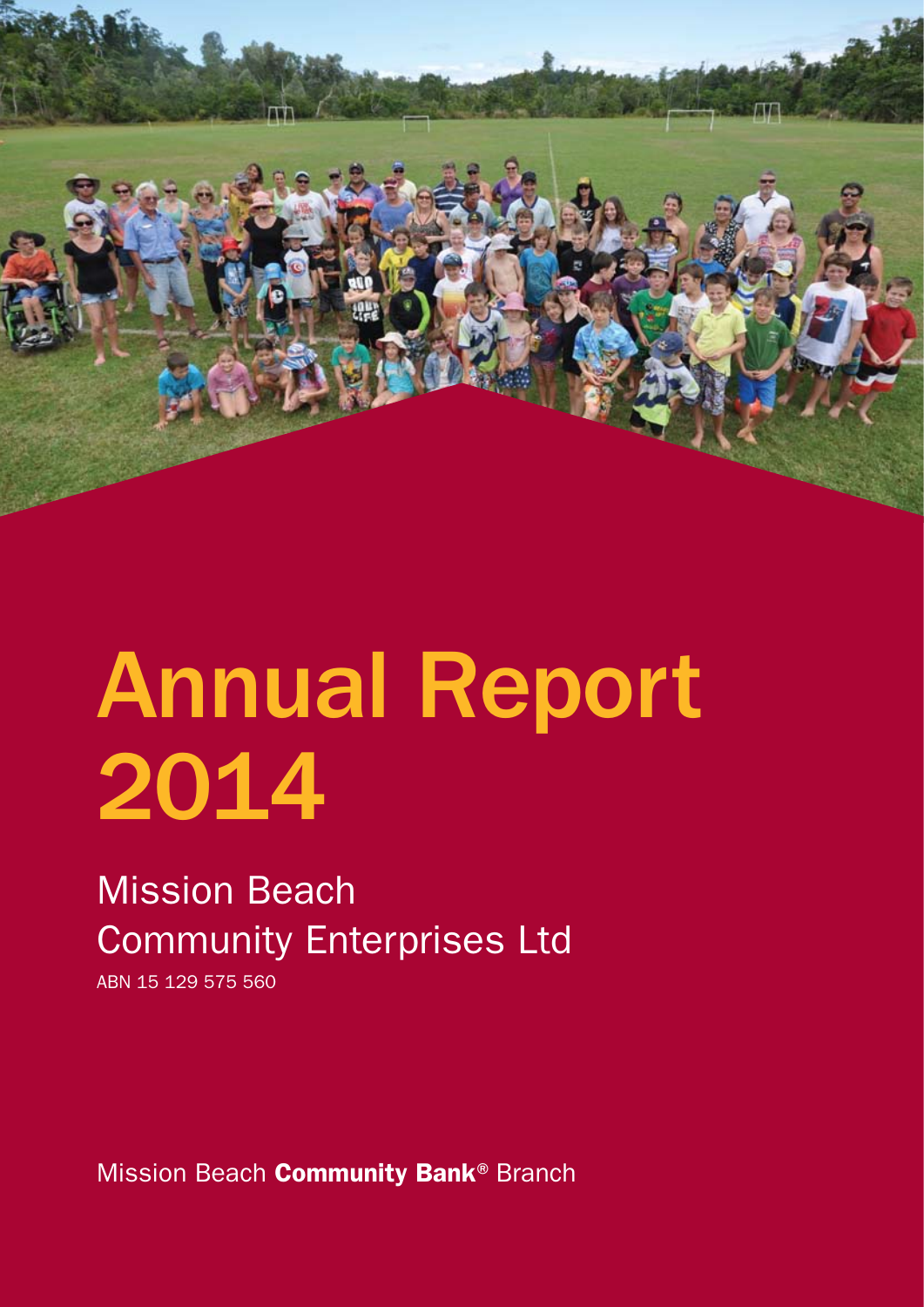## **Contents**

| <b>Chairman's report</b>                | $\mathbf{2}$ |
|-----------------------------------------|--------------|
| <b>Manager's report</b>                 | 3            |
| <b>Treasurer's report</b>               | 4            |
| <b>Regional Manager's report</b>        | 6            |
| <b>Bendigo and Adelaide Bank report</b> | 7            |
| Directors' report                       | 9            |
| Auditor's independence declaration      | 14           |
| <b>Financial statements</b>             | 15           |
| Notes to the financial statements       | 19           |
| <b>Directors' declaration</b>           | 42           |
| Independent audit report                | 43           |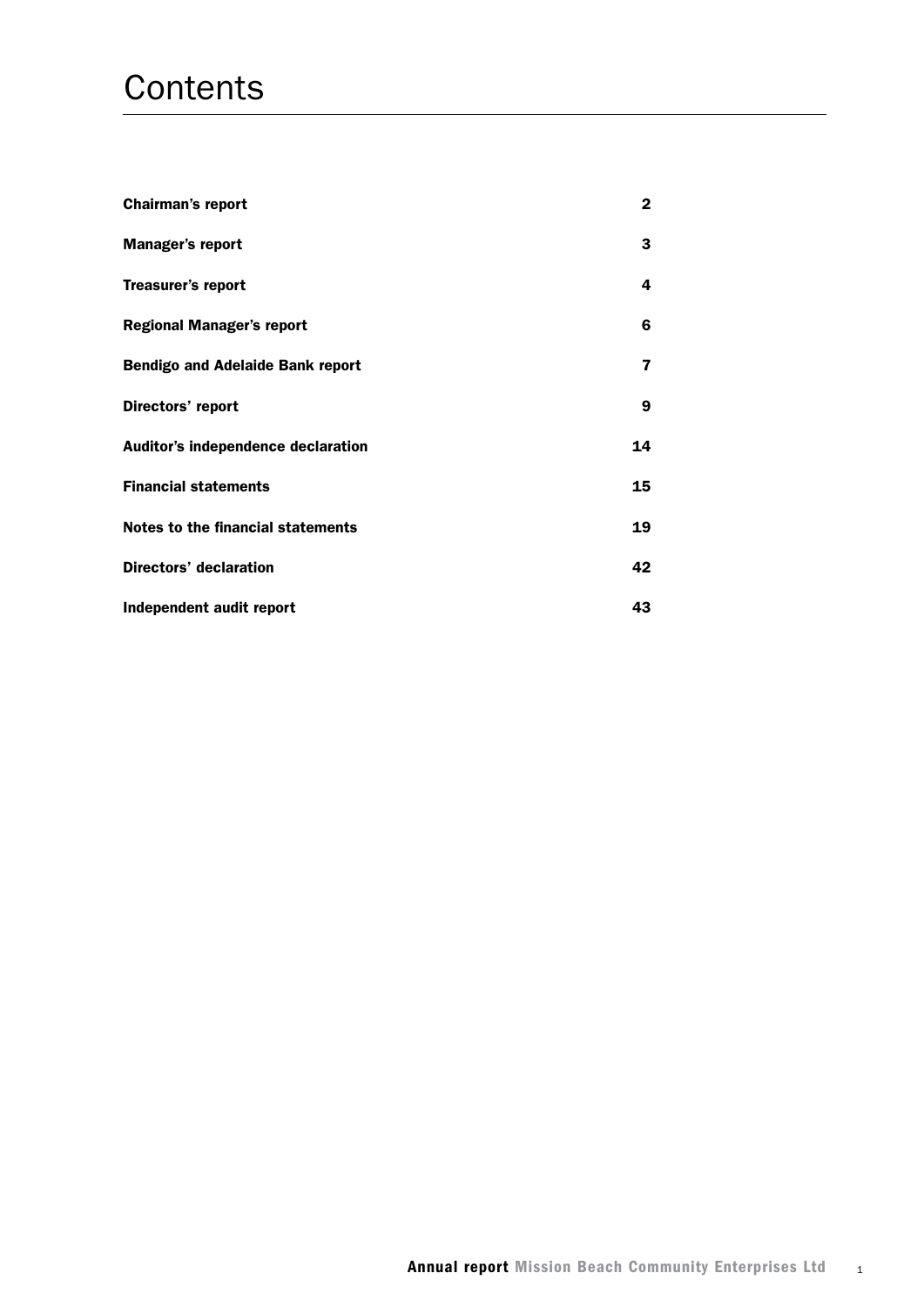## Chairman's report

## For year ending 30 June 2014

It has been both an exciting and challenging year for our **Community Bank**<sup>®</sup> branch.

I heartily congratulate my fellow Board members and branch staff for continuing to grow our company throughout what continue to be very difficult economic times.

Our business has expanded to the extent from having a banking book of \$36.555 million as at the end of the financial year in 2013, we have increased our business to \$45.462 as at 30 June 2014.

This has been achieved notwithstanding a stagnating economy in which interest rates continue to remain at record low levels. Such economic circumstances continue to put incredible strains on the margins which are our principle source of income and as they improve will move us into profitability.

As at the end of this financial year it has eluded us but we are frustratingly close to becoming profitable and I will certainly update shareholders on this topic at our Annual General Meeting on the 6 November.

Suffice to say our growth continues well ahead of budget predictions and economic trends in general and based on this I am confident that as we move into 2014/15 our business will continue to grow.

We are only as good as our shareholders and we thank you for your loyalty and patience. Our contributions to the community we confirm are made possible as a result of the Market Development Funding made available to us by our Franchise Partner Bendigo and Adelaide Bank. Those funds are not in any way associated with our company's income per se, and as such do not affect the company's ability or otherwise to pay a dividend to shareholders, which is always the Board's intent at the appropriate time once the company moves into profit, now so close.

My thanks once again to my fellow Board members, and Evelyn, Angela, Jodi and Di at the Branch for their wonderful support and efforts in making our **Community Bank®** branch a community hub as Mission Beach continues to move forward.

Tony Lee Chairman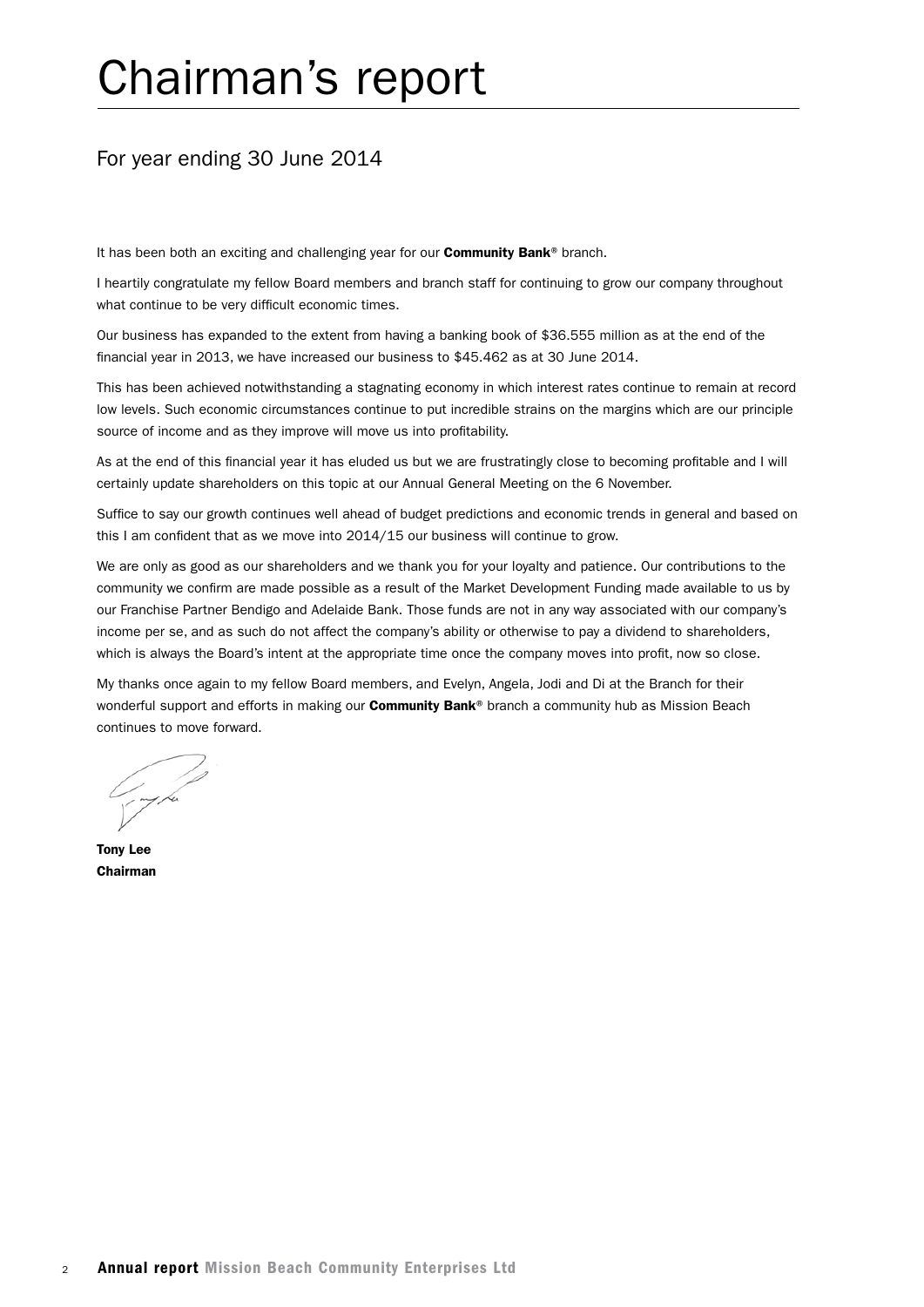## Manager's report

## For year ending 30 June 2014

It is with much pleasure I deliver my Manager's Report for the financial year ending 30 June 2014. It has been an interesting and rewarding year. I have been the Manager at the Mission Beach Community Bank® Branch now for just over 12 months and my team and I have certainly embraced the community commitment and have no doubt this focus has contributed to our fantastic result.

Mission Beach Community Bank® Branch is your Bank. Our branding Bigger than a bank is ensuring we make Mission Beach a better place to live due to our commitment within the community. Throughout the year our dedicated staff and Board of Directors have continued to assist with local events in their own time and feel great pride when we are able to partner with local community groups such as Rotary, Banana Festival, St Clair's Fete, Silkwood P&C, Mission Arts, Mission Beach Sailing Club and many more.

During the year we were presented with a number of challenges, however managed to overcome these challenges and deliver growth for the branch of just under \$10 million for the financial year, this being a 20% increase in our footings, from June 2013, a fantastic result.

Although Cyclone Yasi has disappeared in the distance, we still remain in a tight margin environment within the lending and deposit space, however getting closer to profitability each and every month.

With the continued support of our shareholders, our Board of Directors, and our dedicated staff, I believe the trend will continue to grow.

My aim is to continue to guide and develop my team to help us create stronger connections with our existing customers and continue to encourage new customers by having their financial needs met. By having genuine conversations, along with availability to a full suite of banking products, I am confident that we will achieve their financial goals and aspirations.

Our Community Bank® story is growing and I urge all shareholders and customers to fully support the branch and spread the word. The branch is now on the cusp of moving into profit and we should see this at some point during 2014/15 financial year.

Evelyn Swarbrick Branch Manager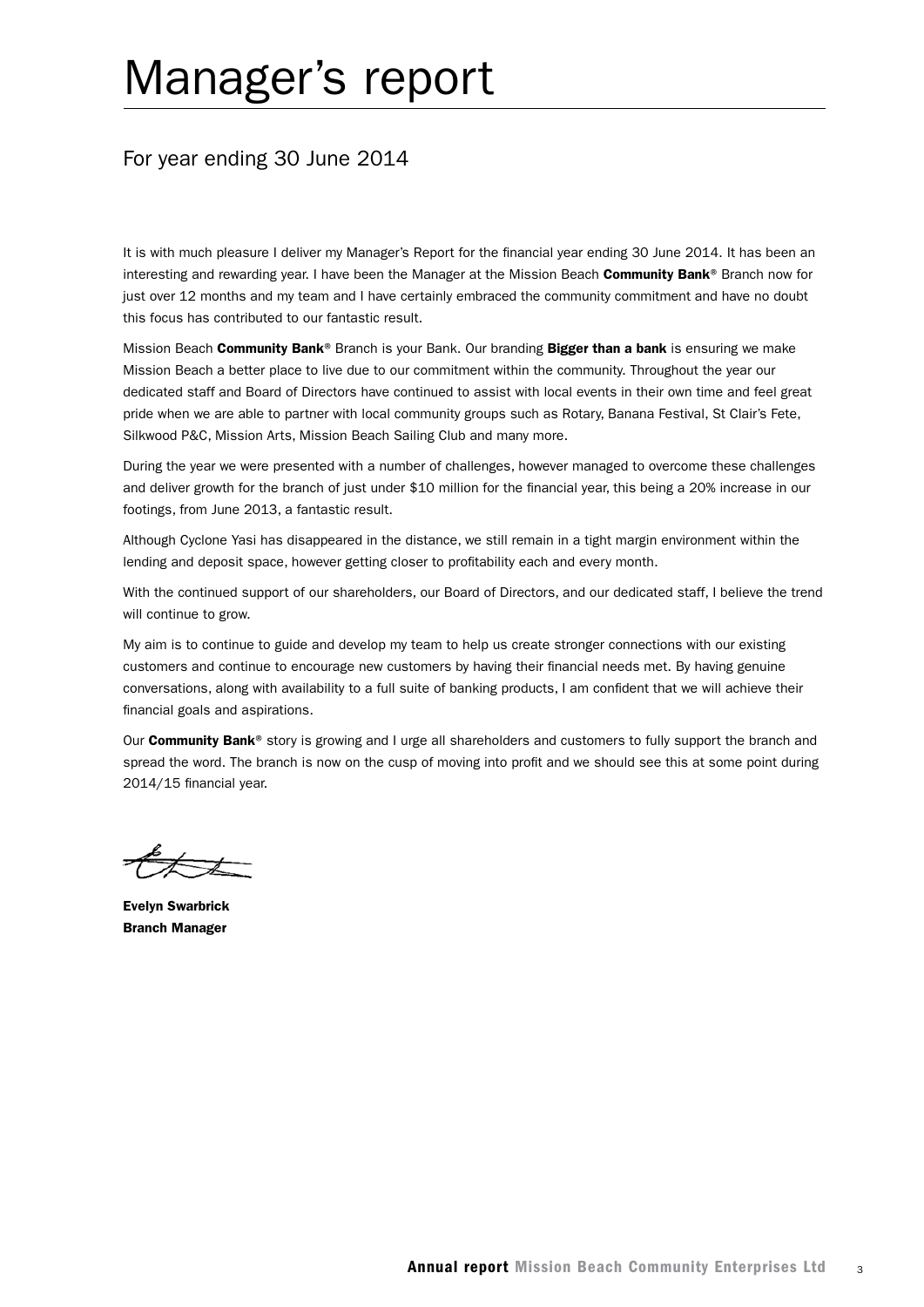## Treasurer's report

## For year ending 30 June 2014

As the Treasurer of our company I consider it important to clarify the results our company achieved over the last 12 months, explain the financial strategy the Board is undertaking and recognise the position our company is now at.

From our pre-tax operating loss of \$73,295 for the year ending 30 June 2014 I would highlight that our revenues have risen to \$385,539 (2013 - \$352,182, 2012 - \$336,521) while operating costs excluding marketing and sponsorships have increased to \$425,153 (2013 - \$389,478, 2012 - \$393,325). At the same time you should note discretionary costs on marketing and sponsorships have increased to \$33,681 (2013 - \$27,081, 2012 -\$6,415). These results are in accordance with the growth strategies of our Board and should be measured against a footings growth of 30% to \$47.2 million (2013 \$36.3 million, 2012 \$34 million) for this same period. \$47.2 million (2013 \$36.3 million, 2012 \$34 million) for this same period.

At the last Annual General Meeting (AGM) the Board detailed the necessity for continued growth in our business At the last Annual General Meeting (AGM) the Board detailed the necessity for continued to achieve profitability. The base logic behind this is that as our business operates in one of the most regulated industries in Australia, in banking, there is a high amount of operating costs which we cannot cut. From the graph below you will note how the costs of our operations since inception have remained relatively constant as our revenue has slowly climbed to meet it. Currently the fixed costs of our operations sit between \$35-36,000 per month.  $t$  meeth. Currently the fixed costs of our operations sit between  $\mathcal{L}$ 



To advance the company towards profit we must therefore look at the alternative of increasing our income. To advance the company towards profit we must therefore look at the alternative of increasing

As noted above with the rise in discretionary outlays, one of the key strategies undertaken over the last year to grow this income has involved promotion. Being a **Community Bank®** branch we have turned to our community and started using our Marketing Development Funds from Bendigo and Adelaide Bank to enter into strategic partnerships which not only support our community groups but put partnership arrangements in place to promote our business through them. We have turned to our community and started using  $\alpha$ 

I am pleased to say that the fruits of these growth strategies are now bearing. r am picascu to say that the mults of these growth strategies are now beamig.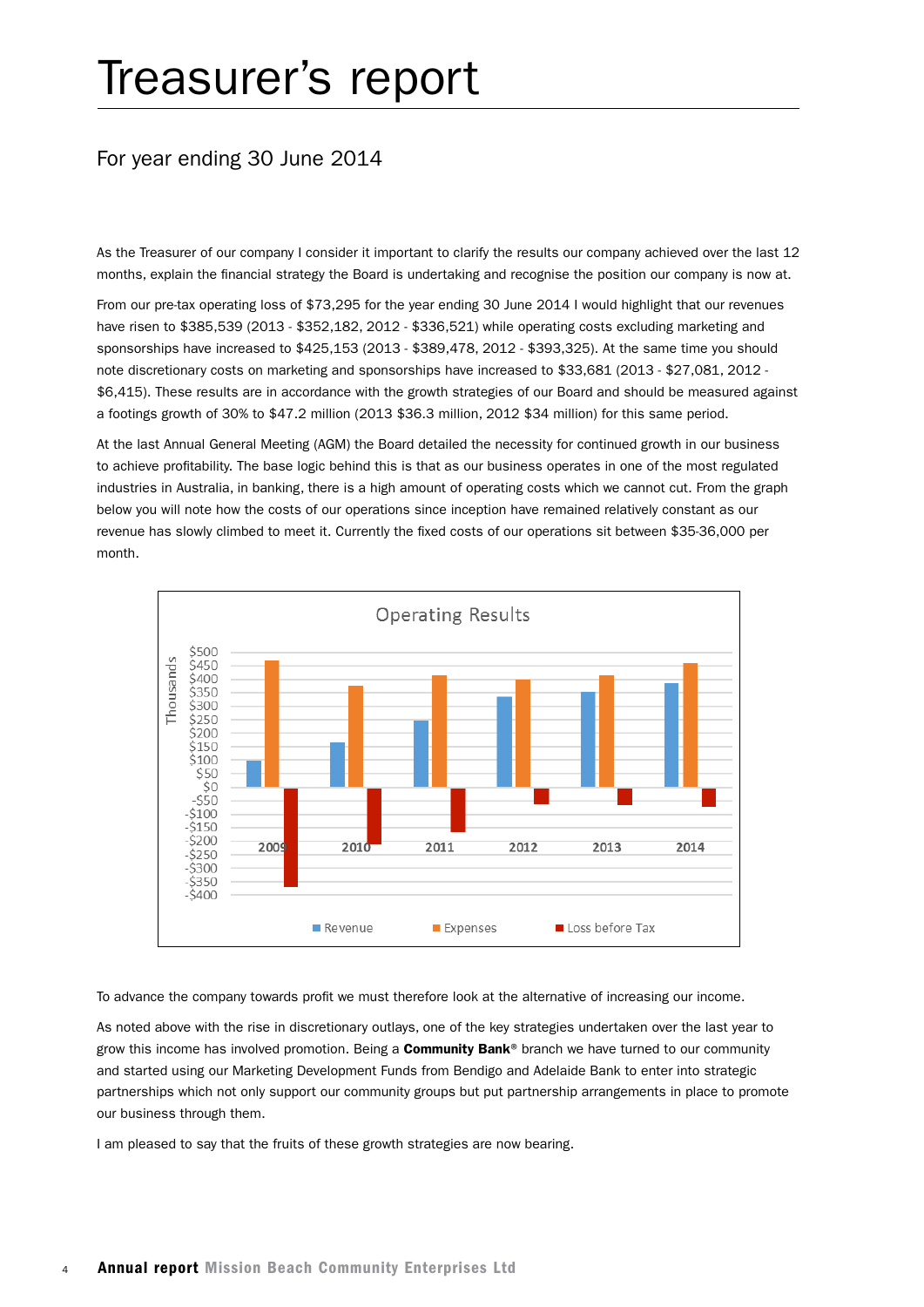



On the back of continued footings growth and an upturn in revenue yield on these footings we believe the financial On the back of continued footings growth and an upturn in revenue yield on these footings we on the back of continuou footings growth and an aptum in forentic yield on these footings we believe the finan<br>battle of raising our income above our operating costs is being won.

While the Board is aware of the threshold we are now crossing, it recognises the importance of consolidating our While the Board is aware of the threshold we are now crossing, it recognises the importance of financial position over this next twelve months in order that we can create and sustain a profitable company to the benefit of our shareholders and community.

Christopher Norton FCA M.Com B.Bus **Treasurer** Christopher Norton FCA M.Com B.Bus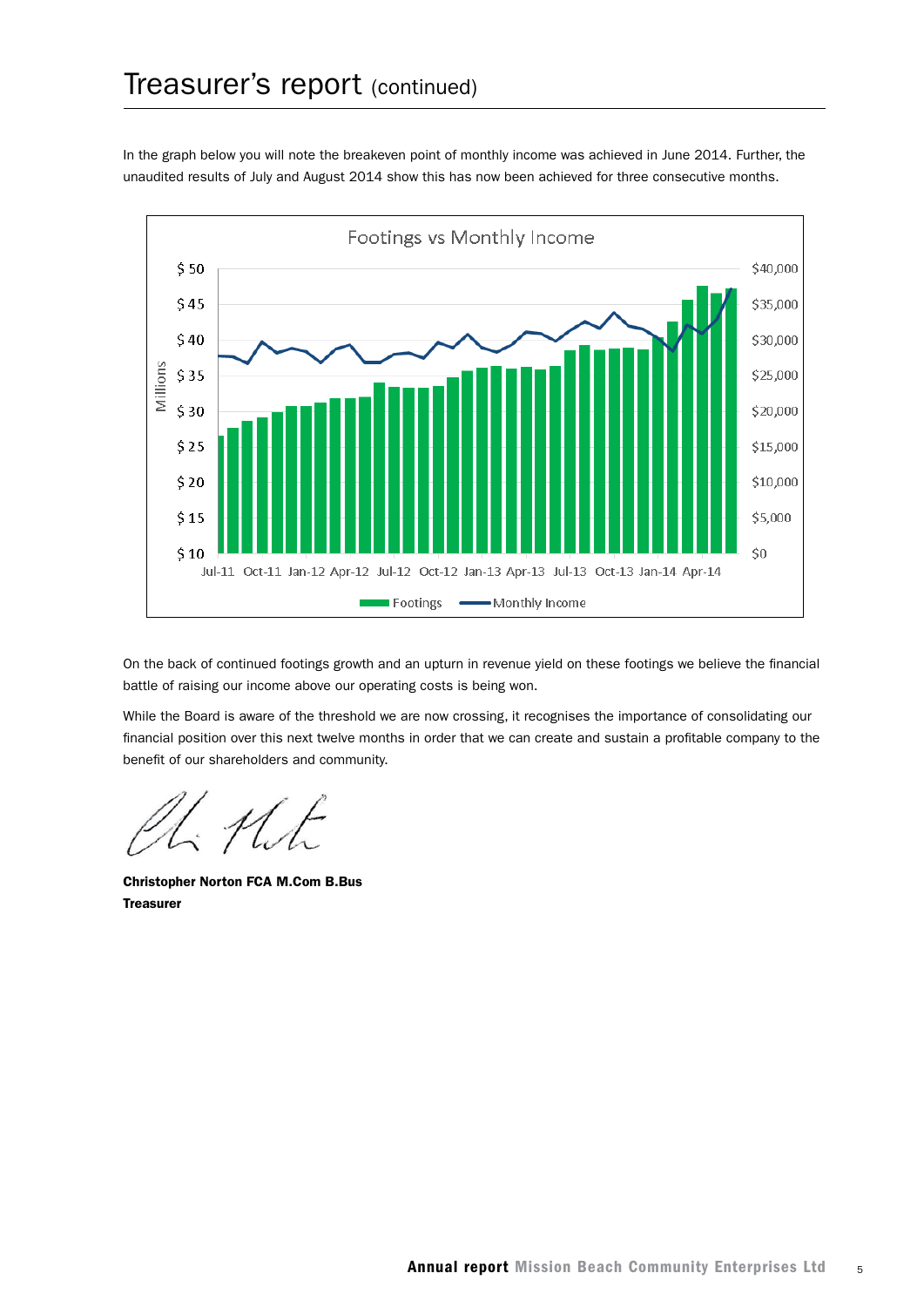## Regional Manager's report

## For year ending 30 June 2014

As the Regional Manger of Bendigo and Adelaide Bank, it gives me much pleasure on providing an update on the Cairns and Cassowary Coast region. For nearly five years now, I have watched the development of the Mission Beach Community Bank® Branch grow and have witnessed the support that has been given and provided to the local community.

At Bendigo and Adelaide Bank, our brand promise is to be Bigger than a bank for our customers and communities. I truly believe that we are providing prosperity to communities right across the nation. In fact, the **Community** Bank<sup>®</sup> network has delivered over \$120 million to community groups and not for profit clubs.

Bendigo and Adelaide Bank has revolutionised Australia's banking system and have provided local communities (just like Mission Beach) with a unique opportunity to leverage the financial power of their community to the benefit of all.

The success of the **Community Bank®** model is testament to the effort and dedication of the communities that operate and support the process

Mission Beach Community Bank® Branch is being led by one of the most experienced Branch Managers we have in the state and I have full confidence that Evelyn and her team will do every thing possible to continue to grow the business and support your local community for many years to come.

Each year, Bendigo and Adelaide Bank conducts customer satisfaction surveys on all retail branches. As the leader of the region, I was overjoyed that our region was ranked number one in Australia for the survey conducted in early 2014. Mission Beach Community Bank® Branch was ranked number two in the region and number 11 in the nation. This is a true reflection to Evelyn and her team's commitment to serving the local community.

I would like to take this opportunity to openly acknowledge the work that is completed behind the scenes by the Chairman of the **Community Bank**® Branch, Tony Lee and his dedicated volunteer Board of Directors. As the Regional Manager, I consider myself very lucky to have an open business relationship with the Board and I believe their skill set compliments their commitment to enhancing your community.

Congratulations to the Directors and staff for your continued efforts and I again applaud our share holders and customers that have continued to support this business.

Herrot

Ross Growcott Regional Manager Bendigo and Adelaide Bank Cairns and Cassowary Coast Region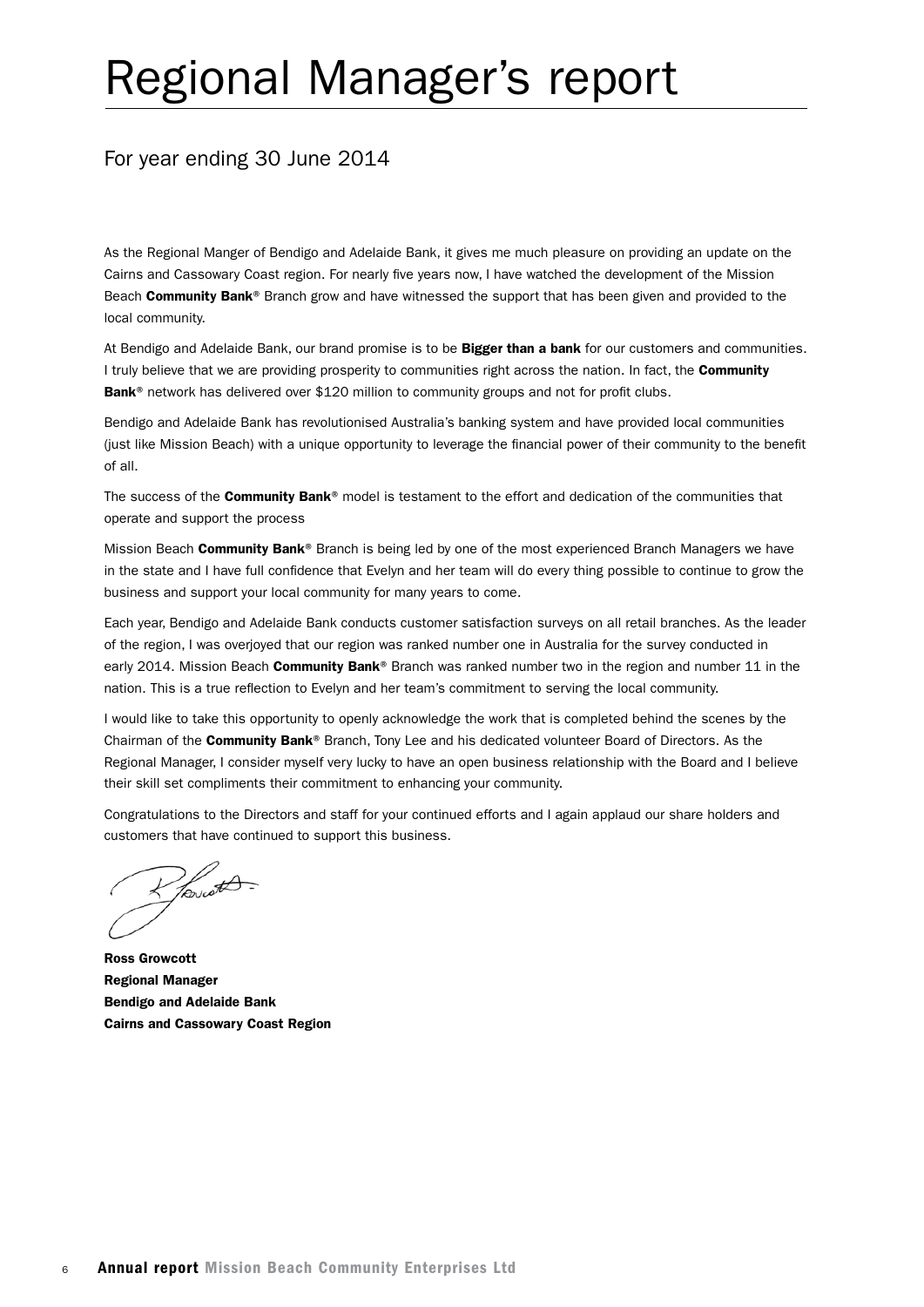## Bendigo and Adelaide Bank report

## For year ending 30 June 2014

The past year marked two very significant milestones for our **Community Bank®** network, celebrating the opening of its 300th branch while also reaching \$120 million in community contributions. Both achievements could not have been accomplished without your ongoing support as shareholders and customers.

The Community Bank® network has grown considerably since it was first launched in 1998, in partnership with the people from the western Victorian farming towns of Rupanyup and Minyip. For these communities the Community Bank<sup>®</sup> model was seen as a way to restore branch banking services to the towns, after the last of the major banks closed its doors.

Sixteen years later, the model has grown into something even bigger than that. It has rapidly developed into a partnership that generates a valued, alternative source of income for a community, funding activities or initiatives that make a local town or suburb a better place to live.

In June 2014, the network welcomed its 305th branch in Penola, South Australia, and in the same week, the Victorian coastal town of Port Fairy introduced its community to our unique style of banking. These branches join a robust and maturing banking network where valued partnerships enhance banking services, taking the profits their banking business generates and reinvesting that funding into initiatives that will ultimately strengthen their community.

The Community Bank® network has returned more than \$20 million in contributions to local communities in this financial year alone. Our branches have been able to fund projects that make a difference to a community; improved health services, sports programs, aged care facilities, education initiatives and community events that connect communities and encourage prosperity.

Demand from communities remains strong, with about 30 **Community Bank®** branch sites currently in development, and 10 branches expected to open nationally in the next 12 months. The network's steady expansion demonstrates the strength and relevance of a banking model where the desire to support the financial needs of customers is equalled by the desire to realise shared aspirations by harnessing the power of community.

At the end of the financial year 2013/14 the **Community Bank®** network had achieved the following:

- Returns to community  $-$  \$122.2 million
- **Community Bank®** branches  $-305$
- **Community Bank®** branch staff more than  $1,500$
- **Community Bank®** company Directors  $-1,900$
- Banking business  $-$  \$24.46 billion
- Customers 550,000
- Shareholders 72,000
- $\cdot$  Dividends paid to shareholders since inception \$36.7 million.

The communities we partner with also have access to Bendigo and Adelaide Bank's extensive range of other community building solutions including the Community Enterprise Foundation™ (philanthropic arm), Community Sector Banking (banking service for not-for-profit organisations), Generation Green™ (environment and sustainability initiative), Community Telco® (telecommunications solution), tertiary education scholarships and Connected Communities Enterprises that provide Community Bank<sup>®</sup> companies with further development options.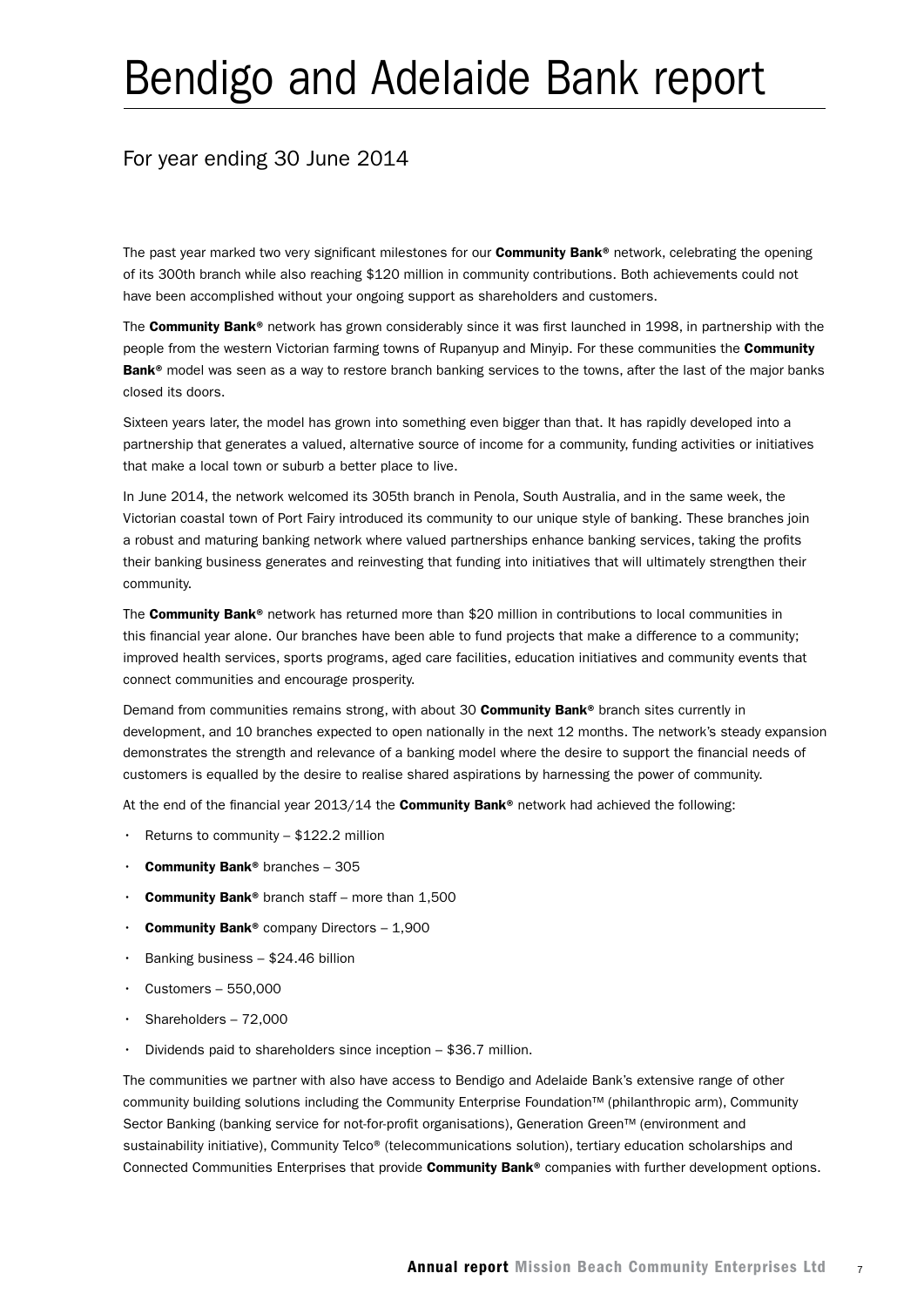In September last year the Bank announced it would commence a comprehensive review of the Community Bank® model. The intention of the review is to rigorously explore and analyse the model, setting the vision and strategy for a sustainable and successful commercial model, regardless of changes to operational and market conditions. An update of this review will be provided at the Community Bank® National Conference in Darwin in September.

Bendigo and Adelaide Bank's vision is to be Australia's most customer-connected bank. We believe our strength comes from our focus on the success of our customers, people, partners and communities. We take a 100-year view of our business; we respectfully listen and respond to every customer's choice, needs and objectives. We partner for sustainable long-term outcomes and aim to be relevant, connected and valued.

To this aim, the Bank supports the Financial Systems Inquiry (FSI) which calls for an even playing field for all banks in an effort to increase customer choice. It takes a principled approach to governing, encouraging banks to consider all members of a community when they do business.

Bendigo and Adelaide Bank is a signatory to the Regional Banking submission in collaboration with Bank of Queensland, Suncorp and ME Bank, while our independent submission focuses on the important role banks play in communities.

Banks inject a high-level of capability and knowledge in the places they operate, supporting the sustainability of communities and helping to ensure they're viable. The Bank calls for a framework that incentivises banks, and the people who work for them, to be good corporate citizens, while promoting ethical decision making, innovation and better outcomes for customers and communities.

This financial year we launched our new www.bendigobank.com.au website. Packed with useful information and easy to access online services, our 1.4 million customers can easily connect with us at home, at work or on their mobile or tablet as well as learn more about our commitment to strengthening and supporting local communities.

In line with increasing demand for "anywhere, anytime" banking, we're excited about the impending introduction of our improved online banking platform to our customers later this year.

As Community Bank® shareholders you are part of something special, a unique banking movement founded on a whole new way of thinking about banking and the role it plays in modern society.

The Community Bank® model is the ultimate example of a win/win partnership and I thank you for your important support of your local **Community Bank®** branch.

Robert Musgrove Executive Community Engagement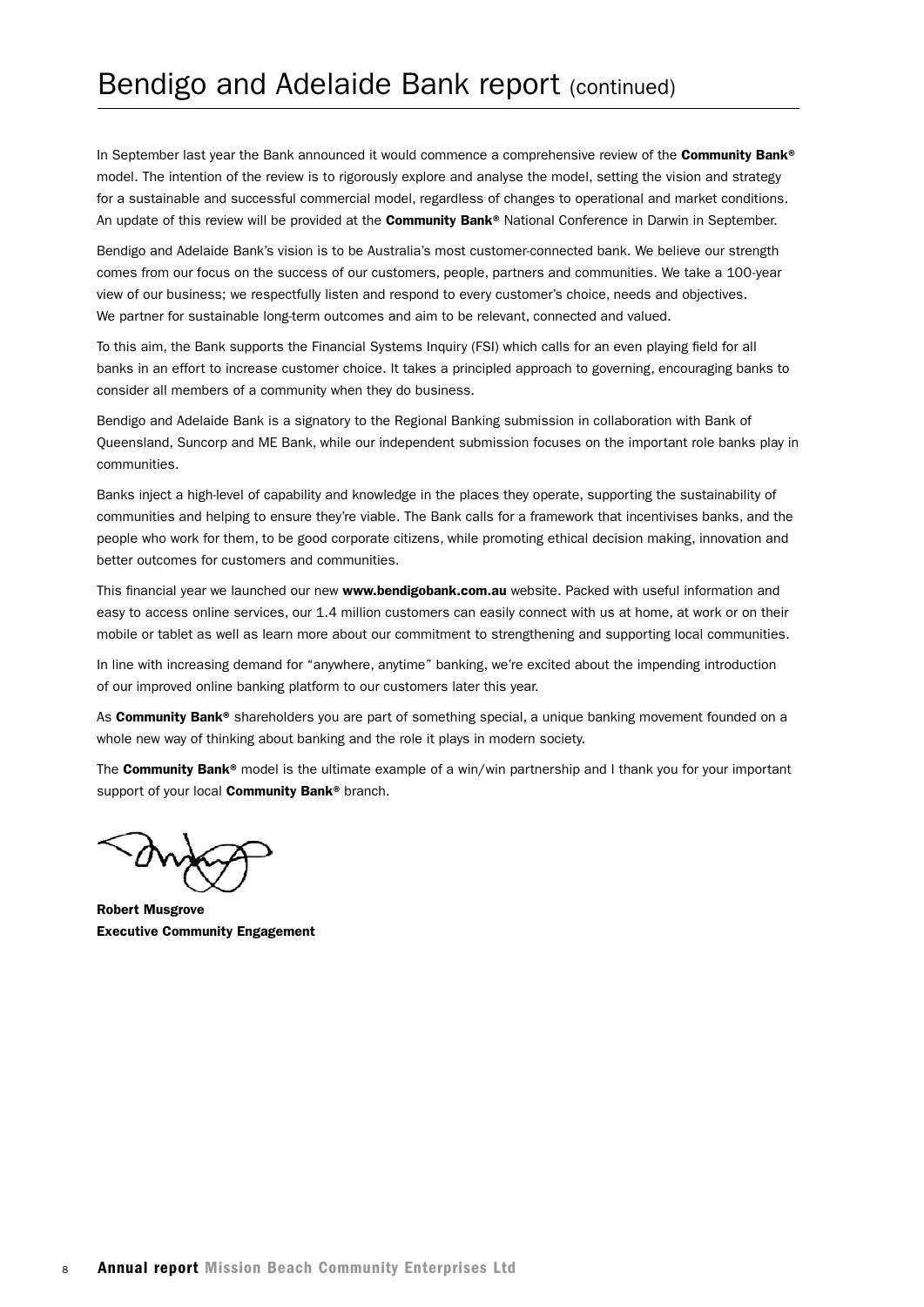## For the financial year ended 30 June 2014

Your Directors present their report of the company for the financial year ended 30 June 2014. The information in the preceding operating and financial review forms part of this Directors' report for the financial year ended 30 June 2014 and is to be read in conjunction with the following information:

#### **Directors**

The following persons were Directors of Mission Beach Community Enterprises Limited during or since the end of the financial year up to the date of this report:

| Name and position held                                                             | <b>Qualifications</b>                                  | <b>Experience and other Directorships</b>                                                                                                                                                                                        |
|------------------------------------------------------------------------------------|--------------------------------------------------------|----------------------------------------------------------------------------------------------------------------------------------------------------------------------------------------------------------------------------------|
| <b>Debbie Brittain</b><br><b>Director</b><br>Appointed February 2008               | <b>Masters Health</b><br><b>Services</b><br>Management | 27 years in the health industry; owner/operator of<br>local restaurant for 7 years; Secretary of Beachtown<br>Body Corporate Committee 5 years; 7 years real<br>estate experience; currently working as a legal<br>Secretary.    |
| <b>Christopher Norton</b><br>Director<br>Appointed October 2011                    | Chartered<br>Accountant                                | 20 years public accounting experience in Australia<br>and England. Specialising in tax and business<br>consulting to primary producers, small & medium size<br>enterprises assisting them with strategies to promote<br>success. |
| <b>Helen Vasta</b><br>Director<br>Appointed October 2011<br>Resigned November 2013 | Bachelor<br>Commerce<br><b>Accounting Major</b>        | Worked Commonwealth Bank 13 years; extensive<br>community fundraising; worked for NAB; operates<br>family business as Harvesting Contractors; partner<br>Stewart & Associates Accounting Practice.                               |
| <b>Anthony Lee</b><br>Director<br>Appointed October 2011                           | Solicitor &<br>Mediator                                | Involved in the Local Marine Advisory Committee;<br>(under GBRMPA); Mission Beach Seabed Watch Inc;<br>the Coast Guard, and is a founding Director of Mission<br>Beach Harbour Pty Ltd.                                          |
| <b>Tania Steele</b><br>Director<br>Appointed December 2013                         | Real Estate Agent                                      | Tania has been intimately involved in the property<br>and tourism industry for over 10 years and currently<br>holds a high profile position in today's market with real<br>estate company "Tropical Property".                   |
| <b>Michelle Dore</b><br>Director<br>Appointed November 2012                        | Hairdresser                                            | Opened her own salon at 22 years of age; experience<br>with both Stefan and Headmaster Franchises in<br>England & Australia; family focussed and committed<br>to community growth. Operates her own salon at<br>present.         |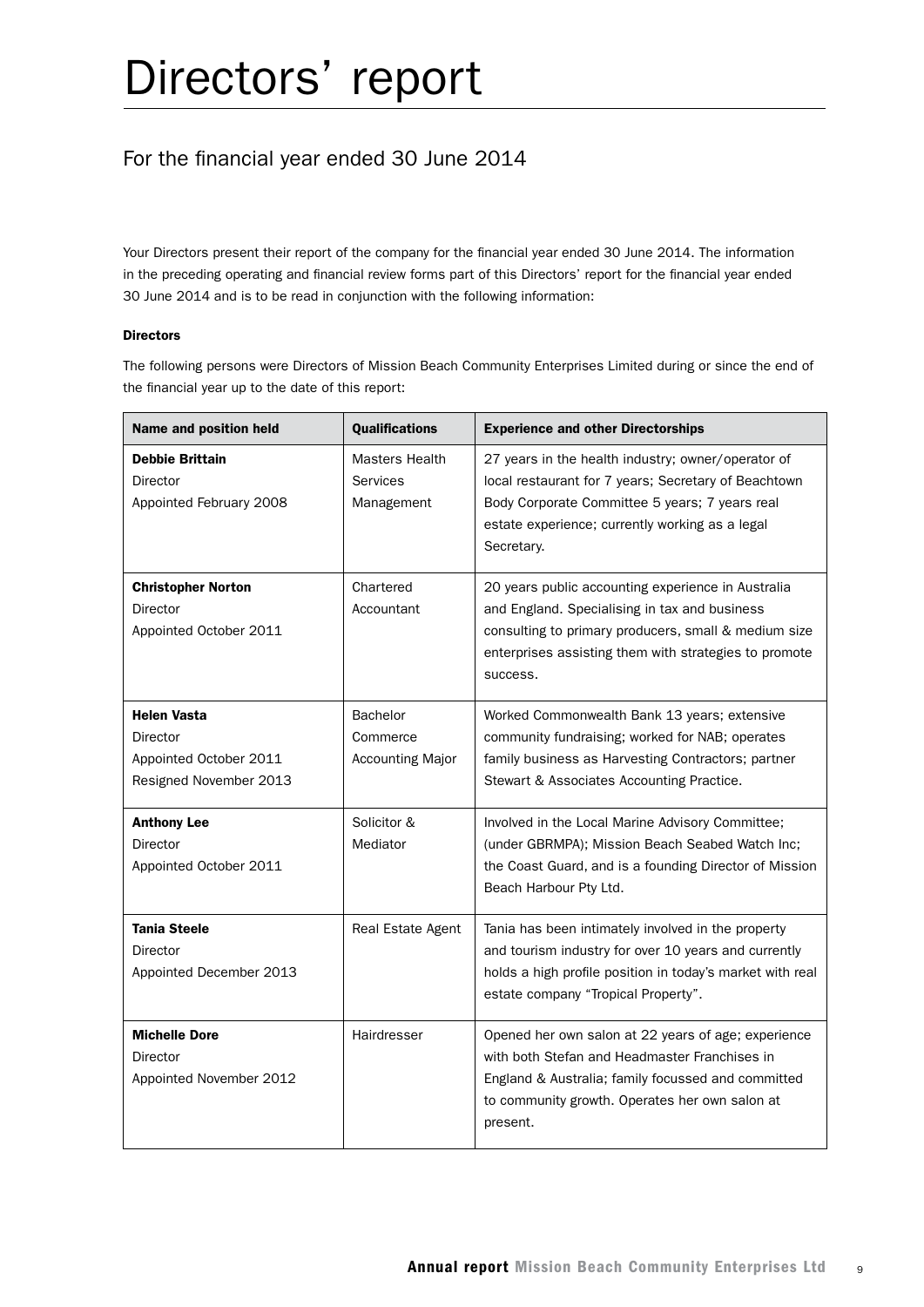#### Directors (continued)

| Name and position held                                                            | <b>Qualifications</b>                                                        | <b>Experience and other Directorships</b>                                                                                                                                                                                      |
|-----------------------------------------------------------------------------------|------------------------------------------------------------------------------|--------------------------------------------------------------------------------------------------------------------------------------------------------------------------------------------------------------------------------|
| <b>Steve Oliver</b><br>Director<br>Appointed November 2012<br>Resigned April 2014 | Travel Agent and<br>Management<br>Consultant                                 | 30 year career in travel and tourism throughout the<br>UK, USA & Australian corporate industries. Managed<br>own Consultancy business liaising with senior<br>corporate firms world-wide.                                      |
| <b>Jennifer Downs</b><br>Director<br>Appointed March 2013                         | Training and<br>Development<br><b>Specialist</b><br><b>HR Qualifications</b> | Over 30 years in Training & Development in various<br>industries in Old. Completed a four year term with<br>the Cassowary Coast Council as Councillor in 2012.<br>Was founding president of local Business Women's<br>Network. |
| <b>Cosimo Tedesco</b><br>Director<br>Appointed March 2013                         | <b>Retired Business</b><br>Owner                                             | Background in maitenance in various organisations in<br>Australia, specialising in welding & drafting. Started<br>his own business as a steel fabricator in 1974 &<br>expanded across the region.                              |

Directors were in office for this entire year unless otherwise stated.

No Directors have material interests in contracts or proposed contracts with the company.

#### Principal activities

The principal activities of the company during the course of the financial year were in providing Community Bank® services under management rights to operate a franchised branch of Bendigo and Adelaide Bank Limited.

There have been no significant changes in the nature of these activities during the year.

#### Review of operations

The loss of the company for the financial year after provision for income tax was \$48,876 (2013 loss: \$44,589), which is a 9.6% increase as compared with the previous year.

The net assets of the company have decreased to \$170,748 (2013: \$219,624). The decrease is largely due to the increase in the Bank Overdraft.

#### Dividends

No dividends were declared or paid during the year.

#### Significant changes in the state of affairs

No significant changes in the company's state of affairs occurred during the financial year.

#### Events subsequent to reporting date

No matters or circumstances have arisen since the end of the financial year that significantly affect or may significantly affect the operations of the company, the results of those operations or the state of affairs of the company, in future financial years.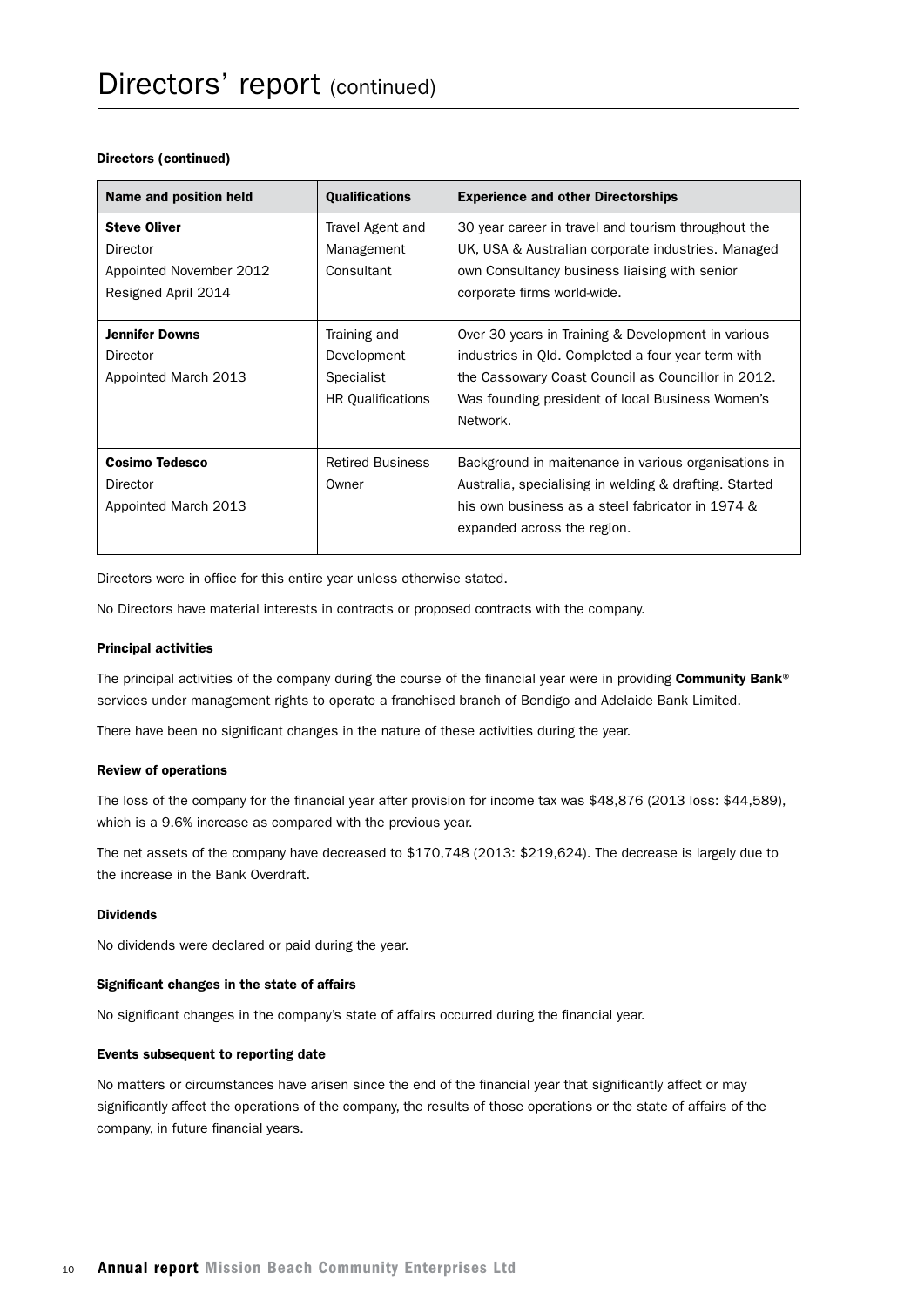#### Remuneration report

#### Remuneration policy

There has been no remuneration policy developed as Director positions are held on a voluntary basis and Directors are not remunerated for their services.

#### Remuneration benefits and payments

Other than detailed below, no Director has received or become entitled to receive, during or since the financial year, a benefit because of a contract made by the company, controlled entity or related body corporate with a Director, a firm which a Director is a member or an entity in which a Director has a substantial financial interest. This statement excludes a benefit included in the aggregate amount of emoluments received or due and receivable by Directors shown in the company's accounts, or the fixed salary of a full-time employee of the company, controlled entity or related body corporate.

Mission Beach Community Enterprises Limited has accepted the Bendigo and Adelaide Bank Limited's Community Bank<sup>®</sup> Directors Privileges package. The package is available to all Directors who can elect to avail themselves of the benefits based on their personal banking with the branch. There is no requirement to own Bendigo and Adelaide Bank Limited shares and there is no qualification period to qualify to utilise the benefits. The package mirrors the benefits currently available to Bendigo and Adelaide Bank Limited shareholders. The Directors have estimated the total benefits received from the Directors Privilege Package to be \$nil for the year ended 30 June 2014.

#### Indemnifying Officers or Auditor

The company has agreed to indemnify each Officer (Director, Secretary or employee) out of assets of the company to the relevant extent against any liability incurred by that person arising out of the discharge of their duties, except where the liability arises out of conduct involving dishonesty, negligence, breach of duty or the lack of good faith. The company also has Officers Insurance for the benefit of Officers of the company against any liability occurred by the Officer, which includes the Officer's liability for legal costs, in or arising out of the conduct of the business of the company or in or arising out of the discharge of the Officer's duties.

Disclosure of the nature of the liability and the amount of the premium is prohibited by the confidentiality clause of the contract of insurance. The company has not provided any insurance for an Auditor of the company.

#### Directors' meetings

The number of Directors' meetings held during the year were 11. Attendances by each Director during the year were as follows:

| <b>Director</b>           | <b>Board</b><br>meetings # |
|---------------------------|----------------------------|
| Debbie Brittain           | 10(11)                     |
| <b>Christopher Norton</b> | 11(11)                     |
| Helen Vasta               | 3(5)                       |
| Anthony Lee               | 11(11)                     |
| <b>Tania Steele</b>       | 6(6)                       |
| Michelle Dore             | 8(11)                      |
| Steve Oliver              | 8(9)                       |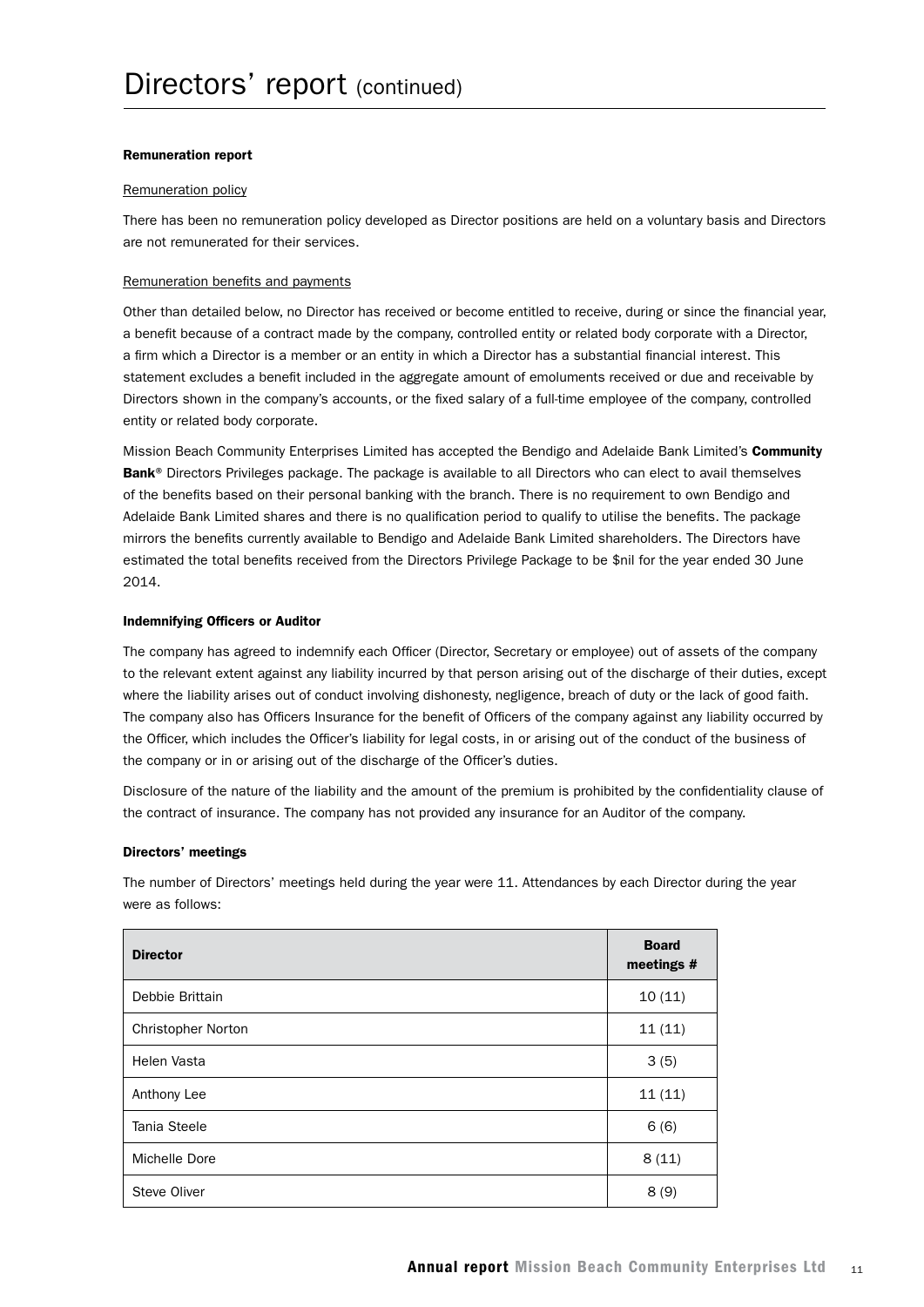#### Directors' meetings (continued)

| <b>Director</b> | <b>Board</b><br>meetings # |
|-----------------|----------------------------|
| Jennifer Downs  | 9(11)                      |
| Cosimo Tedesco  | 3(11)                      |

# The first number is the meetings attended while in brackets is the number of meetings eligible to attend.

#### Likely developments

The company will continue its policy of providing banking services to the community.

#### Environmental regulations

The company is not subject to any significant environmental regulation. However, the Board believes that the company has adequate systems in place for the management of its environment requirements and is not aware of any breach of these environmental requirements as they apply to the company.

#### Proceedings on behalf of company

No person has applied for leave of court to bring proceedings on behalf of the company or intervene in any proceedings to which the company is a party for the purpose of taking responsibility on behalf of the company for all or any part of those proceedings. The company was not a party to any such proceedings during the year.

#### Company Secretary

Debbie Lee Brittain has been the Company Secretary of Mission Beach Community Enterprises Limited since November 2012. Debbie has a Masters degree in Health Services Management and has 27 years experience in the health industry (including 6 years as Chief Executive Officer for a rural health service, and 10 years in senior health services management positions). In other roles, Debbie was a restauranter in Mission Beach for 7 years, Secretary of Beachtown Body Corporate Committee for 5 years, sales coordinator in Real Estate business for 7 years, and currently works for a local legal firm in a secretarial capacity.

#### Non audit services

The Board of Directors are satisfied that the provision of non audit services during the year is compatible with the general standard of independence for Auditors imposed by the Corporations Act 2001. The Directors are satisfied that the services disclosed in Note 5 did not compromise the external Auditor's independence for the following reasons:

- • all non audit services are reviewed and approved by the Audit Committee prior to commencement to ensure they do not adversely affect the integrity and objectivity of the Auditor; and
- the nature of the services provided does not compromise the general principles relating to Auditor independence in accordance with APES 110 "Code of Ethics for Professional Accountants" set by the Accounting Professional and Ethical Standards Board.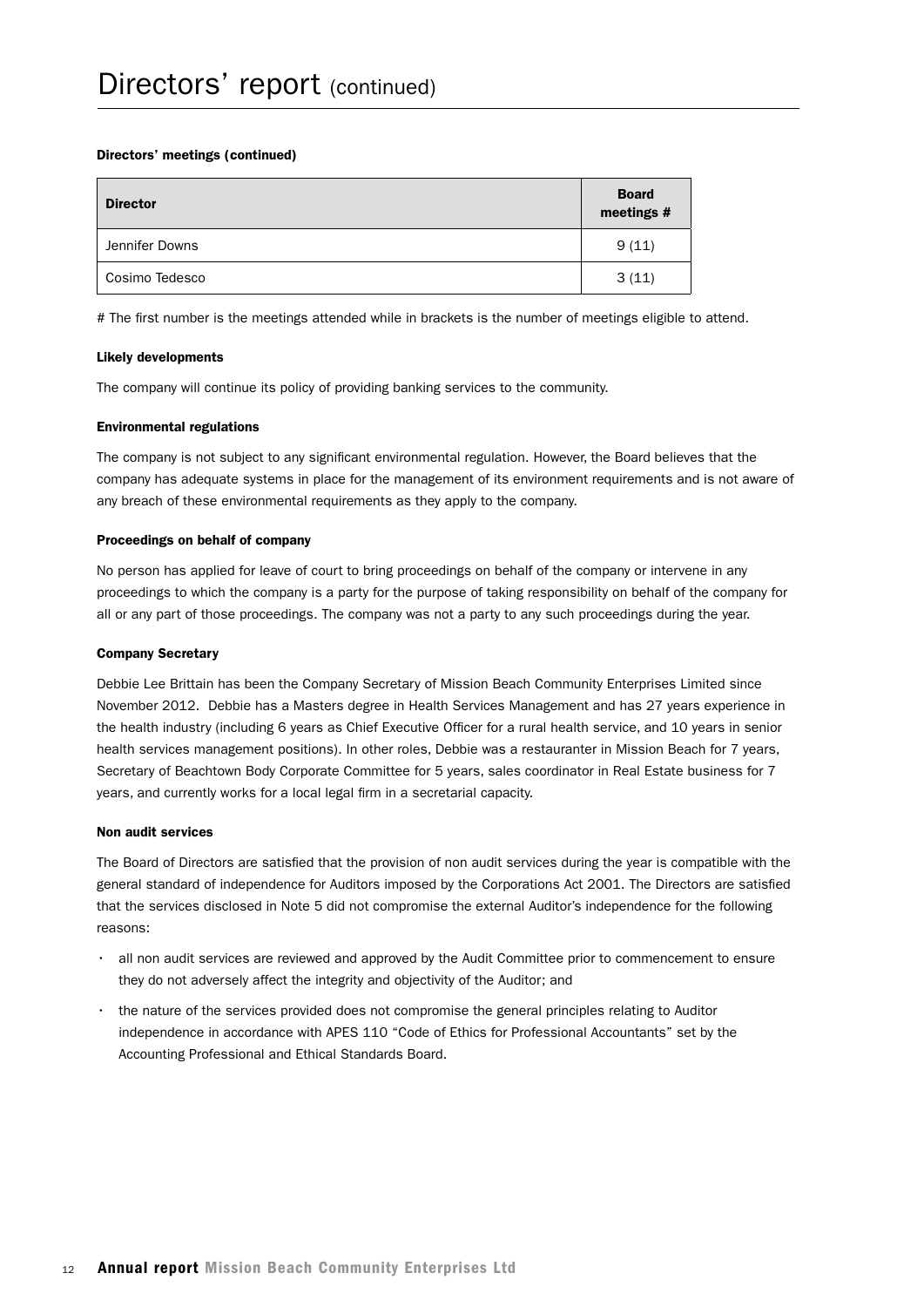#### Auditor independence declaration

A copy of the Auditor's independence declaration as required under section 307C of the Corporations Act 2001 is set at page 14 of this financial report. No Officer of the company is or has been a partner of the Auditor of the company.

Signed in accordance with a resolution of the Board of Directors at Mission Beach on 16 September 2014.

Anthony Trevor Lee Director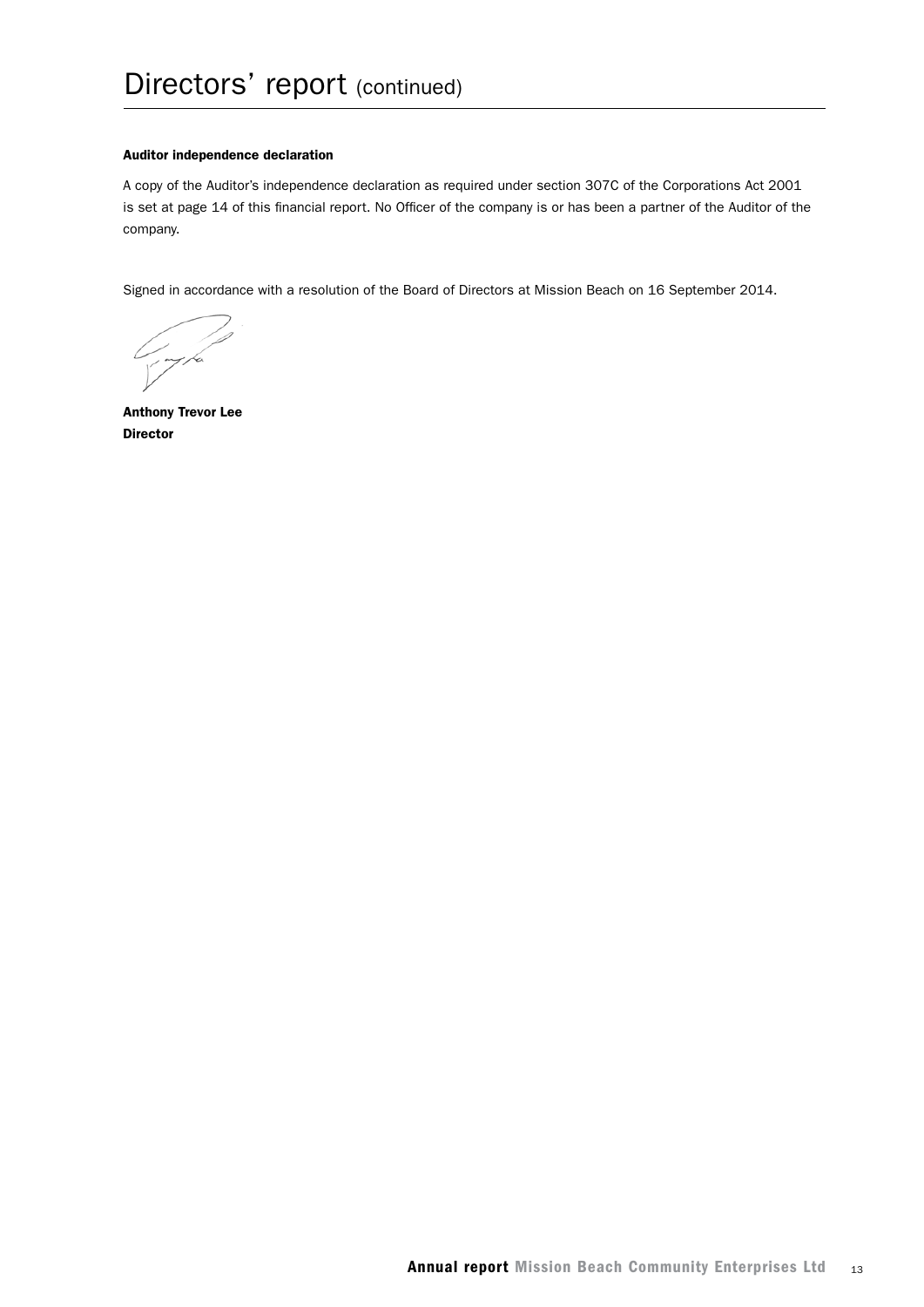## Auditor's independence declaration



Level 2, 10-16 Forest Street Bendigo, VICTORIA<br>PO Box 30, Bendigo VICTORIA 3552

> Ph: (03) 5445 4200<br>Fax: (03) 5444 4344 racijimsto wisors.com.cu www.rsdadvisors.com.au

16 September 2014

The Directors Mission Beach Community Enterprises Limited Shop 5, 34-40 Dickinson St Wongaling Beach QLD 4852

Dear Directors,

To the Directors of Mission Beach Community Enterprises Limited

#### **Auditor's Independence Declaration under section 307C of the Corporations Act 2001**

I declare that to the best of my knowledge and belief, during the year ended 30 June 2014 there has been:

- (i) No contraventions of the auditor independence requirements as set out in the Corporations Act 2001 in relation to the audit; and
- (ii) No contraventions of any applicable code of professional conduct in relation to the audit.

1.1. Delatatre

**P. P. Delahunty Partner Richmond Sinnott & Delahunty**

Partners: Kathle Teasdale<br>David Richmond Philip Delahunty Cara Hall<br>Brett Andrews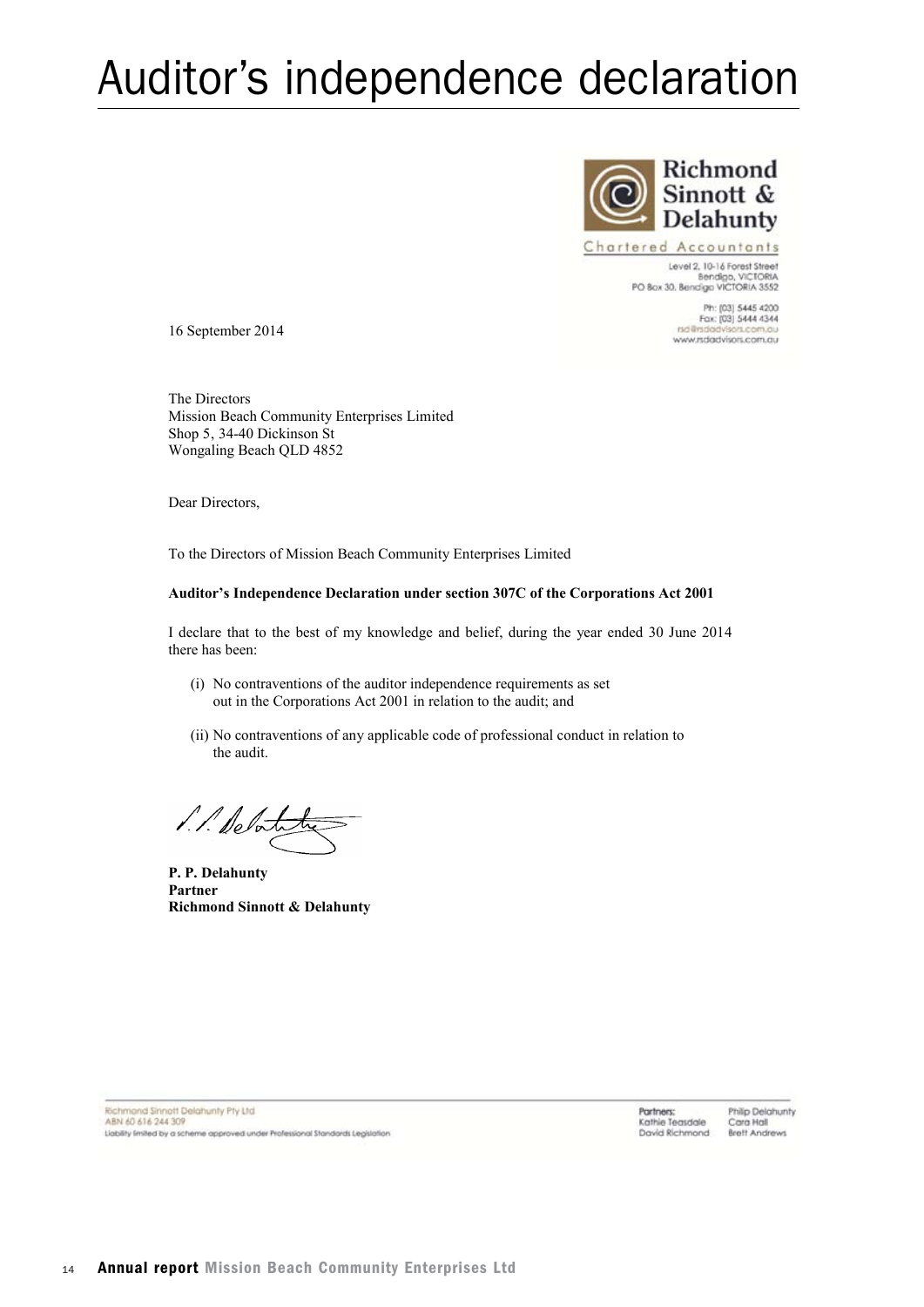## Statement of profit or loss and Other Comprehensive Income for the year ended 30 June 2014

|                                                                       | <b>Note</b>    | 2014<br>s  | 2013<br>\$ |
|-----------------------------------------------------------------------|----------------|------------|------------|
| Revenue                                                               | $\overline{2}$ | 385,539    | 352,182    |
| Employee benefits expense                                             | 3              | (235, 478) | (214, 985) |
| Depreciation and amortisation expense                                 | 3              | (25, 434)  | (12, 724)  |
| Finance costs                                                         | 3              | (10, 118)  | (7, 381)   |
| Bad and doubtful debts expense                                        | 3              | (812)      | (10)       |
| Rental expense                                                        |                | (34, 684)  | (45, 413)  |
| Other expenses                                                        |                | (134, 536) | (115, 011) |
| Operating profit/(loss) before charitable<br>donations & sponsorships |                | (55, 523)  | (43, 342)  |
| Charitable donations and sponsorships                                 |                | (17, 772)  | (21, 035)  |
| Profit/(loss) before income tax expense                               |                | (73, 295)  | (64, 377)  |
| Tax expense/(benefit)                                                 | 4              | (24, 419)  | (19, 788)  |
| Profit/(loss) for the year                                            |                | (48, 876)  | (44, 589)  |
| Other comprehensive income                                            |                |            |            |
| <b>Total comprehensive income</b>                                     |                | (48, 876)  | (44, 589)  |
| Profit/(loss) attributable to members of the company                  |                | (48, 876)  | (44, 589)  |
| Total comprehensive income attributable to members of the company     |                | (48, 876)  | (44, 589)  |
| Earnings per share (cents per share)                                  |                |            |            |
| - basic for profit/(loss) for the year                                | 21             | (5.59)     | (5.10)     |
| - diluted for profit/(loss) for the year                              | 21             | (5.59)     | (5.10)     |

The accompanying notes form part of these financial statements.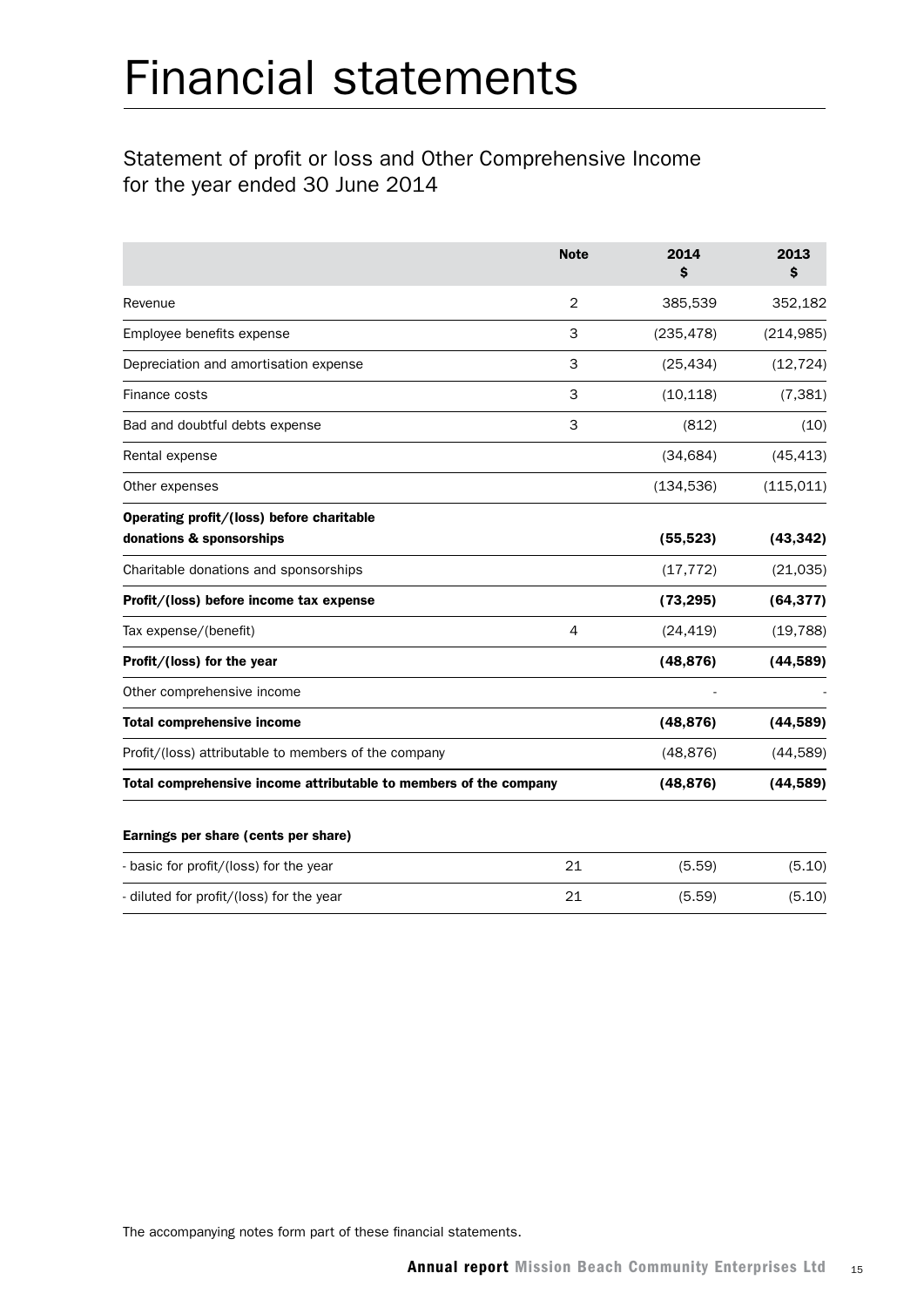## Statement of financial position as at 30 June 2014

|                                        | <b>Note</b> | 2014<br>\$ | 2013<br>\$ |
|----------------------------------------|-------------|------------|------------|
| <b>Assets</b>                          |             |            |            |
| <b>Current assets</b>                  |             |            |            |
| Cash and cash equivalents              | 6           | 8,074      | 7,536      |
| Trade and other receivables            | 7           | 30,025     | 25,330     |
| <b>Total current assets</b>            |             | 38,099     | 32,866     |
| <b>Non-current assets</b>              |             |            |            |
| Property, plant and equipment          | 8           | 139,268    | 144,960    |
| Deferred tax asset                     | 4           | 262,889    | 238,470    |
| Intangible assets                      | 9           | 54,971     |            |
| <b>Total non-current assets</b>        |             | 457,128    | 383,430    |
| <b>Total assets</b>                    |             | 495,227    | 416,296    |
| <b>Liabilities</b>                     |             |            |            |
| <b>Current liabilities</b>             |             |            |            |
| Borrowings                             | 10          | 237,956    | 181,217    |
| Trade and other payables               | 11          | 81,067     | 11,061     |
| Provisions                             | 12          | 5,456      | 4,394      |
| <b>Total current liabilities</b>       |             | 324,479    | 196,672    |
| <b>Total liabilities</b>               |             | 324,479    | 196,672    |
| <b>Net assets</b>                      |             | 170,748    | 219,624    |
| <b>Equity</b>                          |             |            |            |
| Issued capital                         | 13          | 856,704    | 856,704    |
| Retained earnings/(accumulated losses) | 14          | (685, 956) | (637,080)  |
| <b>Total equity</b>                    |             | 170,748    | 219,624    |

The accompanying notes form part of these financial statements.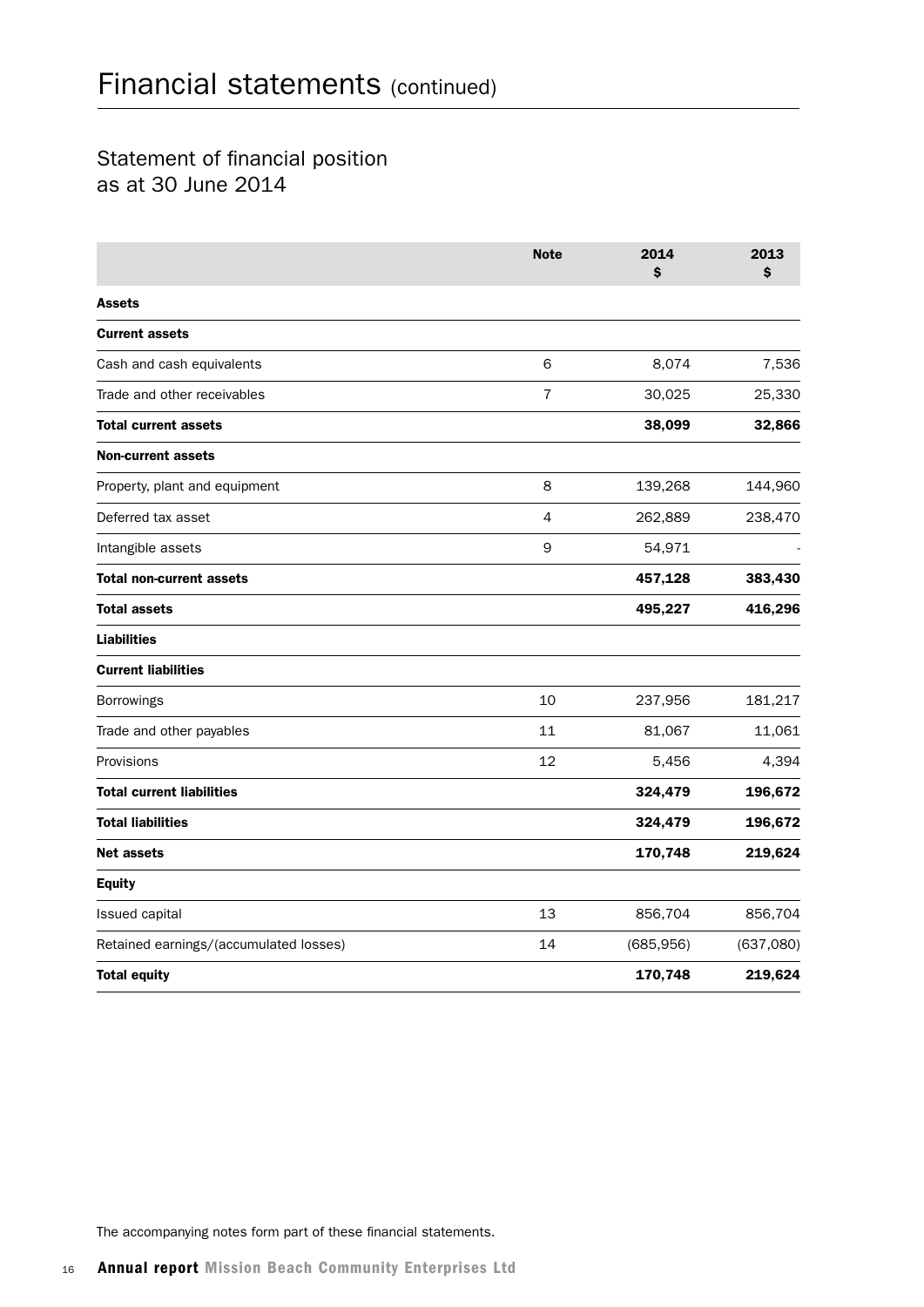## Statement of changes in equity for the year ended 30 June 2014

|                                                          | <b>Note</b> | <b>Issued</b><br>capital<br>\$ | <b>Retained</b><br>earnings<br>\$ | <b>Total</b><br>equity<br>\$ |
|----------------------------------------------------------|-------------|--------------------------------|-----------------------------------|------------------------------|
| Balance at 1 July 2012                                   |             | 856,704                        | (592, 491)                        | 264,213                      |
| Total comprehensive income for the year                  |             |                                | (44, 589)                         | (44, 589)                    |
| Transactions with owners, in their<br>capacity as owners |             |                                |                                   |                              |
| Shares issued during the year                            |             |                                |                                   |                              |
| Dividends paid or provided                               | 22          |                                |                                   |                              |
| Balance at 30 June 2013                                  |             | 856,704                        | (637,080)                         | 219,624                      |
| Balance at 1 July 2013                                   |             | 856,704                        | (637,080)                         | 219,624                      |
| Total comprehensive income for the year                  |             |                                | (48, 876)                         | (48, 876)                    |
| Transactions with owners, in their<br>capacity as owners |             |                                |                                   |                              |
| Shares issued during the year                            |             |                                |                                   |                              |
| Dividends paid or provided                               | 22          |                                |                                   |                              |
| Balance at 30 June 2014                                  |             | 856,704                        | (685, 956)                        | 170,748                      |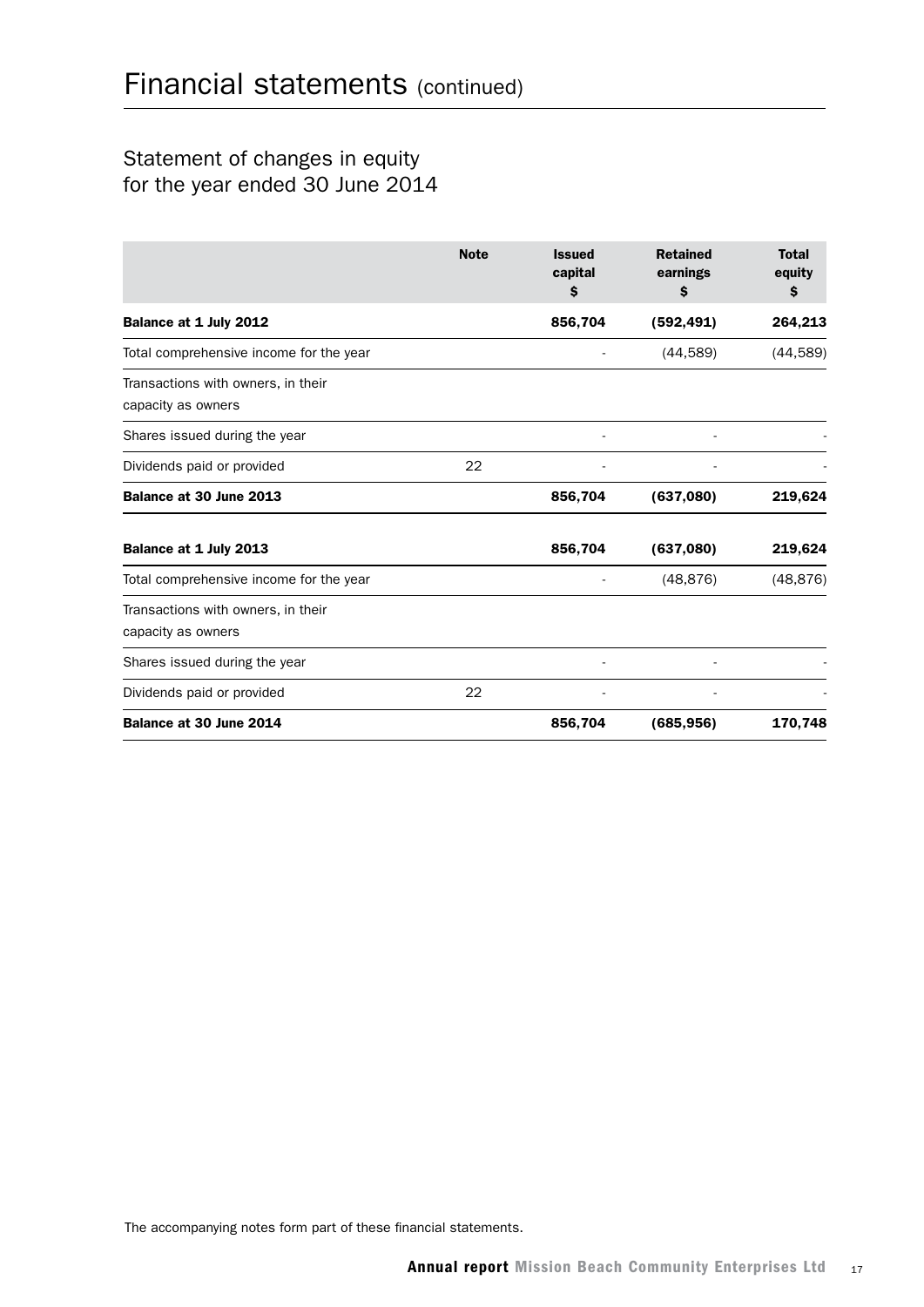## Statement of cash flows for the year ended 30 June 2014

|                                                          | <b>Note</b>     | 2014<br>Ş  | 2013<br>\$. |
|----------------------------------------------------------|-----------------|------------|-------------|
| <b>Cash flows from operating activities</b>              |                 |            |             |
| Receipts from customers                                  |                 | 375,667    | 350,090     |
| Payments to suppliers and employees                      |                 | (404, 686) | (411, 697)  |
| Interest paid                                            |                 | (10, 117)  | (7, 381)    |
| Interest received                                        |                 | 502        | 435         |
| Net cash provided by/(used in) operating activities      | 15 <sub>b</sub> | (38, 634)  | (68, 553)   |
| <b>Cash flows from investing activities</b>              |                 |            |             |
| Purchase of intangible assets                            |                 | (11, 567)  |             |
| Purchase of property, plant & equipment                  |                 | (6,000)    |             |
| Net cash flows from/(used in) investing activities       |                 | (17, 567)  |             |
| <b>Cash flows from financing activities</b>              |                 |            |             |
| Dividends paid                                           |                 |            |             |
| Net cash provided by/(used in) financing activities      |                 |            |             |
| Net increase/(decrease) in cash held                     |                 | (56, 201)  | (68, 553)   |
| Cash and cash equivalents at beginning of financial year |                 | (173, 681) | (105, 128)  |
| Cash and cash equivalents at end of financial year       | 15a             | (229, 882) | (173, 681)  |

The accompanying notes form part of these financial statements.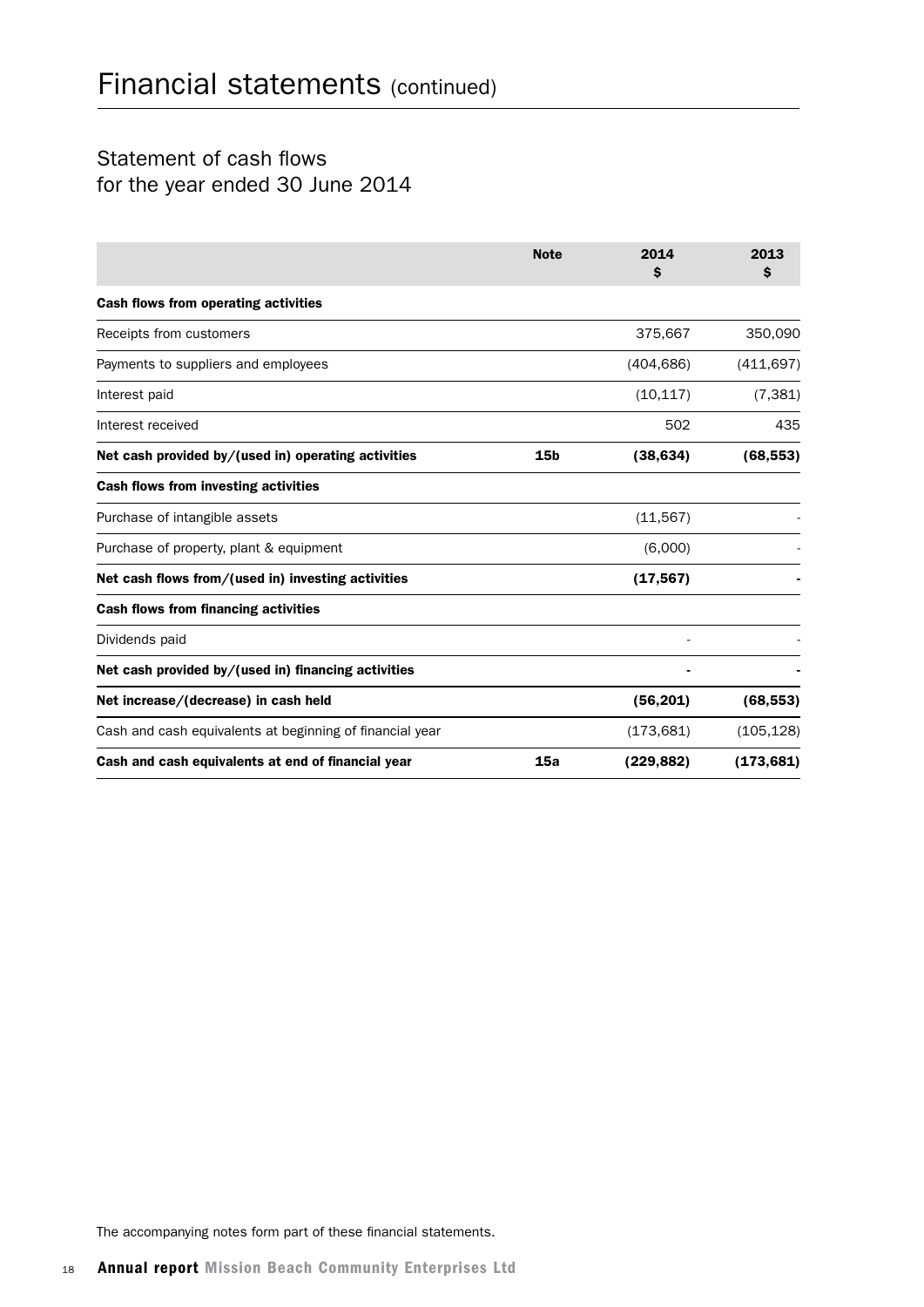## Notes to the financial statements

## For year ended 30 June 2014

These financial statements and notes represent those of Mission Beach Community Enterprises Limited.

Mission Beach Community Enterprises Limited ('the company') is a company limited by shares, incorporated and domiciled in Australia.

The financial statements were authorised for issue by the Directors on 16 September 2014.

### Note 1. Summary of significant accounting policies

#### (a) Basis of preparation

These general purpose financial statements have been prepared in accordance with the Corporations Act 2001, Australian Accounting Standards and Interpretations of the Australian Accounting Standards Board and International Financial Reporting Standards as issued by the International Accounting Standards Board. The company is a for profit entity for financial reporting purposes under Australian Accounting Standards. Material accounting policies adopted in the preparation of these financial statements are presented below and have been consistently applied unless stated otherwise.

The financial statements, except for cash flow information, have been prepared on an accruals basis and are based on historical costs, modified where applicable, by the measurement at fair value of selected non current assets, financial assets and financial liabilities.

#### Economic dependency

The company has entered into a franchise agreement with Bendigo and Adelaide Bank Limited that governs the management of the **Community Bank®** branches at Mission Beach.

The branches operate as a franchise of Bendigo and Adelaide Bank Limited, using the name "Bendigo Bank" and the logo and system of operations of Bendigo and Adelaide Bank Limited. The company manages the Community Bank<sup>®</sup> branches on behalf of Bendigo and Adelaide Bank Limited, however all transactions with customers conducted through the **Community Bank®** branches are effectively conducted between the customers and Bendigo and Adelaide Bank Limited.

All deposits are made with Bendigo and Adelaide Bank Limited, and all personal and investment products are products of Bendigo and Adelaide Bank Limited, with the company facilitating the provision of those products. All loans, leases or hire purchase transactions, issues of new credit or debit cards, temporary or bridging finance and any other transaction that involves creating a new debt, or increasing or changing the terms of an existing debt owed to Bendigo and Adelaide Bank Limited, must be approved by Bendigo and Adelaide Bank Limited. All credit transactions are made with Bendigo and Adelaide Bank Limited, and all credit products are products of Bendigo and Adelaide Bank Limited.

Bendigo and Adelaide Bank Limited provides significant assistance in establishing and maintaining the Community Bank<sup>®</sup> branch franchise operations. It also continues to provide ongoing management and operational support, and other assistance and guidance in relation to all aspects of the franchise operation, including advice in relation to:

- Advice and assistance in relation to the design, layout and fit out of the **Community Bank**<sup>®</sup> branch;
- Training for the Branch Managers and other employees in banking, management systems and interface protocol;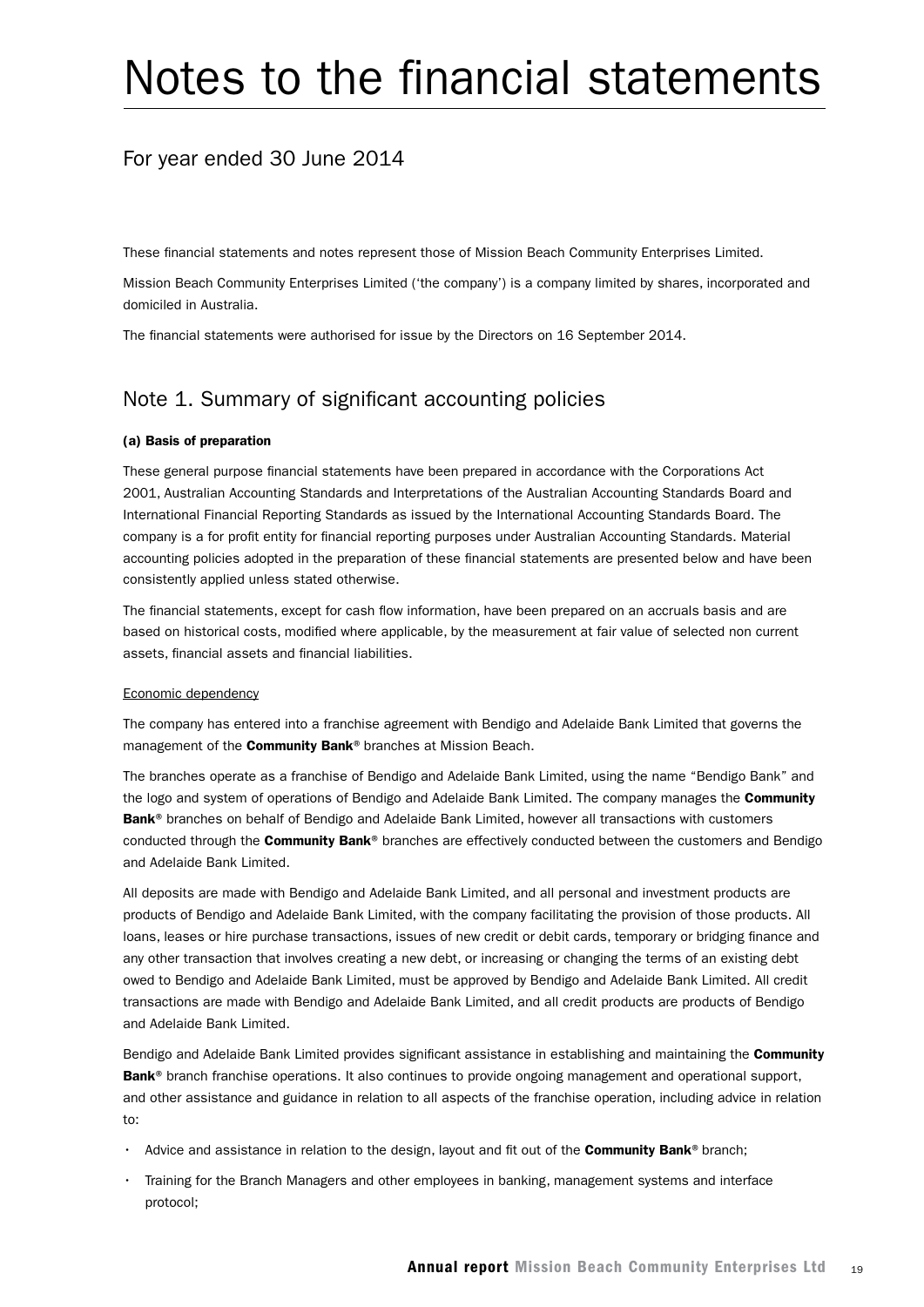#### a) Basis of preparation (continued)

Economic dependency (continued)

- Methods and procedures for the sale of products and provision of services;
- Security and cash logistic controls;
- Calculation of company revenue and payment of many operating and administrative expenses;
- The formulation and implementation of advertising and promotional programs; and
- Sale techniques and proper customer relations.

#### Going concern

The net assets of the company as at 30 June 2014 were \$170,748 and the loss made for the year was \$48,876, bringing accumulated losses to \$685,956.

The company meets its day to day working capital requirements through an overdraft facility that is due for renewal on 30 September 2015. The overdraft has an approved limit of \$350,000 and was drawn to \$237,956 as at 30 June 2014.

The company recognises that losses will be incurred during the development of the business and while market access is being developed within the district. The Directors will continue to review their growth forecast budget and cash flows throughout the 2014/15 year, and measure to preserve cash and secure additional finance, these circumstances create material uncertainties over future trading results and cash flow.

Bendigo and Adelaide Bank Limited has confirmed that it will continue to support the company and its operations for the 2014/15 financial year, and beyond through the provision of an overdraft facility on normal commercial terms and conditions to assist with working capital requirements. The support is provided on the basis that the company continues to fulfil its obligations under the franchise agreement and continues to work closely with Bendigo and Adelaide Bank Limited to further develop its business.

Based on the above, and after making additional enquiries, the Directors believe that it is reasonably foreseeable that the company will continue as a going concern and that it is appropriate to adopt the going concern basis in the preparation of the financial statements.

#### (b) Income tax

The income tax expense/(benefit) for the year comprises current income tax expense/(benefit) and deferred tax expense/(benefit).

Current income tax expense charged to profit or loss is the tax payable on taxable income. Current tax liabilities/ (assets) are measured at the amounts expected to be paid to/(recovered from) the relevant taxation authority.

Deferred income tax expense reflects movements in deferred tax asset and deferred tax liability balances during the year as well as unused tax losses.

Current and deferred income tax expense/(income) is charged or credited outside profit or loss when the tax relates to items that are recognised outside profit or loss.

Deferred tax assets relating to temprorary differences and unused tax losses are recognised only to the extent that it is probable that future taxable profit will be available against which the benefits of the deferred tax asset can be utilised.

Deferred income tax assets and liabilities are measured at the tax rates that are expected to apply to the year when the asset is realised or the liability is settled.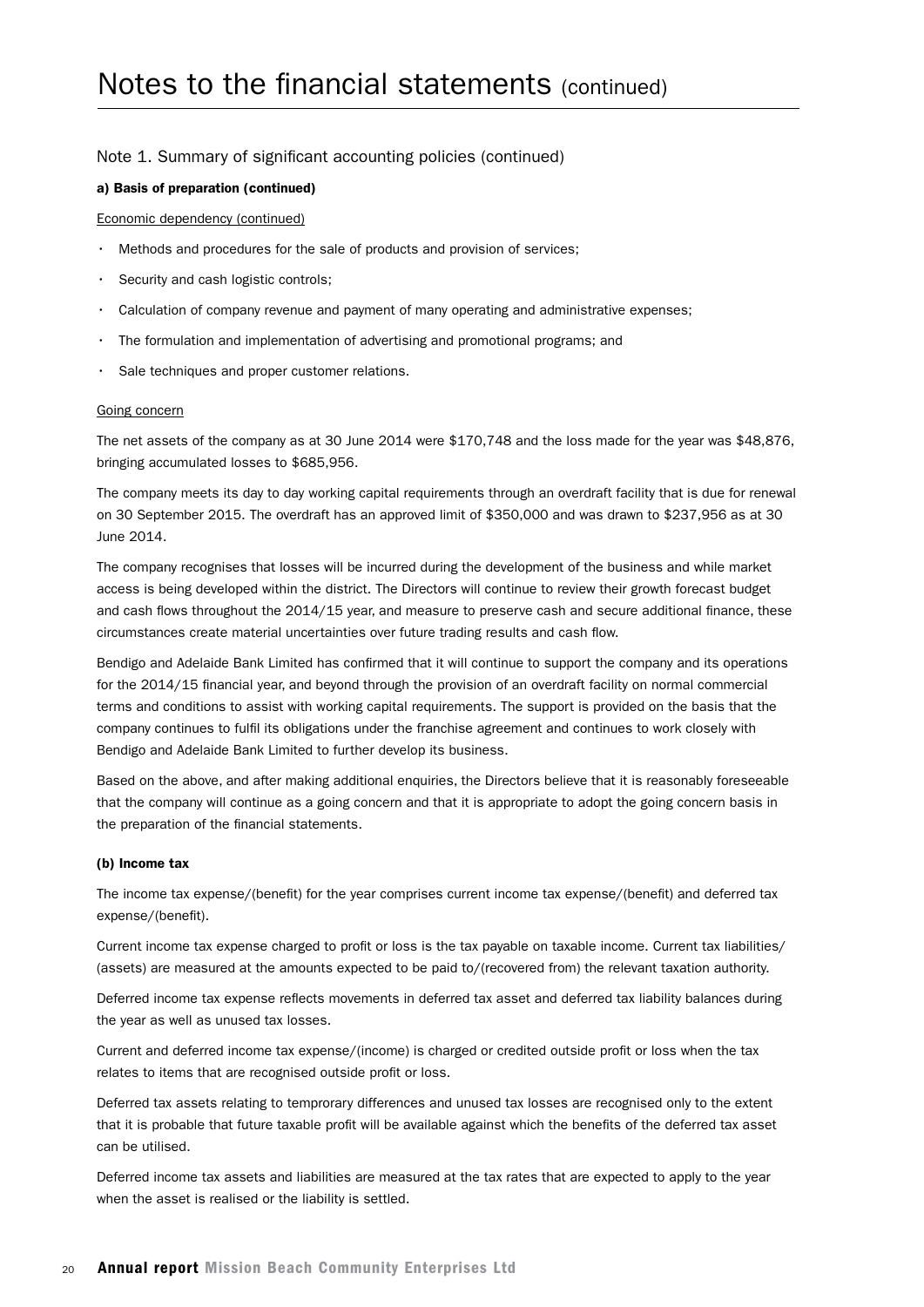#### (c) Fair value of assets and liabilities

The company measures some of its assets and liabilities at fair value on either a recurring or non-recurring basis, depending on the requirements of the applicable Accounting Standard.

Fair value is the price the company would receive to sell an asset or would have to pay to transfer a liability in an orderly (ie unforced) transaction between independent, knowledgable and willing market participants at the measurement date.

As fair value is a market-based measure, the closest equivalent observable market pricing information is used to determine fair value. Adjustments to market values may be made having regard to the characteristics of the specific asset or liability. The fair value of assets and liabilities that are not traded in an active market are determined using one or more valuation techniques. These valuation techniques maximise, to the extent possible, the use of observable market data.

To the extent possible, market information is extracted from either the principal market for the asset or liability (ie the market with the greatest volume and level of activity for the asset or liability) or, in the absence of such a market, the most advantageous market available to the entity at the end of the reporting period (ie the market that maximises the receipts from the sale of the asset or minimises the payments made to transfer the liability, after taking into account transaction costs and transport costs).

For non-financial assets, the fair value measurement also takes into account a market participant's ability to use the asset in its highest and best use or to sell it to another market participant that would use the asset in its highest and best use.

The fair value of the liabilities and the entity's own equity instruments may be valued, where there is no observable market price in relation to the transfer of such financial instrument, by reference to observable market information where such instruments are held as assets. Where this information is not available, other valuation techniques are adopted, and where significant, are detailed in the respective note to the financial statements.

#### (d) Property, plant and equipment

Each class of property, plant and equipment is carried at cost or fair value as indicated, less, where applicable, any accumulated depreciation and impairment losses.

#### Plant and equipment

Plant and equipment are measured on the cost basis and therefore carried at cost less accumulated depreciation and any accumulated impairment. In the event the carrying amount of plant and equipment is greater than the estimated recoverable amount, the carrying amount is written down immediately to the estimated recoverable amount and impairment losses are recognised either in profit or loss or as a revaluation decrease if the impairment losses relate to a revalued asset. A formal assessment of recoverable amount is made when impairment indicators are present.

The carrying amount of plant and equipment is reviewed annually by Directors to ensure it is not in excess of the recoverable amount of these assets. The recoverable amount is assessed on the basis of the expected net cash flows that will be received from the asset's employment and subsequent disposal. The expected net cash flows have been discounted to their present values in determining recoverable amounts.

#### **Depreciation**

The depreciable amount of all fixed assets is depreciated on a straight-line basis over the asset's useful life to the company commencing from the time the asset is held ready for use. Leasehold improvements are depreciated over the shorter of either the unexpired period of the lease or the estimated useful lives of the improvements.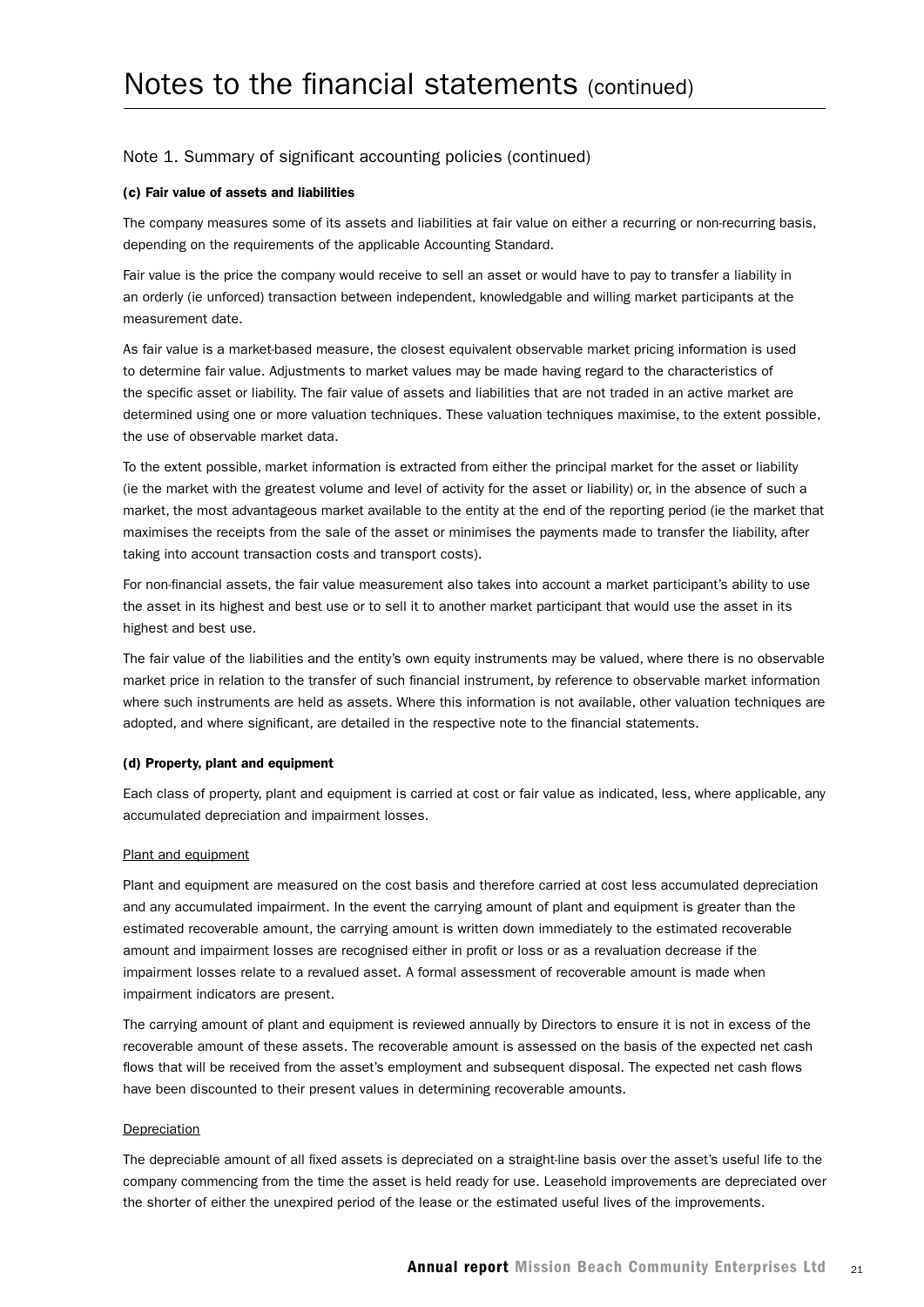#### (d) Property, plant and equipment (continued)

#### Depreciation (continued)

The depreciation rates used for each class of depreciable asset are:

| <b>Class of asset</b>  | <b>Depreciation</b><br>rate |
|------------------------|-----------------------------|
| Leasehold improvements | 2.5%                        |
| Plant & equipment      | $10 - 33.3%$                |

The assets' residual values and useful lives are reviewed, and adjusted if appropriate, at the end of each reporting period.

An assets' carrying amount is written down immediately to its recoverable amount if the assets' carrying amount is greater than its estimated recoverable amount.

Gains and losses on disposals are determined by comparing proceeds with the carrying amount. These gains and losses are recognised in profit or loss in the period in which they arise. When revalued assets are sold, amounts included in the revaluation surplus relating to that asset are transferred to retained earnings.

#### (e) Impairment of assets

At each reporting period, the company assesses whether there is any indication that an asset may be impaired. If such an indication exists, an impairment test is carried out on the asset by comparing the recoverable amount of the asset, being the higher of the asset's fair value less cost to sell and value in use, to the asset's carrying amount. Any excess of the asset's carrying amount over its recoverable amount is recognised immediately in profit or loss, unless the asset is carried at a revalued amount in accordance with another Standard. Any impairment loss of a revalued asset is treated as a revaluation decrease in accordance with that other Standard.

#### (f) Goods and services tax (GST)

Revenues, expenses and assets are recognised net of the amount of GST, except where the amount of GST incurred is not recoverable from the Australian Taxation Office (ATO).

Receivables and payables are stated inclusive of the amount of GST receivable or payable. The net amount of GST recoverable from, or payable to, the ATO is included with other receivables or payables in the statement of financial position.

Cash flows are presented on a gross basis. The GST components of cash flows arising from investing or financing activities which are recoverable from, or payable to, the ATO are presented as operating cash flows included in receipts from customers or payments to suppliers.

#### (g) Employee benefits

#### Short-term employee benefits

Provision is made for the company's obligation for short-term employee benefits. Short-term employee benefits are benefits (other than termination benefits) that are expected to be settled wholly before 12 months after the end of the annual reporting period in which the employees render the related service, including wages, salaries and sick leave. Short-term employee benefits are measured at the (undiscounted) amounts expected to be paid when the obligation is settled.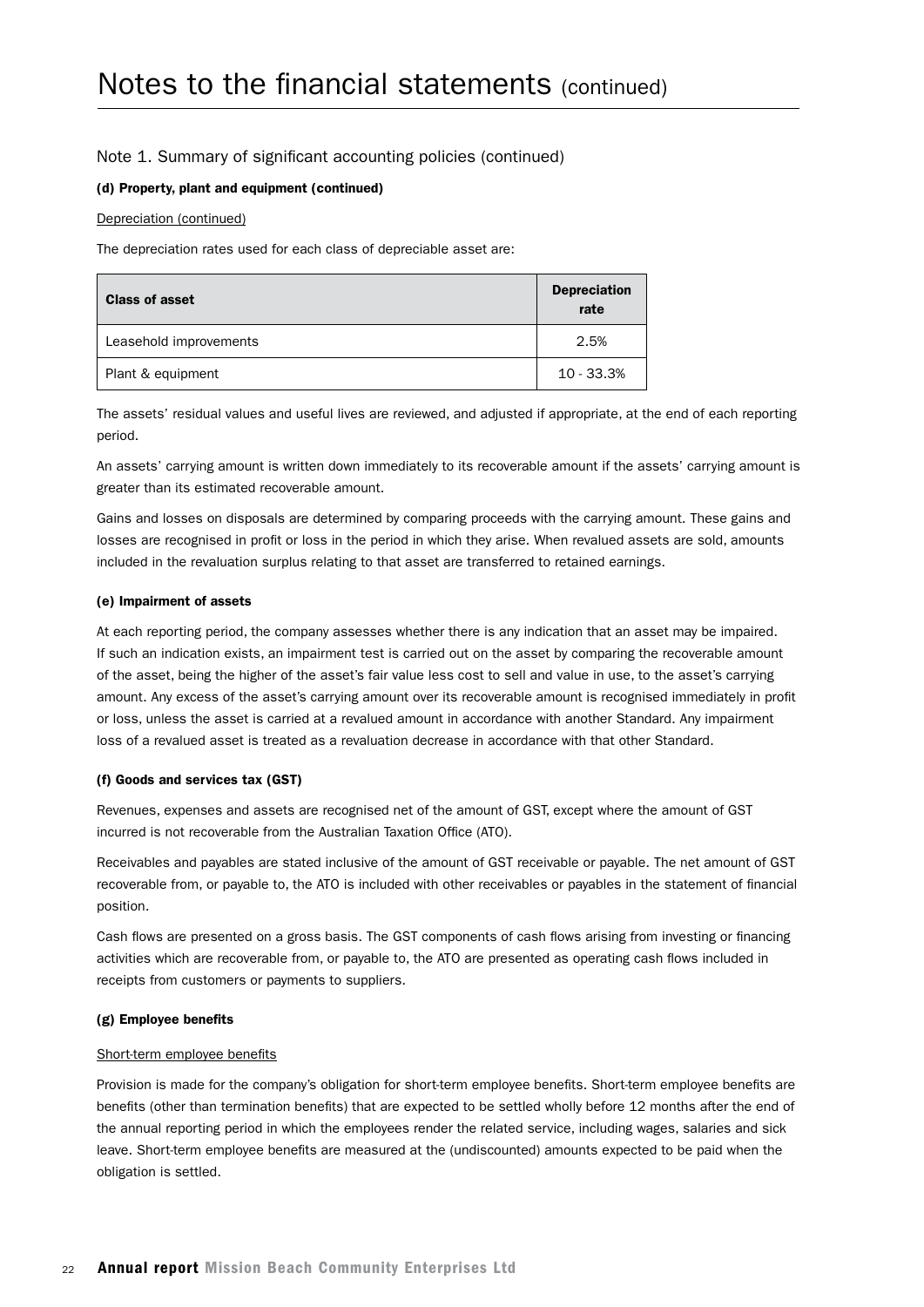#### (h) Intangibles

Establishment costs have been initially recorded at cost and amortised on a straight line basis at a rate of 20% per annum. The current amortisation charges for intangible assets are included under depreciation and amortisation expense per the Statement of Profit or Loss and Other Comprehensive Income.

#### (i) Cash and cash equivalents

Cash and cash equivalents include cash on hand, deposits available on demand with banks, other short-term highly liquid investments with original maturities of three months or less, and bank overdrafts. Bank overdrafts are reported within short-term borrowings in current liabilities in the statement of financial position.

For the purposes of the statement of cash flows, cash includes cash on hand and in banks and investments in money market instruments, net of outstanding bank overdrafts.

#### (j) Revenue

Revenue is measured at the fair value of the consideration received or receivable after taking into account any trade discounts and volume rebates allowed. Revenue comprises service commissions and other income received by the company.

Interest, dividend and fee revenue is recognised when earned.

All revenue is stated net of the amount of goods and services tax (GST).

#### (k) Trade and other receivables

Trade and other receivables include amounts due from customers for goods sold and services performed in the ordinary course of business. Receivables expected to be collected withint 12 months of the end of the reporting period are classified as current assets. All other receivables are classified as non-current assets.

Trade and other receivables are initially recognised at fair value and subseqently measured at amortised cost using the effective interest method, less any provision for impairment.

#### (l) Trade and other payables

Trade and other payables represent the liabilities for goods and services received by the entity that remain unpaid at the end of the reporting period. The balance is recognised as a current liability with the amounts normally paid within 30 days of recognition of the liability.

#### (m) Borrowing costs

Borrowing costs are recognised in profit or loss in the period in which they are incurred.

#### (n) New and amended accounting policies adopted by the company

#### Employee benefits

The company adopted AASB 119: Employee Benefits (September 2011) and AASB 2011-10: Amendments to Australian Accounting Standards arising from AASB 119 (September 2011) from the mandatory application date of 1 January 2013. The company has applied these Standards retrospectively in accordance with AASB 108: Accounting Policies, Changes in Accounting Estimates and Errors and the transitional provisions of AASB 119 (September 2011).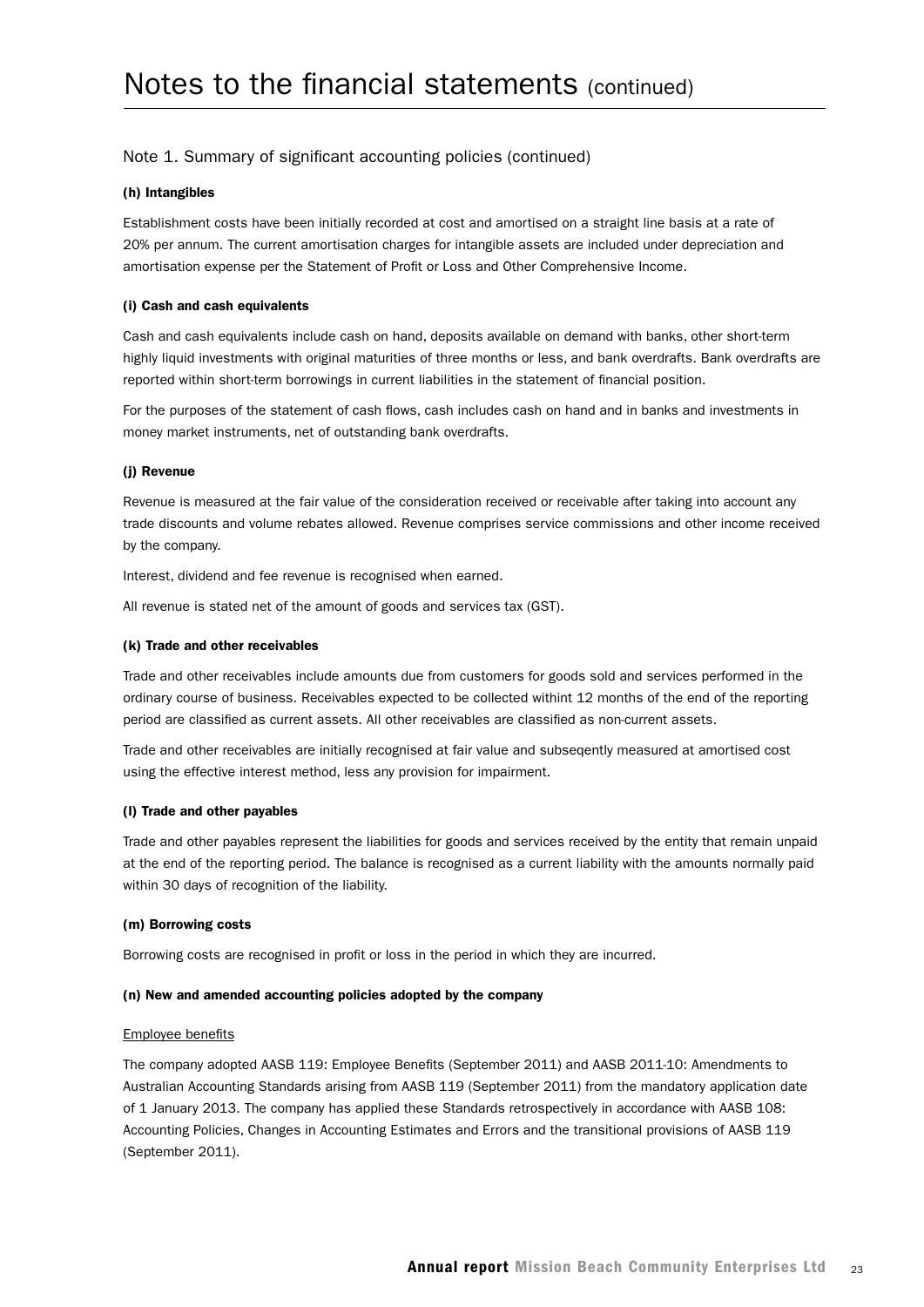#### (n) New and amended accounting policies adopted by the company (continued)

#### Employee benefits (continued)

For the purpose of measurement, AASB 119 (September 2011) defines obligations for short-term employee benefits as obligations expected to be settled wholly before 12 months after the end of the annual reporting period in which the employees render the related services. In accordance with AASB 119 (September 2011), provisions for short-term employee benefits are measured at the (undiscounted) amounts expected to be paid to employees when the obligation is settled, whereas provisions that do not meet the criteria for classification as short-term (other long-term employee benefits) are measured at the present value of the expected future payments to be made to employees.

As the company expects that all of its employees would use all of their annual leave entitlements earned during a reporting period before 12 months after the end of the reporting period, adoption of AASB 119 (September 2011) did not have a material impact on the amounts recognised in respect of the company's employee provisions. Note also that adoption of AASB 119 (September 2011) did not impact the classification of leave entitlements between current and non-current liabilities in the company's financial statements.

AASB 119 (September 2011) also introduced changes to the recognition and measurement requirements applicable to termination benefits and defined benefit plans. As the company did not have any of these types of obligations in the current or previous reporting periods, these changes did not impact the company's financial statements.

#### Fair value measurement

The company has applied AASB 13: Fair Value Measurement and the relevant consequential amendments arising from the related Amending Standards prospectively from the mandatory application date of 1 January 2013 and in accordance with AASB 108 and the specific transitional requirements in AASB 13.

AASB 13 defines fair value, sets out in a single Standard a framework for measuring fair value, and requires disclosures about fair value measurement.

No material adjustments to the carrying amounts of any of the company's assets or liabilities were required as a consequence of applying AASB 13. Nevertheless, AASB 13 requires enhanced disclosures regarding assets and liabilities that are measured at fair value and fair values disclosed in the company's financial statements.

The disclosure requirements in AASB 13 need not be applied by the company in the comparative information provided for periods before initial application of AASB 13 (that is, periods beginning before 1 January 2013). However, as some of the disclosures now required under AASB 13 were previously required under other Australian Accounting Standards, such as AASB 7: Financial Instruments: Disclosures, the company has provided this previously provided information as comparatives in the current reporting period.

#### (o) New accounting standards for application in future periods

The AASB has issued a number of new and amended Accounting Standards and Interpretations that have mandatory application dates for future reporting periods, some of which are relevant to the company.

The company has decided not to early adopt any of the new and amended pronouncements. The company's assessment of the new and amended pronouncements that are relevant to the company but applicable in the future reporting periods is set below: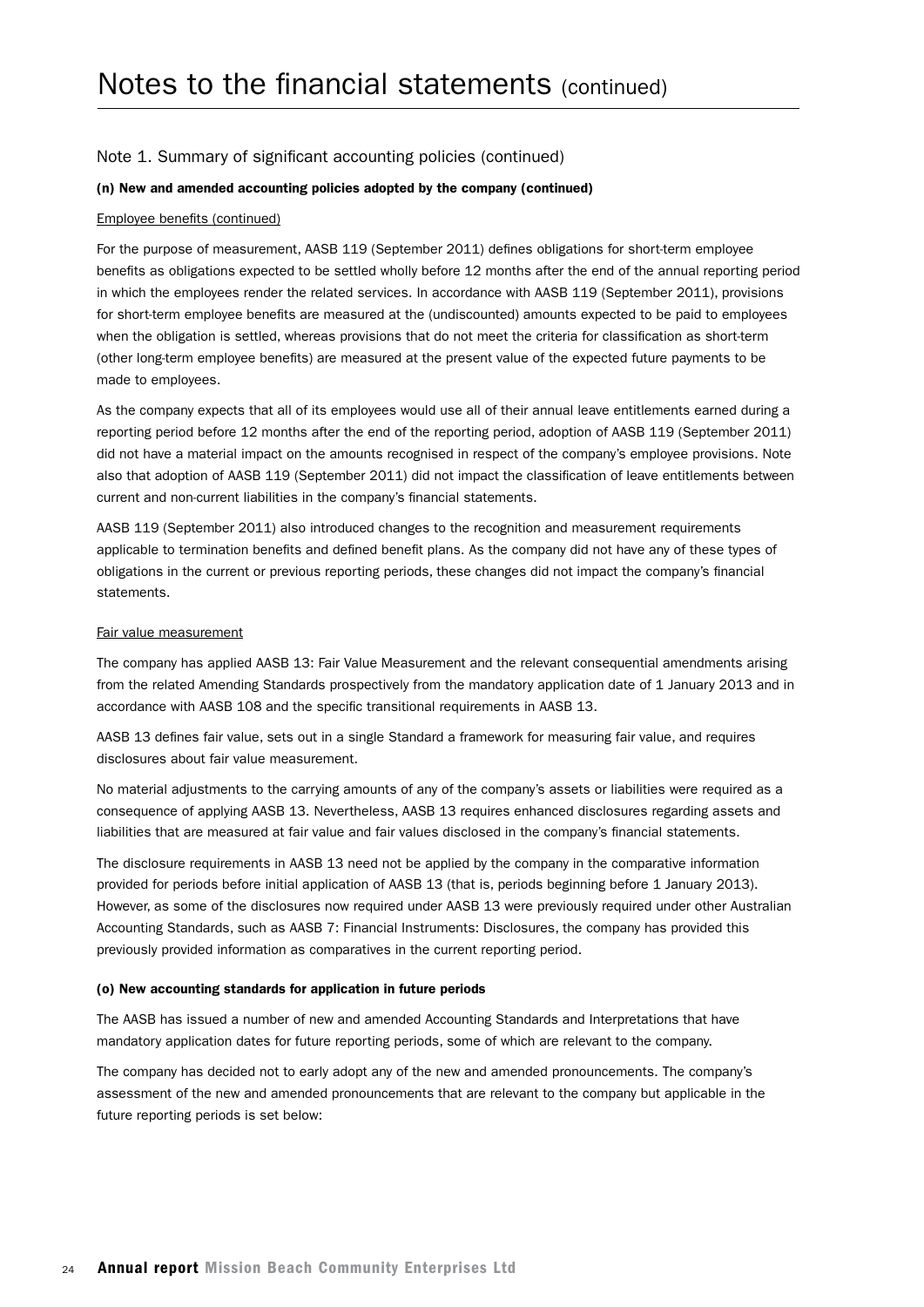#### (o) New accounting standards for application in future periods (continued)

(i) AASB 9 Financial Instruments and associated Amending Standards (applicable for annual reporting periods commencing on or after 1 January 2017).

This Standard will be applicable retrospectively and includes revised requirements for the classification and measurement of financial instruments, revised recognition and derecognition requirements for financial instruments and simplified requirements for hedge accounting.

Although the Directors anticipate that the adoption of AASB 9 may have an impact on the company's financial instruments, it is impractical at this stage to provide a reasonable estimate of such impact.

(ii) AASB 2012-3: Amendments to Australian Accounting Standards - Offsetting Financial Assets and Financial Liabilities (applicable for annual reporting periods commencing on or after 1 January 2014).

This Standard provides clarifying guidance relating to the offsetting of financial instruments, which is not expected to impact the company's financial statements.

(iii) AASB 2013-3: Amendments to AASB 136 - Recoverable Amount Disclosures for Non-Financial Assets (applicable for annual reporting periods commencing on or after 1 January 2014).

This Standard amends the disclosure requirements in AASB 136: Impairment of Assets pertaining to the use of fair value in impairment assessment and is not expected to significantly impact the company's financial statements.

#### (p) Provisions

Provisions are recognised when the company has a legal or constructive obligation, as a result of past events, for which it is probable that the outflow of economic benefits will result and the outflow can be reliably measured.

Provisions are measured using the best estimate of the amounts required to settle the obligation at the end of the reporting period.

A provision for dividends is not recognised as a liability unless the dividends are declared, determined or publicly recommended on or before the reporting date.

#### (q) Share capital

Issued and paid up capital is recognised at the fair value of the consideration received by the company. Any transaction costs arising on the issue of ordinary shares are recognised directly in equity as a reduction of the share proceeds received.

#### (r) Comparative figures

When required by Accounting Standards comparative figures have been adjusted to conform to changes in presentation for the current financial year.

#### (s) Critical accounting estimates and judgements

The Directors evaluate estimates and judgements incorporated into the financial statements based on historical knowledge and best available current information. Estimates assume a reasonable expectation of future events and are based on current trends and economic data, obtained both externally and within the company. Estimates and judgements are reviewed on an ongoing basis. Revision to accounting estimates are recognised in the period in which the estimates are revised and in any future periods affected. The estimates and judgements that have a significant risk of causing material adjustments to the carrying values of assets and liabilities are as follows: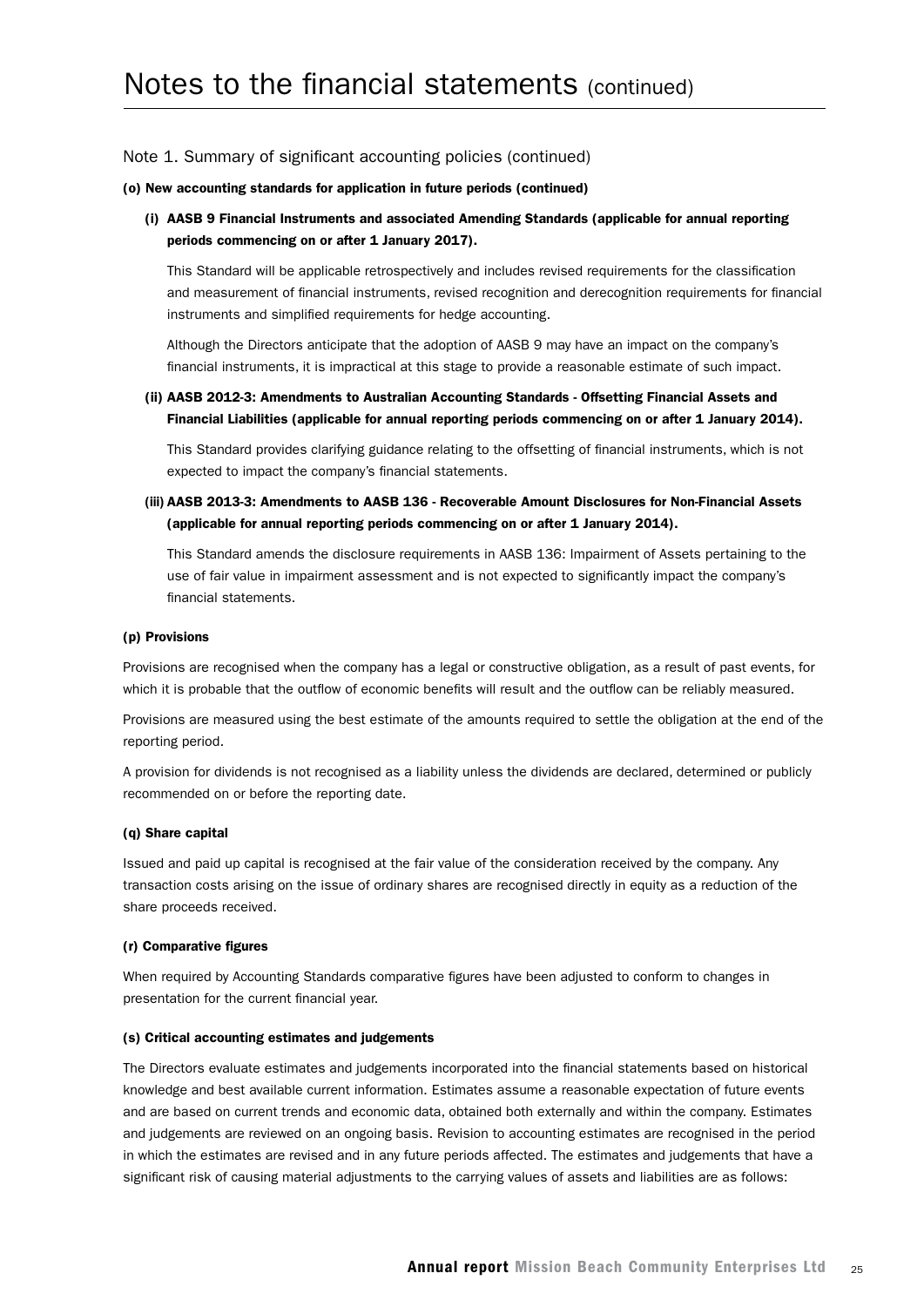#### (s) Critical accounting estimates and judgements (continued)

#### Estimation of useful lives of assets

The company determines the estimated useful lives and related depreciation and amortisation charges for its property, plant and equipment and intangible assets. The depreciation and amortisation charge will increase where useful lives are less than previously estimated lives.

#### Employee benefits provision

Assumptions required for wage growth and CPI movements. The likelihood of employees reaching unconditional service is estimated. Treatment of leave under updated AASB 119 standard.

#### Income tax

The company is subject to income tax. Significant judgement is required in determining the deferred tax asset or the provision for income tax liability. Deferred tax assets are recognised only when it is considered sufficient future profits will be generated. The assumptions made regarding future profits is based on the company's assessment of future cash flows.

#### **Impairment**

The company assesses impairment at the end of each reporting period by evaluating conditions and events specific to the company that may be indicative of impairment triggers. Recoverable amounts of relevant assets are reassessed using value in use calculations which incorporate various key assumptions.

#### (t) Financial instruments

#### Initial recognition and measurement

Financial assets and financial liabilities are recognised when the entity becomes a party to the contractual provisions to the instrument. For financial assets, this is equivalent to the date that the company commits itself to either purchase or sell the asset (ie trade date accounting is adopted). Financial instruments are initially measured at fair value plus transaction costs, except where the instrument is classified 'at fair value through profit or loss', in which case transaction costs are expensed to the profit or loss immediately.

#### Classification and subsequent measurement

Financial instruments are subsequently measured at fair value, amortised cost using the effective interest method or cost.

Amortised cost is calculated as the amount at which the financial asset or financial liability is measured at initial recognition less principal repayments and any reduction for impairment, and adjusted for any cumulative amortisation of the difference between that initial amount and the maturity amount calculated using the effective interest method.

The effective interest method is used to allocate interest income or interest expense over the relevant period and is equivalent to the rate that discount estimated future cash payments or receipts over the expected life (or where this cannot be reliably predicted, the contractual term) of the financial instrument to the net carrying amount of the financial asset or financial liability.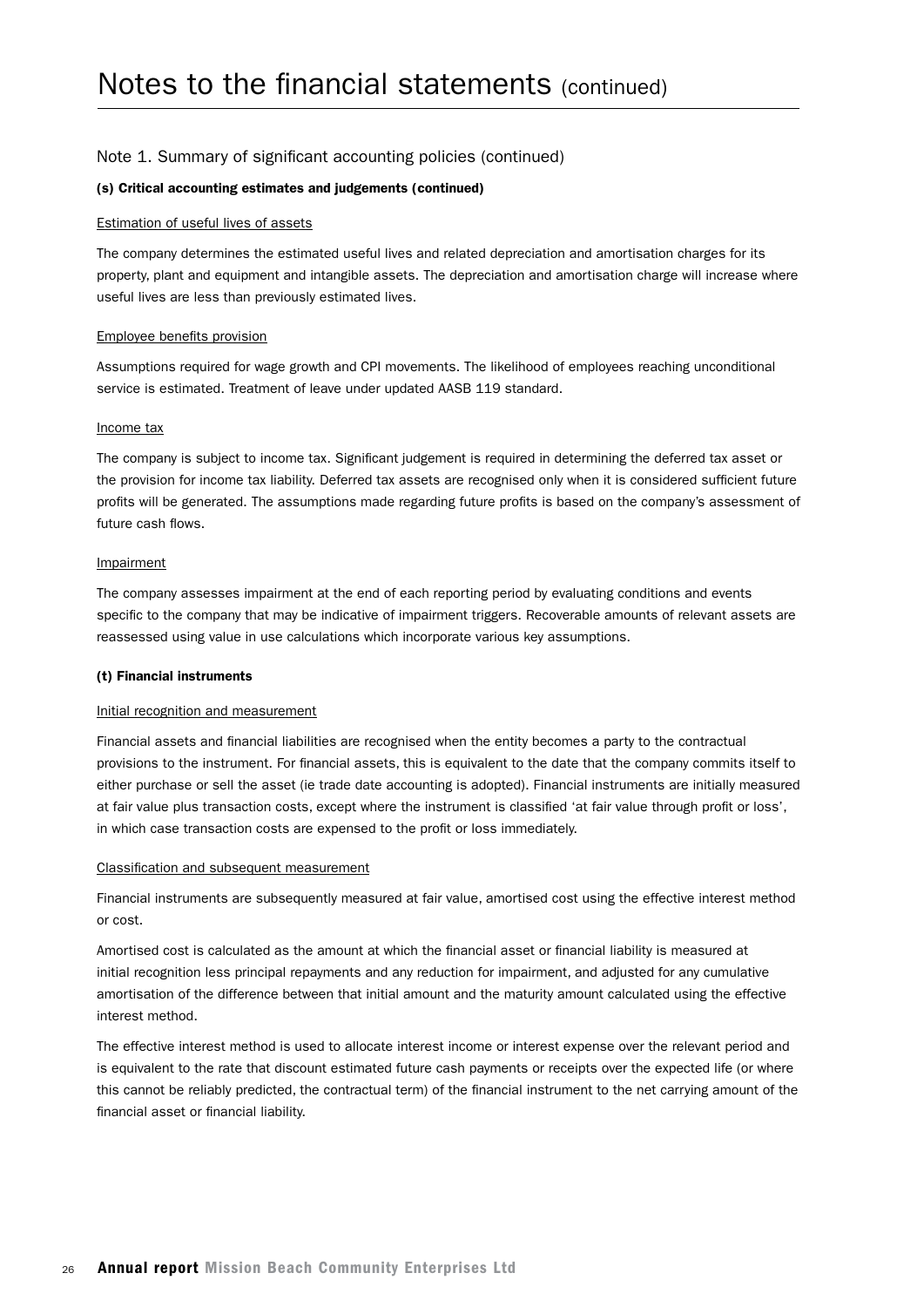#### (t) Financial instruments (continued)

#### Classification and subsequent measurement (continued)

(i) Loans and receivables

Loans and receivables are non derivative financial assets with fixed or determinable payments that are not quoted in an active market and are subsequently measured at amortised cost. Gains or losses are recognised in profit or loss through the amortisation process and when the financial asset is derecognised.

(ii) Financial liabilities

Non derivative financial liabilities are subsequently measured at amortised cost. Gains or losses are recognised in profit or loss through the amortisation process and when the financial liability is derecognised.

#### **Impairment**

A financial asset (or group of financial assets) is deemed to be impaired if, and only if, there is objective evidence of impairment as a result of one or more events (a "loss event") having occurred, which has an impact on the estimated future cash flows of the financial asset(s).

In the case of financial assets carried at amortised cost loss events may include: indications that the debtors or a group of debtors are experiencing significant financial difficulty, default or delinquency on interest or principal payments; indications that they will enter bankruptcy or other financial reorganisation; and changes in arrears or economic conditions that correlate with defaults.

For financial assets carried at amortised cost (including loans and receivables), a separate allowance account is used to reduce the carrying amount of financial assets impaired by credit losses. After having taken all possible measures of recovery, if management establishes that the carrying amount cannot be recovered by any means, at that point the written-off amounts are charged to the allowance account or the carrying amount of impaired financial asset is reduced directly if no impairment amount was previously recognised in the allowance account.

When the terms of financial assets that would otherwise have been past due or impaired have been renegotiated, the company recognises the impairment for such financial assets by taking into account the original terms as if the terms have not been renegotiated so that the loss events that have occurred are duly considered.

#### Derecognition of financial instruments

Financial assets are derecognised when the contractual rights to receipt of cash flows expire or the asset is transferred to another party whereby the entity no longer has any significant continuing involvement in the risks and benefits associated with the asset. Financial liabilities are derecognised when the related obligations are discharged, cancelled or have expired. The difference between the carrying amount of the financial liability extinguished or transferred to another party and the fair value of consideration paid, including the transfer of noncash assets or liabilities assumed, is recognised in profit or loss.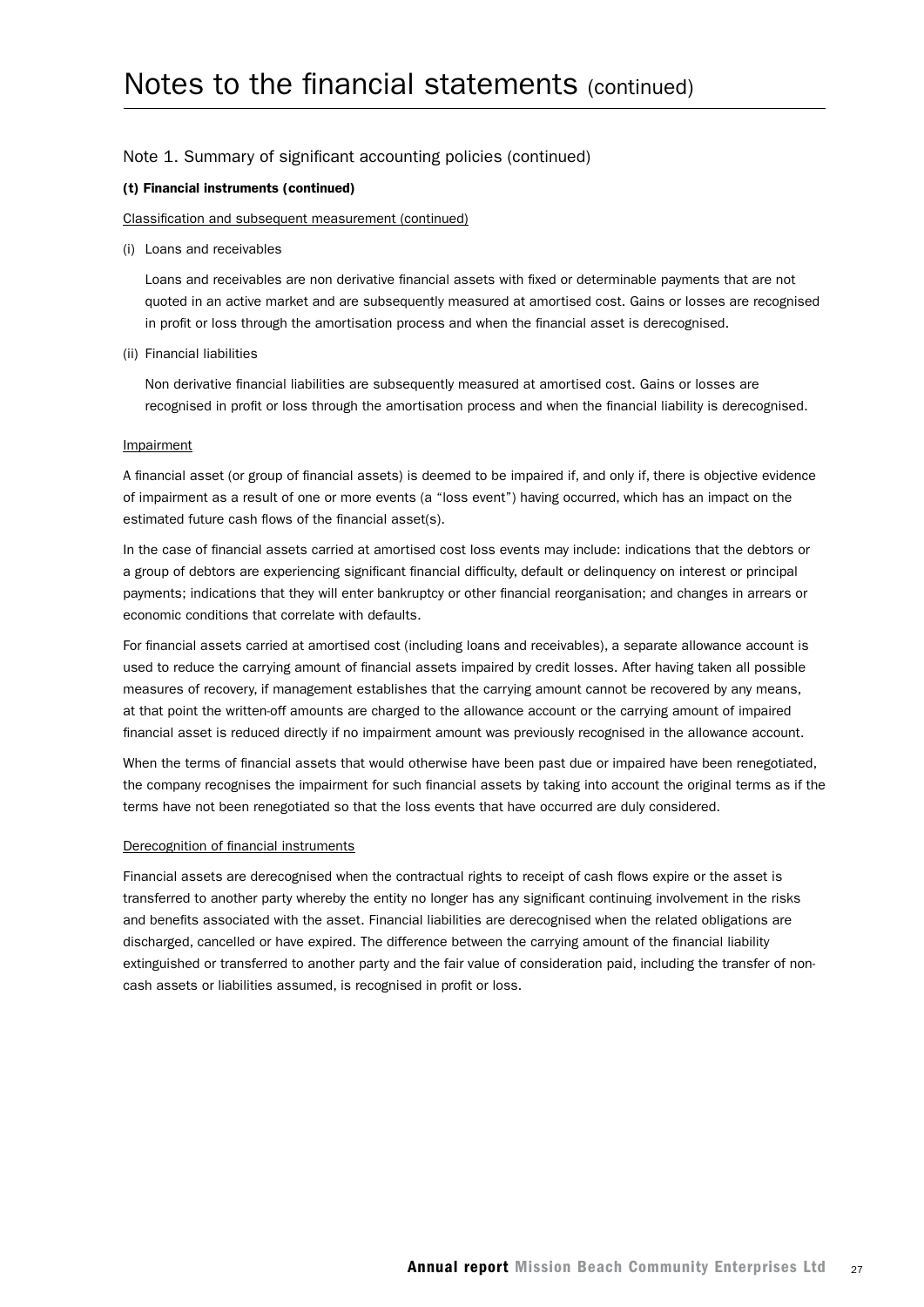|                                     | 2014    | 2013    |
|-------------------------------------|---------|---------|
|                                     | \$      | \$      |
| Note 2. Revenue and other income    |         |         |
| Revenue                             |         |         |
| - services commissions              | 385,036 | 351,747 |
|                                     | 385,036 | 351,747 |
| Other revenue                       |         |         |
| - interest received                 | 503     | 435     |
|                                     | 503     | 435     |
| <b>Total revenue</b>                | 385,539 | 352,182 |
| Note 3. Expenses                    |         |         |
| Employee benefits expense           |         |         |
| - wages and salaries                | 194,106 | 185,470 |
| - superannuation costs              | 18,558  | 16,736  |
| - other costs                       | 22,814  | 12,779  |
|                                     | 235,478 | 214,985 |
| Depreciation of non-current assets: |         |         |
| - plant and equipment               | 8,748   | 7,780   |
| - leasehold improvements            | 2,944   | 2,944   |
| Amortisation of non-current assets: |         |         |
| - intangible assets                 | 13,742  | 2,000   |
|                                     | 25,434  | 12,724  |
| Finance costs:                      |         |         |
| - Interest paid                     | 10,118  | 7,381   |
| Bad debts                           | 812     | 10      |

a. The components of tax expense/(income) comprise

|                                                                                  | (24.419) | (19.788) |
|----------------------------------------------------------------------------------|----------|----------|
| - adjustments for under/(over) provision of current income tax of previous years |          |          |
| - recoupment of prior year tax losses                                            |          |          |
| of temporary differences                                                         | (3,347)  | (475)    |
| - deferred tax expense/(income) relating to the origination and reversal         |          |          |
| - current tax expense/(income)                                                   | (21,072) | (19,313) |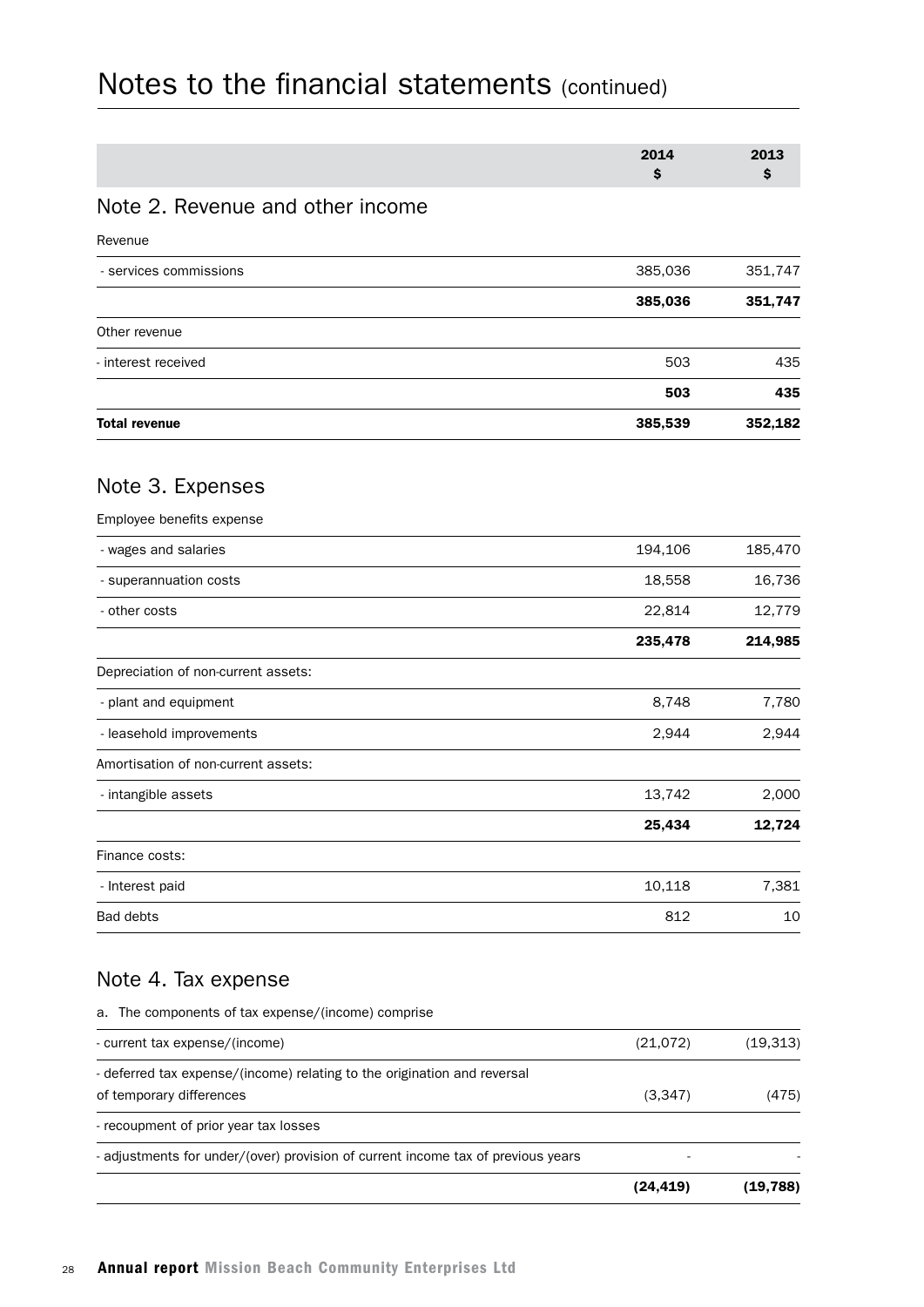|                                                                                                                                           | 2014<br>s | 2013<br>S  |
|-------------------------------------------------------------------------------------------------------------------------------------------|-----------|------------|
| Note 4. Tax expense (continued)                                                                                                           |           |            |
| b. The prima facie tax on profit/(loss) from ordinary activities before income<br>tax is reconciled to the income tax expense as follows: |           |            |
| Prima facie tax on profit/(loss) before income tax at 30% (2013: 30%)                                                                     | (23,502)  | (13, 377)  |
| Add tax effect of:                                                                                                                        |           |            |
| - Adjustments in respect of current income tax of previous year                                                                           |           |            |
| - Utilisation of previously unrecognised carried forward tax losses                                                                       |           |            |
| - Non-deductible expenses                                                                                                                 | (917)     | (6, 411)   |
| <b>Current income tax expense</b>                                                                                                         | (24, 419) | (19, 788)  |
| Income tax attributable to the entity                                                                                                     | (24, 419) | (19, 788)  |
| The applicable weighted average effective tax rate is                                                                                     | 33.32%    | 30.74%     |
| Deferred tax asset                                                                                                                        |           |            |
| Future income tax benefits arising from tax losses are recognised at                                                                      |           |            |
| reporting date as realisation of the benefit is regarded as probable.                                                                     | (262,889) | (238, 470) |
| The applicable income tax rate is the Australian Federal tax rate of 30%                                                                  |           |            |

(2013: 30%) applicable to Australian resident companies.

### Note 5. Auditors' remuneration

Remuneration of the Auditor for:

|                                           | 4.950 | 4.700 |
|-------------------------------------------|-------|-------|
| - Taxation services                       | 550   | 550   |
| - Audit or review of the financial report | 4.400 | 4,150 |

### Note 6. Cash and cash equivalents

| Cash at bank and on hand | 8.074 | 7,536 |
|--------------------------|-------|-------|
|                          |       |       |

### Note 7. Trade and other receivables

| <b>Current</b> |        |        |
|----------------|--------|--------|
| Trade debtors  | 27,848 | 18,479 |
| Other assets   | 2.177  | 6,851  |
|                | 30,025 | 25,330 |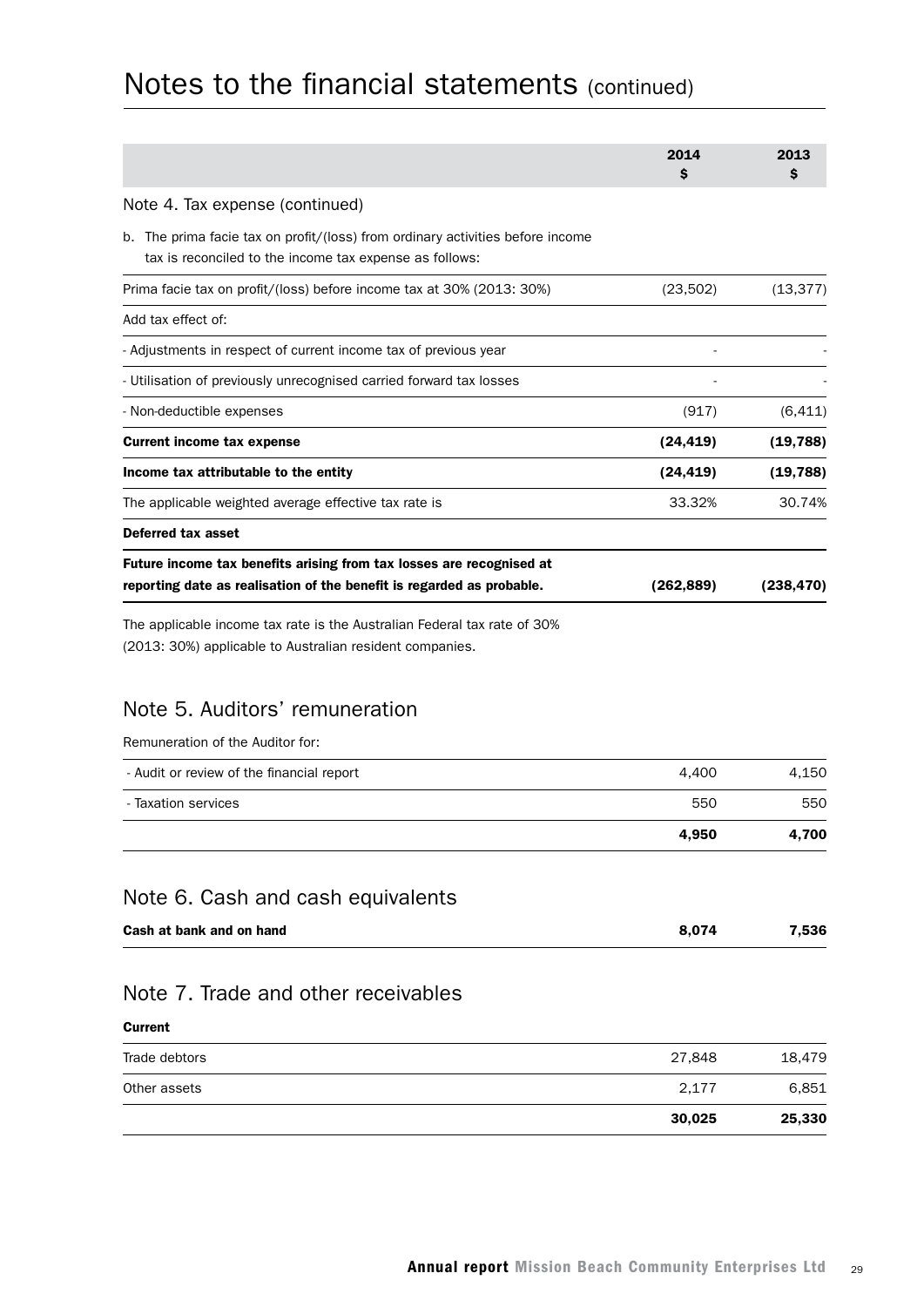#### Note 7. Trade and other receivables (continued)

#### Credit risk

The company has no significant concentration of credit risk with respect to any single counterparty or group of counterparties other than those receivables specifically provided for and mentioned within this note. The main sources of credit risk to the company are considered to relate to the classes of assets described as trade and other receivables.

The following table details the company's trade and other receivables exposed to credit risk (prior to collateral and other credit enhancements) with ageing analysis and impairment provided for thereon. Amounts are considered as "past due" when the debt has not been settled, within the terms and conditions agreed between the company and the customer or counterparty to the transaction. Receivables that are past due are assessed for impairment by ascertaining solvency of the debtors and are provided for where there are specific circumstances indicating that the debt may not be fully repaid to the company.

The balances of receivables that remain within initial trade terms (as detailed in the table below) are considered to be high credit quality.

|                   | <b>Gross</b>   | Past due                 |                          | Past due but not impaired |                          | Not past |
|-------------------|----------------|--------------------------|--------------------------|---------------------------|--------------------------|----------|
|                   | amount         | and<br>impaired          | $<$ 30 days              | 31-60 days                | $> 60$ days              | due      |
| 2014              |                |                          |                          |                           |                          |          |
| Trade receivables | 27,848         | ٠                        | $\overline{\phantom{a}}$ | ٠                         | $\overline{\phantom{a}}$ | 27,848   |
| Other receivables | ٠              | $\overline{\phantom{a}}$ | $\overline{\phantom{a}}$ | ٠                         | $\overline{\phantom{a}}$ |          |
| <b>Total</b>      | 27,848         | ۰                        | $\blacksquare$           | ۰                         | ٠                        | 27,848   |
| 2013              |                |                          |                          |                           |                          |          |
| Trade receivables | 18,479         | ٠                        | ٠                        | ٠                         | $\overline{\phantom{a}}$ | 18,479   |
| Other receivables | $\blacksquare$ | $\overline{\phantom{a}}$ | $\overline{\phantom{a}}$ | $\overline{\phantom{a}}$  | $\overline{\phantom{a}}$ |          |
| <b>Total</b>      | 18,479         | ۰                        | ٠                        | ٠                         | ٠                        | 18,479   |

| 2014 | 2013 |
|------|------|
| ∍    | - 3  |

#### Note 8. Property, plant and equipment

#### Leasehold improvements

|           | 144,960   |
|-----------|-----------|
| 37,882    | 40,630    |
| (46, 163) | (37, 415) |
| 84.045    | 78,045    |
|           |           |
| 101,386   | 104,330   |
| (16, 371) | (13, 427) |
| 117,757   | 117,757   |
|           | 139,268   |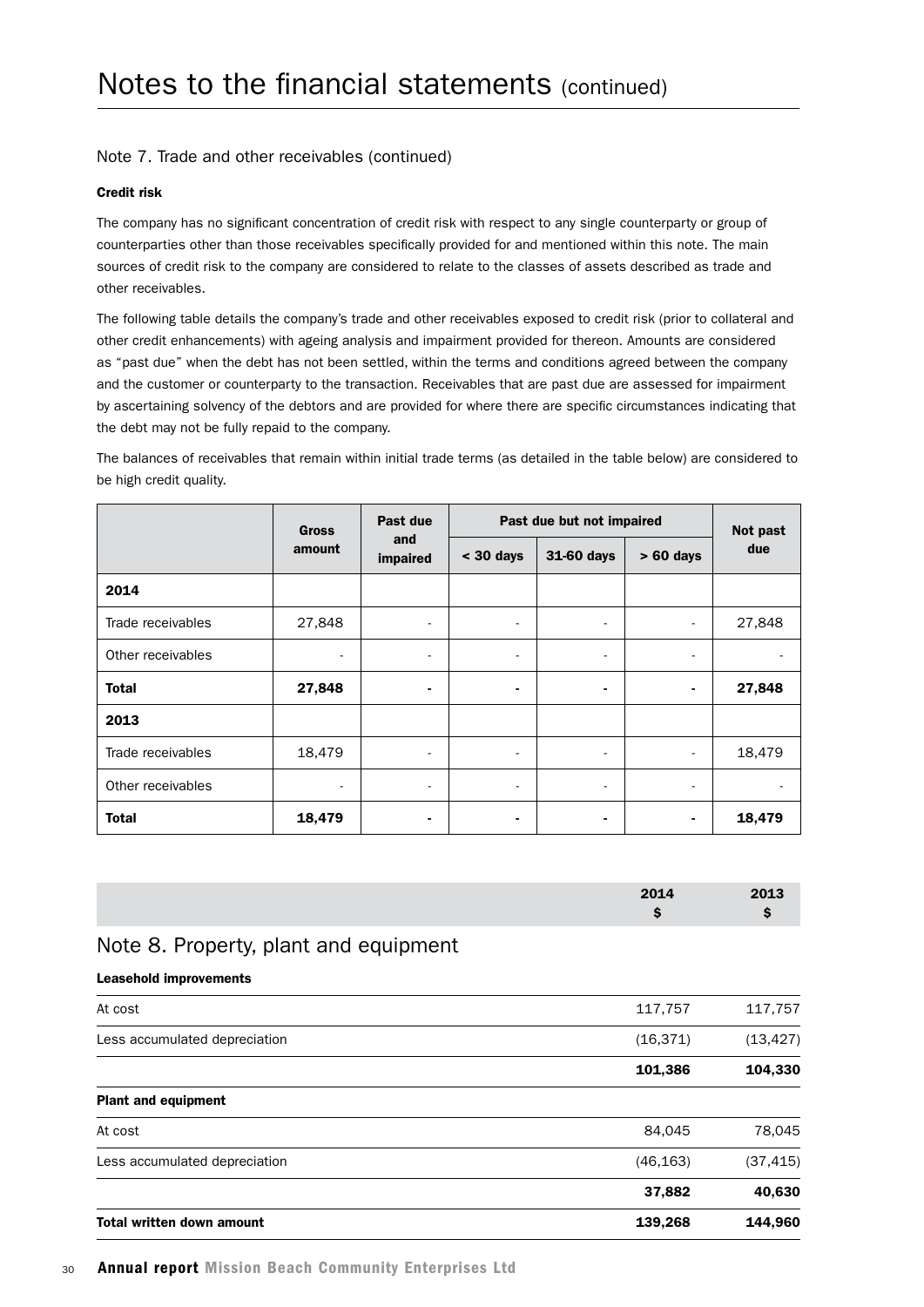|                                                   | 2014<br>\$ | 2013<br>\$ |
|---------------------------------------------------|------------|------------|
| Note 8. Property, plant and equipment (continued) |            |            |
| <b>Movements in carrying amounts</b>              |            |            |
| <b>Leashold improvements</b>                      |            |            |
| Balance at the beginning of the reporting period  | 104,330    | 107,274    |
| Additions                                         |            |            |
| <b>Disposals</b>                                  |            |            |
| Depreciation expense                              | (2,944)    | (2,944)    |
| Balance at the end of the reporting period        | 101,386    | 104,330    |
| <b>Plant and equipment</b>                        |            |            |
| Balance at the beginning of the reporting period  | 40,630     | 48,410     |
| Additions                                         | 6,000      |            |
| Disposals                                         |            |            |
| Depreciation expense                              | (8, 748)   | (7,780)    |
| Balance at the end of the reporting period        | 37,882     | 40,630     |

## Note 9. Intangible assets

#### Franchise fee

| At cost                                          | 21,453    | 10,000   |
|--------------------------------------------------|-----------|----------|
| Less accumulated amortisation                    | (12, 290) | (10,000) |
|                                                  | 9,163     |          |
| <b>Franchise renewal fee</b>                     |           |          |
| At cost                                          | 57,260    |          |
| Less accumulated amortisation                    | (11, 452) |          |
|                                                  | 45,808    |          |
| <b>Total Intangible assets</b>                   | 54,971    |          |
| <b>Movements in carrying amounts</b>             |           |          |
| <b>Franchise fee</b>                             |           |          |
| Balance at the beginning of the reporting period |           | 2,000    |
| Additions                                        | 11,453    |          |
| Disposals                                        |           |          |
| Amortisation expense                             | (2,290)   | (2,000)  |
| Balance at the end of the reporting period       | 9,163     |          |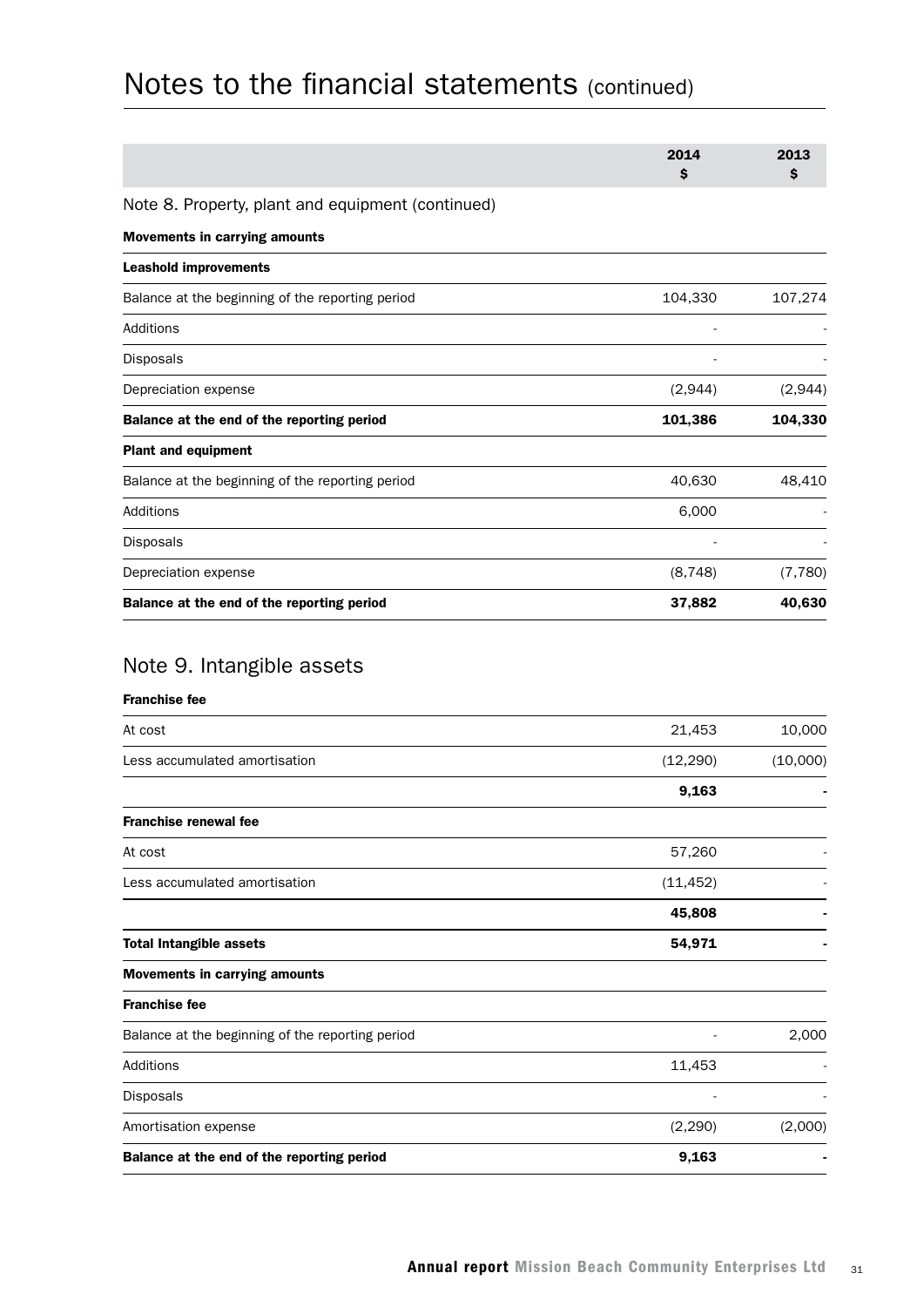|                                                  | 2014<br>\$ | 2013<br>Ş |
|--------------------------------------------------|------------|-----------|
| Note 9. Intangible assets (continued)            |            |           |
| <b>Franchise renewal fee</b>                     |            |           |
| Balance at the beginning of the reporting period |            |           |
| Additions                                        | 57,260     |           |
| <b>Disposals</b>                                 |            |           |
| Amortisation expense                             | (11, 452)  | ۰         |
| Balance at the end of the reporting period       | 45,808     |           |

## Note 10. Borrowings

| <b>Bank overdraft</b>                                                         | 237.956 | 181.217 |
|-------------------------------------------------------------------------------|---------|---------|
| The company has an overdraft facility of \$290,000 which is subject to normal |         |         |

commercial terms and conditions.

## Note 11. Trade and other payables

#### Current

| 3.937<br>2,369<br>Trade creditors |
|-----------------------------------|

## Note 12. Provisions

| <b>Employee benefits</b>             | 5,456   | 4,394   |
|--------------------------------------|---------|---------|
| <b>Movement in employee benefits</b> |         |         |
| Opening balance                      | 4,394   | 5,978   |
| Additional provisions recognised     | 10,055  | 6,272   |
| Amounts utilised during the year     | (8,993) | (7,856) |
| <b>Closing balance</b>               | 5,456   | 4,394   |
| <b>Current</b>                       |         |         |
| Annual leave                         | 5,456   | 4,394   |
| <b>Total provisions</b>              | 5,456   | 4,394   |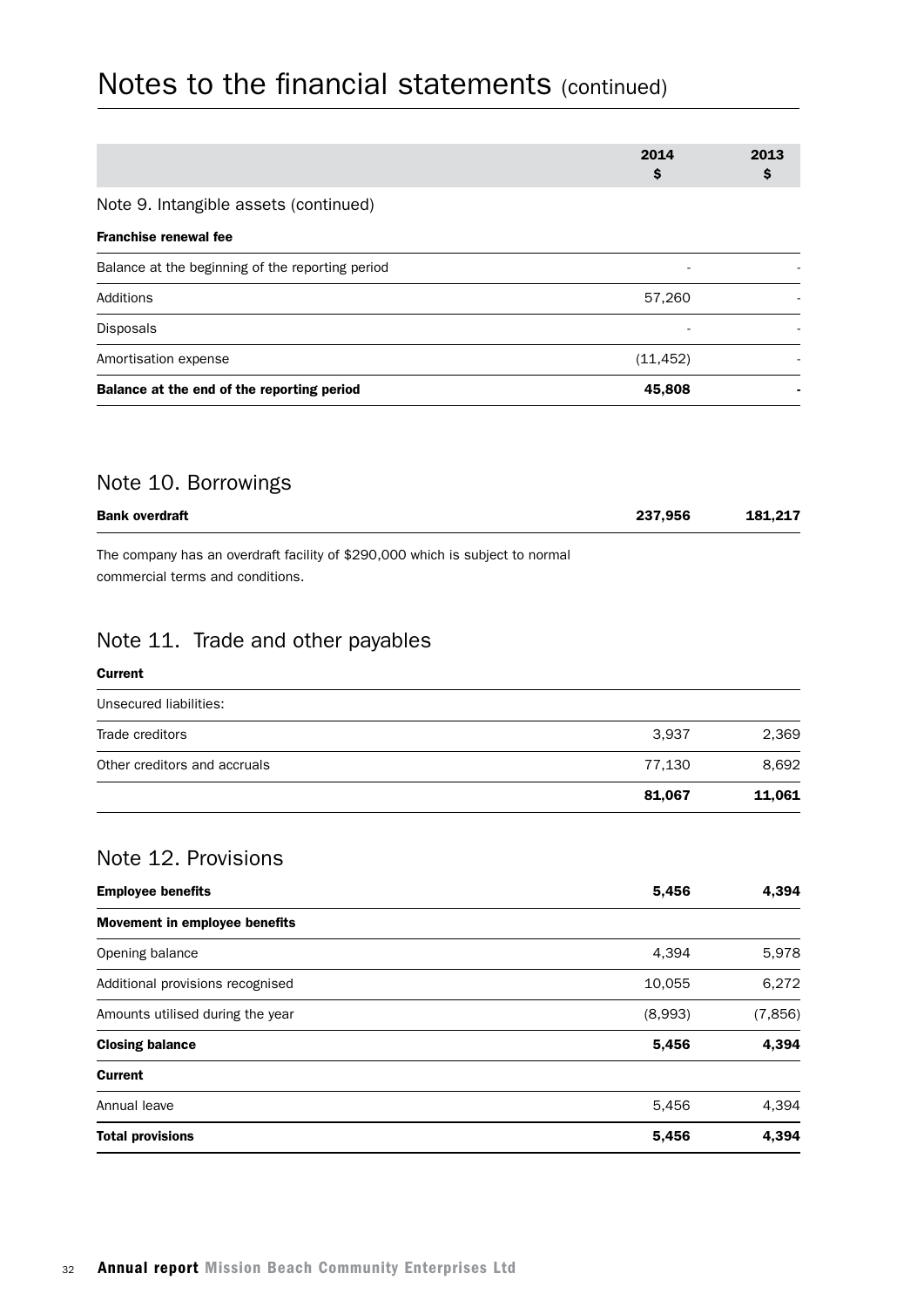|                                                | 2014<br>\$ | 2013<br>Ş |
|------------------------------------------------|------------|-----------|
| Note 13. Share capital                         |            |           |
| 875,000 Ordinary shares fully paid of \$1 each | 875,000    | 875,000   |
| Less: Equity raising costs                     | (18, 296)  | (18, 296) |
|                                                | 856,704    | 856,704   |
| <b>Movements in share capital</b>              |            |           |
| Fully paid ordinary shares:                    |            |           |
| At the beginning of the reporting period       | 875,000    | 875,000   |
| Shares issued during the year                  |            |           |
| At the end of the reporting period             | 875,000    | 875,000   |

Ordinary shares participate in dividends and the proceeds on winding up of the company in proportion to the number of shares held. At the shareholders' meetings each shareholder is entitled to one vote when a poll is called, or on a show of hands. The company does not have authorised capital or par value in respect of its issued shares. All issued shares are fully paid. All shares rank equally with regard to the company's residual assets.

#### Capital management

The Board's policy is to maintain a strong capital base so as to sustain future development of the company. The Board of Directors monitor the return on capital and the level of dividends to shareholders. Capital is represented by total equity as recorded in the Statement of Financial Position.

In accordance with the franchise agreement, in any 12 month period, the funds distributed to shareholders shall not exceed the Distribution Limit.

- (i) the Distribution Limit is the greater of:
	- (a) 20% of the profit or funds of the Franchisee otherwise available for distribution to shareholders in that 12 month period; and
	- (b) subject to the availability of distributable profits, the Relevant Rate of Return multiplied by the average level of share capital of the Franchisee over that 12 month period; and
- (ii) the Relevant Rate of Return is equal to the weighted average interest rate on 90 day bank bills over that 12 month period plus 5%.

The Board is managing the growth of the business in line with this requirement. There are no other externally imposed capital requirements, although the nature of the company is such that amounts will be paid in the form of charitable donations and sponsorship. Charitable donations and sponsorship paid for the year ended 30 June 2014 can be seen in the Statement of Profit or Loss and Comprehensive Income.

There were no changes in the company's approach to capital management during the year.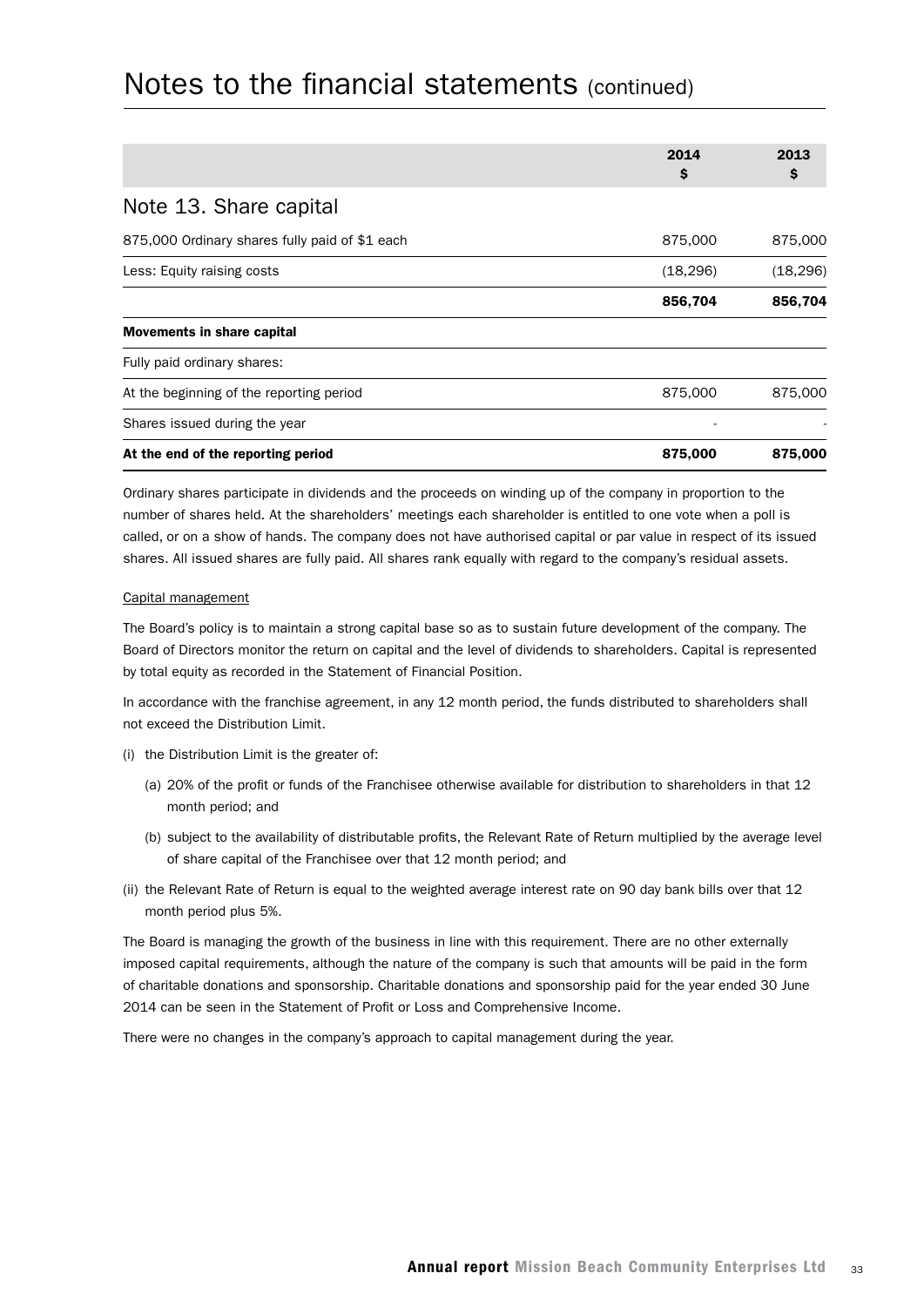| Profit/(loss) after income tax                   | (48, 876) | (44,589)   |
|--------------------------------------------------|-----------|------------|
| Balance at the beginning of the reporting period | (637,080) | (592, 491) |
| Note 14. Retained earnings/(accumulated losses)  |           |            |
|                                                  | 2014<br>Ş | 2013<br>Ş  |

### Note 15. Statement of cash flows

#### (a) Cash and cash equivalents balances as shown in the statement of financial position can be reconciled to that shown in the statement

| of cash flows as follows                                                                                  |            |            |
|-----------------------------------------------------------------------------------------------------------|------------|------------|
| As per the statement of financial position                                                                |            |            |
| Cash and cash equivalents                                                                                 | 8,074      | 7,536      |
| Bank overdraft                                                                                            | (237, 956) | (181, 217) |
| As per the statement of cash flow                                                                         | (229, 882) | (173, 681) |
| (b) Reconciliation of profit/(loss) after tax to net cash provided<br>from/(used in) operating activities |            |            |
| Profit/(loss) after income tax                                                                            | (48, 876)  | (44, 589)  |
| Non cash items                                                                                            |            |            |
| - Depreciation                                                                                            | 11,692     | 10,724     |
| - Amortisation                                                                                            | 13,742     | 2,000      |
| Changes in assets and liabilities                                                                         |            |            |
| - (Increase) decrease in receivables                                                                      | (4,695)    | (7, 160)   |
| - (Increase) decrease in other assets                                                                     | (81, 565)  | (19, 788)  |
| - Increase (decrease) in payables                                                                         | 70,006     | (8, 155)   |
| - Increase (decrease) in provisions                                                                       | 1,062      | (1,584)    |
| Net cash flows from/(used in) operating activities                                                        | (38, 634)  | (68, 553)  |

#### (c) Credit standby arrangement and loan facilities

The company has a bank overdraft and commercial bill facility amounting to \$290,000 (2013: \$250,000). This may be terminated at any time at the option of the bank. Variable interest rates apply to these overdraft and bill facilities.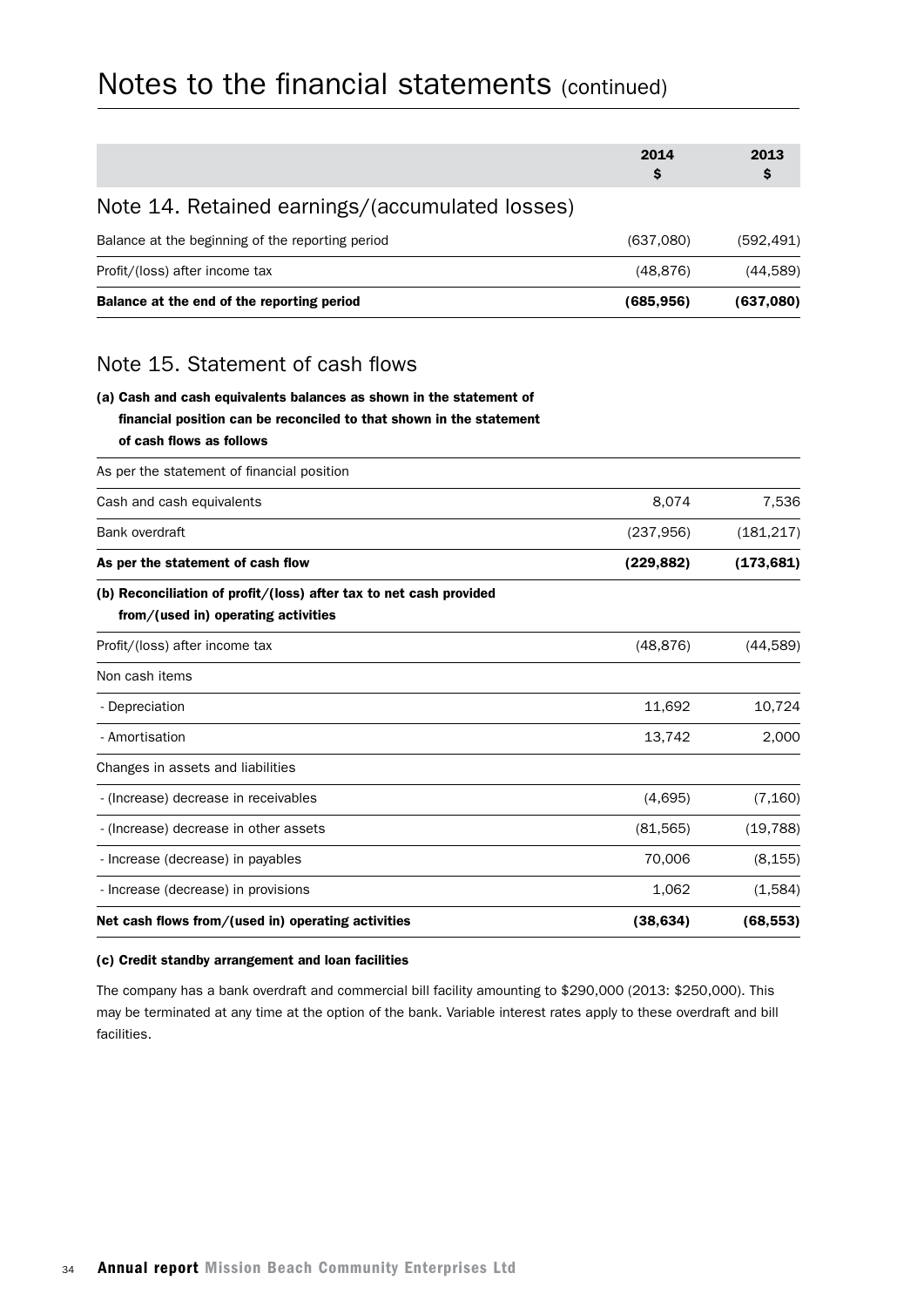## Note 16. Related party transactions

The company's main related parties are as follows:

#### (a) Key management personnel

Any person(s) having authority or responsibility for planning, directing or controlling the activities of the entity, directly or indirectly including any Director (whether executive or otherwise) of that company is considered key management personnel.

#### (b) Other related parties

Other related parties include close family members of key management personnel and entities that are controlled or jointly controlled by those key management personnel, individually or collectively with their close family members.

#### (c) Transactions with key management personnel and related parties

Other than detailed below, no key management personnel or related party has entered into any contracts with the company. No Director fees have been paid as the positions are held on a voluntary basis.

Mission Beach Community Enterprises Limited has accepted the Bendigo and Adelaide Bank Limited's Community Bank<sup>®</sup> Directors Privileges package. The package is available to all Directors who can elect to avail themselves of the benefits based on their personal banking with the branch. There is no requirement to own Bendigo and Adelaide Bank Limited shares and there is no qualification period to qualify to utilise the benefits.

The package mirrors the benefits currently available to Bendigo and Adelaide Bank Limited shareholders. The Directors have estimated the total benefits received from the Directors Privilege Package to be \$nil for the year ended 30 June 2014.

#### (d) Key management personnel shareholdings

The number of ordinary shares in Mission Beach Community Enterprises Limited held by each key management personnel of the company during the financial year is as follows:

|                           | 2014   | 2013   |
|---------------------------|--------|--------|
| Debbie Brittain           | 1,000  | 1,000  |
| <b>Christopher Norton</b> | 1,000  | 1,000  |
| Helen Vasta               | 500    | 500    |
| Anthony Lee               | 3,000  | 3,000  |
| <b>Tania Steele</b>       | 1,000  | 1,000  |
| Michelle Dore             | 500    | 500    |
| <b>Steve Oliver</b>       | 500    | 500    |
| Jennifer Downs            | 2,000  | 2,000  |
| Cosimo Tedesco            | 10,000 | 10,000 |

There was no movement in key management personnel shareholdings during the year. Each share held has a paid up value of \$1 and is fully paid.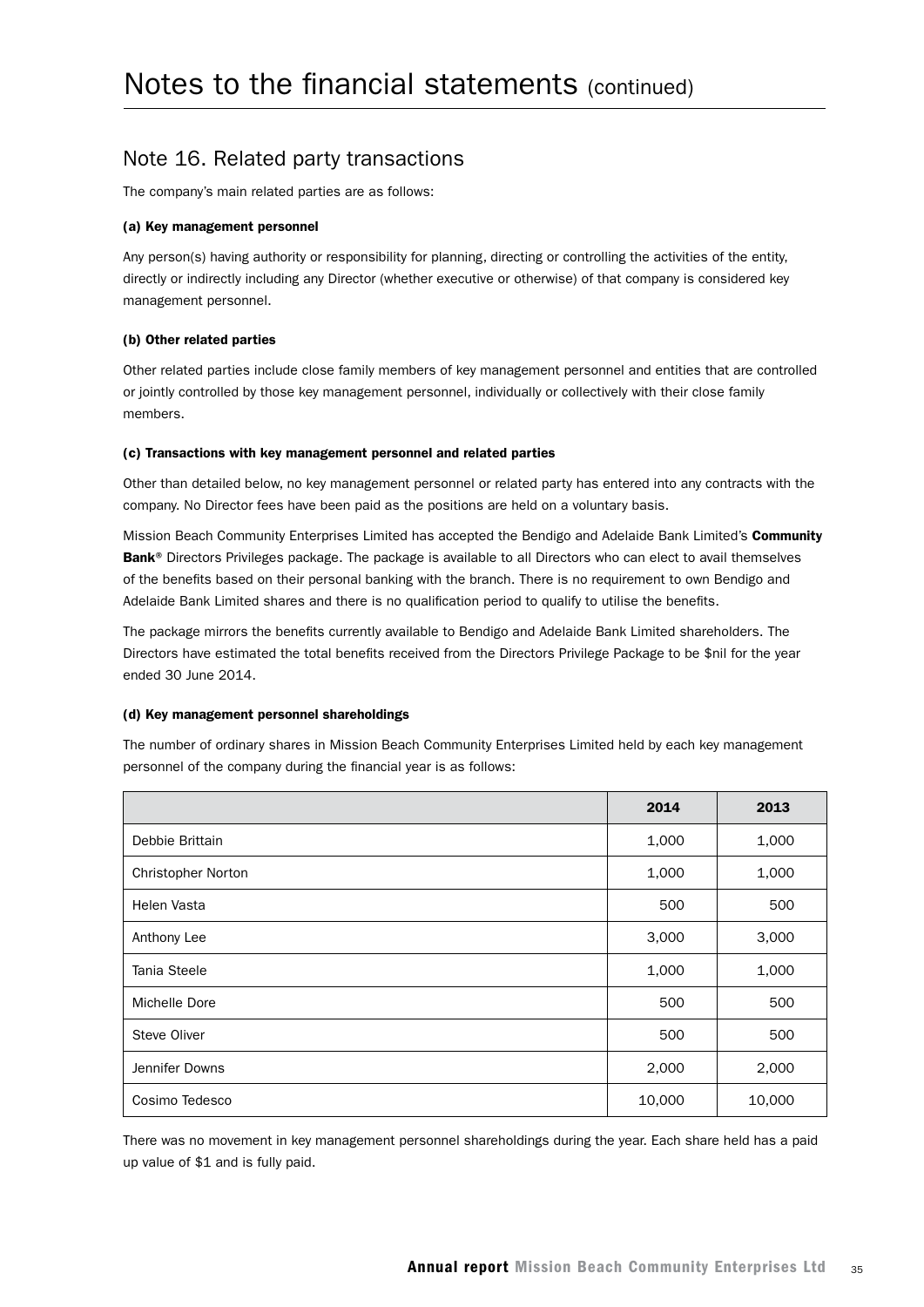#### Note 16. Related party transactions (continued)

#### (e) Other key management transactions

There has been no other transactions involving equity instruments other than those described above.

### Note 17. Events after the reporting period

There have been no events after the end of the financial year that would materially affect the financial statements.

### Note 18. Contingent liabilities and assets

There were no contingent liabilities or assets at the date of this report to affect the financial statements.

### Note 19. Operating segments

The company operates in the financial services sector where it provides banking services to its clients. The company operates in one geographic area being Mission Beach, Queensland. The company has a franchise agreement in place with Bendigo and Adelaide Bank Limited who account for 100% of the revenue (2013: 100%).

#### Note 20. Company details

The registered office is: 35 Reid Road, Wongaling Beach, QLD 4852

The principal place of business is: Shop 5, 34-40 Dickinson Street, Wongaling Beach, QLD 4852

|                                                                                                                                                                                                                                                               | 2014<br>s | 2013<br>S |
|---------------------------------------------------------------------------------------------------------------------------------------------------------------------------------------------------------------------------------------------------------------|-----------|-----------|
| Note 21. Earnings per share                                                                                                                                                                                                                                   |           |           |
| Basic earnings per share amounts are calculated by dividing profit/(loss)<br>after income tax by the weighted average number of ordinary shares<br>outstanding during the year.                                                                               |           |           |
| Diluted earnings per share amounts are calculated by dividing profit/<br>(loss) after income tax by the weighted average number of ordinary shares<br>outstanding during the year (adjusted for the effects of any dilutive options<br>or preference shares). |           |           |
| The following reflects the income and share data used in the basic and<br>diluted earnings per share computations:                                                                                                                                            |           |           |
| Profit/(loss) after income tax expense                                                                                                                                                                                                                        | (48,876)  | (44,589)  |
| Weighted average number of ordinary shares for basic and diluted<br>earnings per share                                                                                                                                                                        | 875,000   | 875,000   |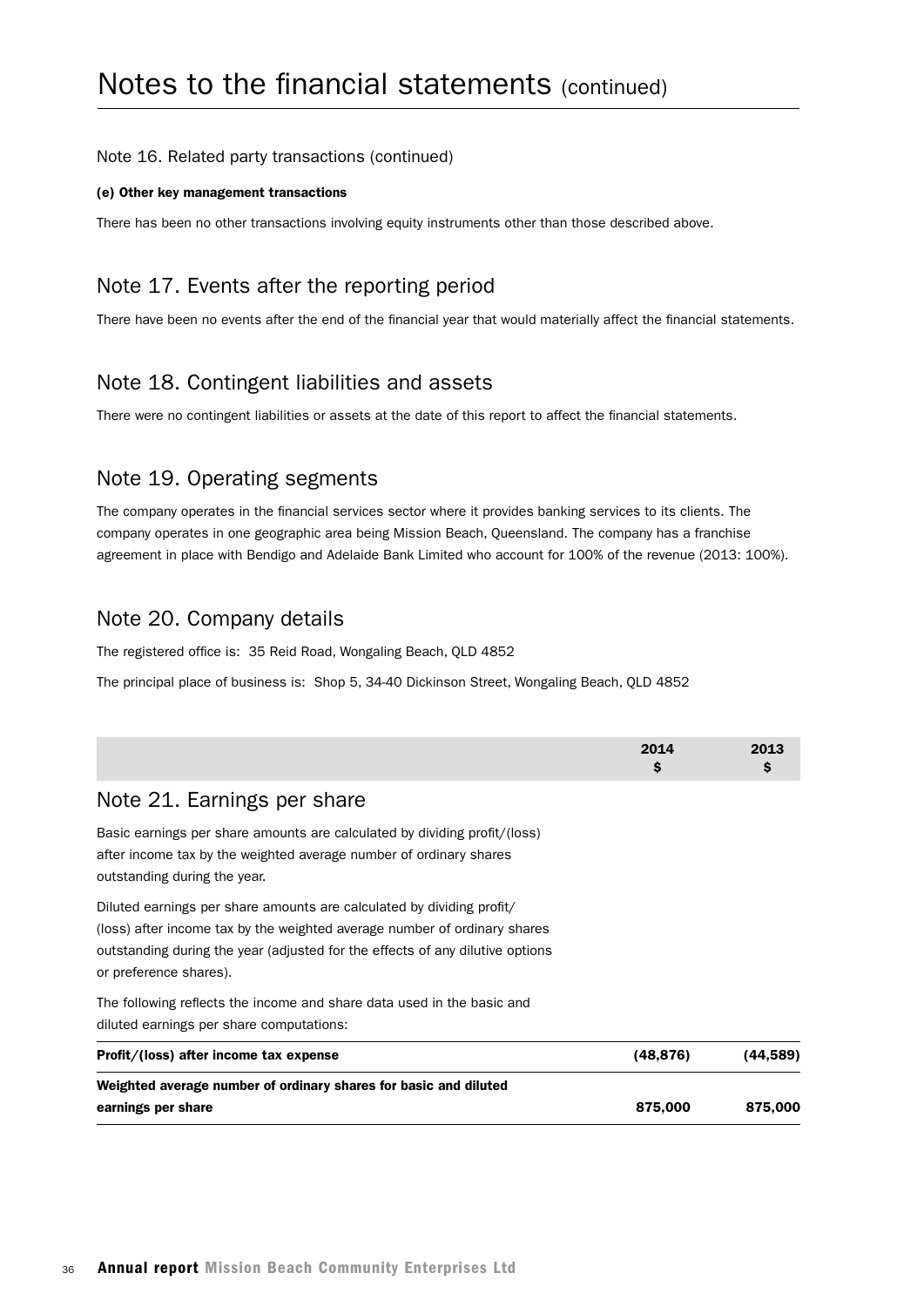## Note 22. Dividends paid or provided for on ordinary shares

No dividends were paid or proposed by the company during the period.

|                                                                                                     | 2014<br>Ş | 2013<br>Ş |
|-----------------------------------------------------------------------------------------------------|-----------|-----------|
| Note 23. Leases                                                                                     |           |           |
| <b>Operating lease commitments</b>                                                                  |           |           |
| Non-cancellable operating leases contracted for but not capitalised in the<br>financial statements: |           |           |
| Payable - minimum lease payments                                                                    |           |           |
| - no later than 12 months                                                                           | 47,733    | 45.460    |
| - between 12 months and 5 years                                                                     | 158,002   |           |
| - greater than 5 years                                                                              |           |           |
|                                                                                                     | 205,735   | 45,460    |

The property lease is a non-cancellable lease with a 5 year term, with rent payable monthly in advance and annual increases fixed at 5%. The lease has a 5 year extension option.

### Note 24. Financial risk management

The company's financial instruments consist mainly of deposits with banks, account receivables and payables, bank overdraft and loans. The totals for each category of financial instruments measured in accordance with AASB 139 as detailed in the accounting policies are as follows:

|                                    | <b>Note</b> | 2014<br>\$ | 2013<br>\$ |
|------------------------------------|-------------|------------|------------|
| <b>Financial assets</b>            |             |            |            |
| Cash and cash equivalents          | 6           | 8,074      | 7,536      |
| Trade and other receivables        | 7           | 30,025     | 25,330     |
| <b>Total financial assets</b>      |             | 38,099     | 32,866     |
| <b>Financial liabilities</b>       |             |            |            |
| Bank overdraft                     | 10          | 237,956    | 181,217    |
| Trade and other payables           | 11          | 81,067     | 11,061     |
| <b>Total financial liabilities</b> |             | 319,023    | 192,278    |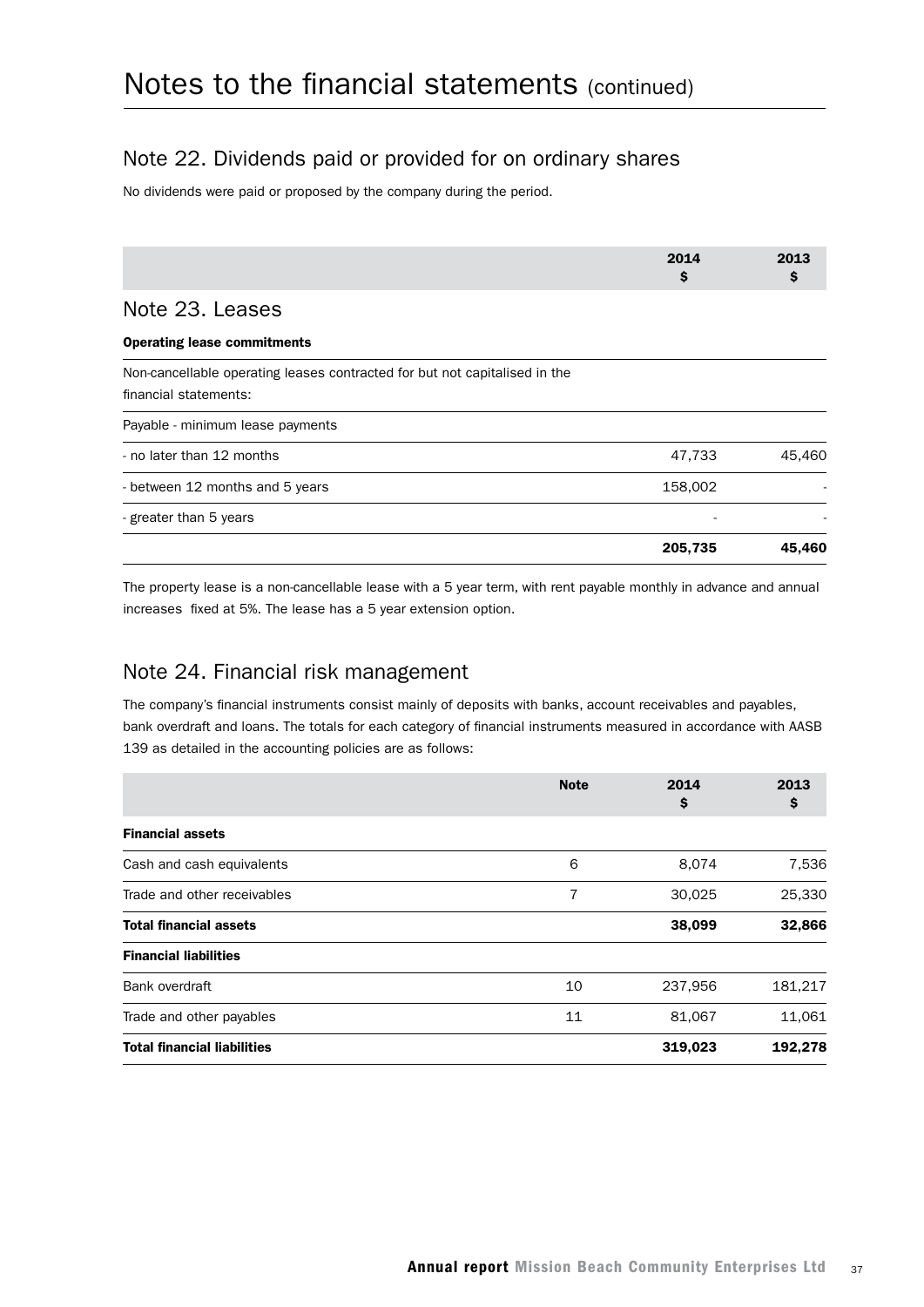#### Financial risk management policies

The Board of Directors has overall responsibility for the establishment and oversight of the risk management framework.

#### Specific financial risk exposure and management

The main risks the company is exposed to through its financial instruments are credit risk, liquidity risk and market risk consisting of interest rate risk, foreign currency risk and other price risk. There have been no substantial changes in the types of risks the company is exposed to, how the risks arise, or the Board's objectives, policies and processes for managing or measuring the risks from the previous period.

#### (a) Credit risk

Credit risk is the risk of financial loss to the company if a customer or counterparty to a financial instrument fails to meet its contractual obligations. For the company it arises from receivables and cash assets.

Credit risk is managed through maintaining procedures that ensure, to the extent possible, that clients and counterparties to transactions are of sound credit worthiness. Such monitoring is used in assessing receivables for impairment. Credit terms for normal fee income are generally 30 days from the date of invoice. For fees with longer settlements, terms are specified in the individual client contracts. In the case of loans advanced, the terms are specific to each loan.

The maximum exposure to credit risk by class of recognised financial assets at the end of the reporting period is equivalent to the carrying amount and classification of those financial assets as presented in the statement of financial position.

The company's exposure to credit risk is limited to Australia by geographic area. The majority of receivables are due from Bendigo and Adelaide Bank Limited.

None of the assets of the company are past due (2013: nil past due) and based on historic default rates, the company believes that no impairment allowance is necessary in respect of assets not past due.

The company limits its exposure to credit risk by only investing in liquid securities with Bendigo and Adelaide Bank Limited and therefore credit risk is considered minimal.

| A rated                    | 8,074     | 7,536 |
|----------------------------|-----------|-------|
| Cash and cash equivalents: |           |       |
|                            | 2014<br>s | 2013  |

#### (b) Liquidity risk

Liquidity risk is the risk that the company will not be able to meet its financial obligations as they fall due. The company ensures it will have enough liquidity to meet its liabilities when due under both normal and stressed conditions. Liquidity management is carried out within the guidelines set by the Board.

Typically, the company maintains sufficient cash on hand to meet expected operational expenses, including the servicing of financial obligations. This excludes the potential impact of extreme circumstances that cannot reasonably be predicted, such as natural disasters.

In addition the company has established an overdraft facility of \$290,000 with Bendigo and Adelaide Bank Limited.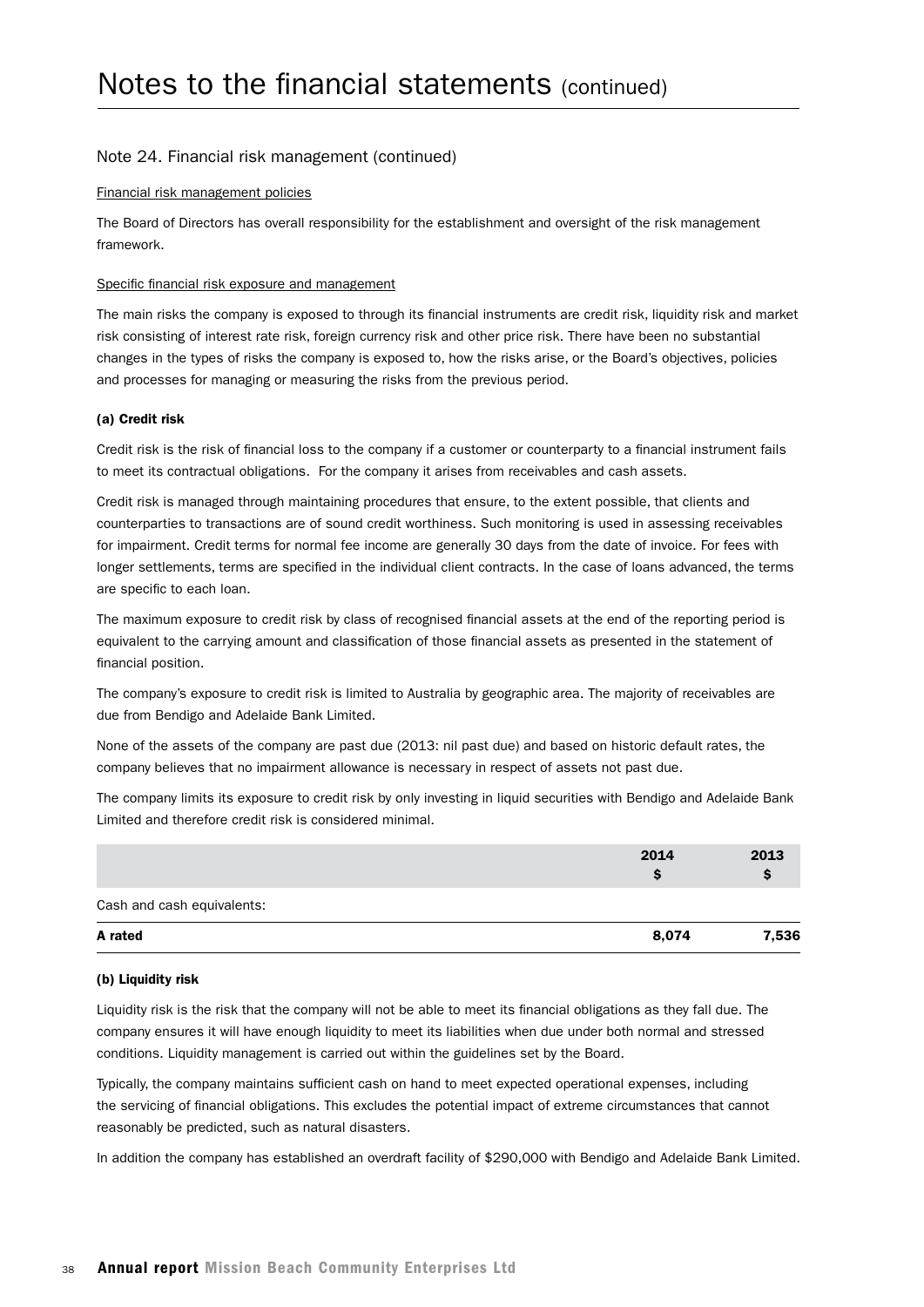#### (b) Liquidity risk (continued)

The table below reflects an undiscounted contractual maturity analysis for financial liabilities. Bank overdrafts have been deducted in the analysis as management does not consider there is any material risk the bank will terminate such facilities. The Bank does however maintain the right to terminate the facilities without notice and therefore the balances of overdrafts outstanding at year end could become repayable within 12 months.

Cash flows realised from financial assets reflect management's expectation as to the timing of realisation. Actual timing may therefore differ from that disclosed. The timing of cash flows presented in the table to settle financial liabilities reflects the earliest contractual settlement dates and does not reflect management's expectations that banking facilities will be rolled forward.

| 30 June 2014                                     | <b>Note</b> | <b>Total</b><br>S | <b>Within</b><br>1 year<br>\$ | 1 to<br>5 years<br>Ş | Over<br>5 years<br>Ş |
|--------------------------------------------------|-------------|-------------------|-------------------------------|----------------------|----------------------|
| <b>Financial liabilities due</b>                 |             |                   |                               |                      |                      |
| Bank overdraft                                   | 10          | 237,956           | 237,956                       |                      |                      |
| Trade and other payables                         | 11          | 81,067            | 81,067                        |                      |                      |
| <b>Total expected outflows</b>                   |             | 319,023           | 319,023                       |                      |                      |
| Financial assets - realisable                    |             |                   |                               |                      |                      |
| Cash & cash equivalents                          | 6           | 8,074             | 8,074                         |                      |                      |
| Trade and other receivables                      | 7           | 30,025            | 30,025                        |                      |                      |
| <b>Total anticipated inflows</b>                 |             | 38,099            | 38,099                        |                      |                      |
| Net (outflow)/inflow on<br>financial instruments |             | (280, 924)        | (280,924)                     |                      |                      |

Financial liability and financial asset maturity analysis:

| 30 June 2013                                     | <b>Note</b> | <b>Total</b><br>\$ | Within<br>1 year<br>S | 1 to<br>5 years<br>S     | Over<br>5 years<br>S |
|--------------------------------------------------|-------------|--------------------|-----------------------|--------------------------|----------------------|
| <b>Financial liabilities due</b>                 |             |                    |                       |                          |                      |
| Bank overdraft                                   | 10          | 181,217 *          | 181,217               | $\overline{\phantom{a}}$ |                      |
| Trade and other payables                         | 11          | 11,061             | 11,061                | ÷                        |                      |
| <b>Total expected outflows</b>                   |             | 192,278            | 192,278               |                          |                      |
| Financial assets - realisable                    |             |                    |                       |                          |                      |
| Cash & cash equivalents                          | 6           | 7,536              | 7,536                 |                          |                      |
| Trade and other receivables                      | 7           | 25,330             | 25,330                |                          |                      |
| <b>Total anticipated inflows</b>                 |             | 32,866             | 32,866                | $\blacksquare$           |                      |
| Net (outflow)/inflow on<br>financial instruments |             | (159, 412)         | (159, 412)            |                          |                      |

\* The Bank overdraft has no set repayment period and as such all has been included as current.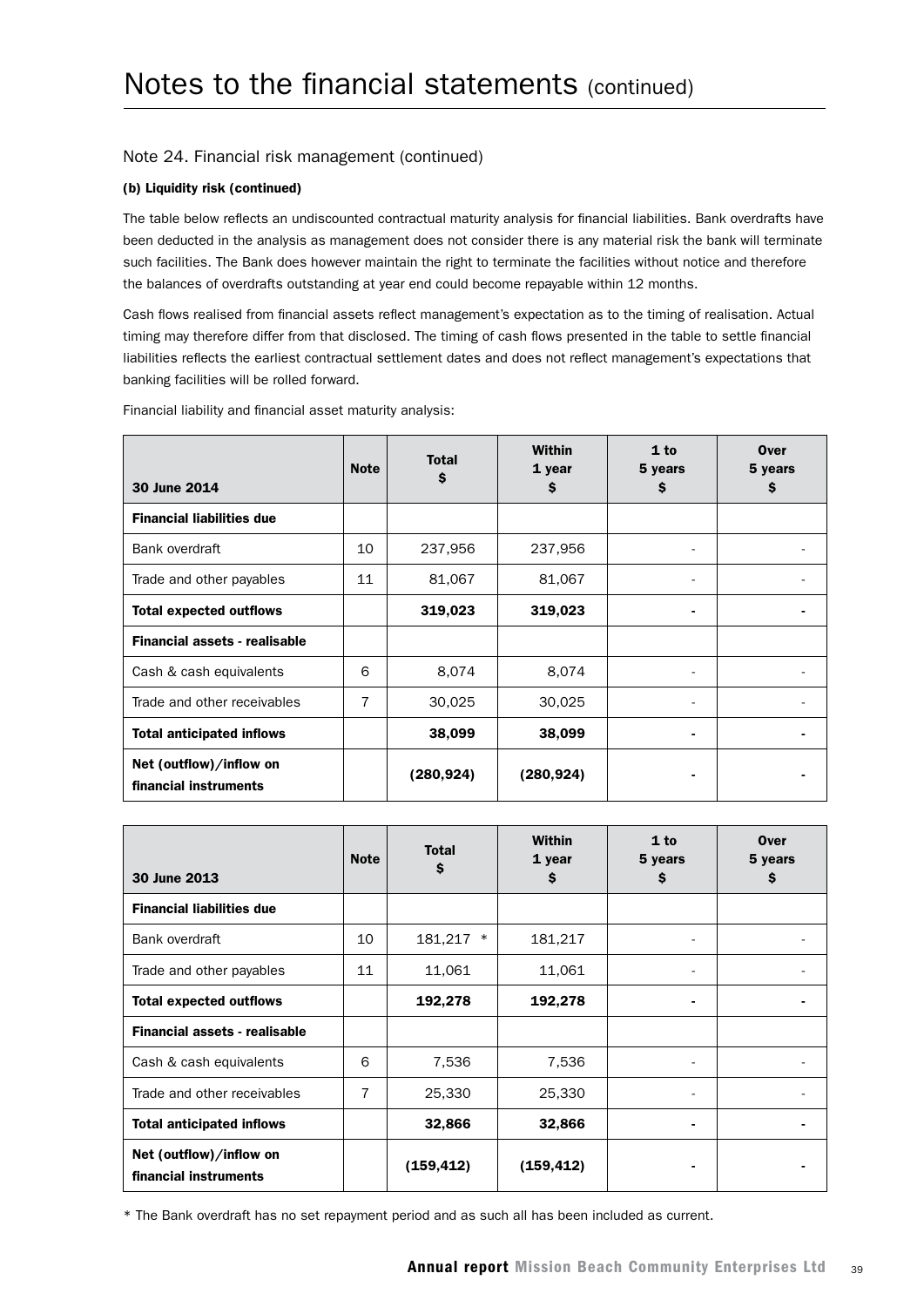#### (c) Market risk

Market risk is the risk that changes in market prices, such as interest rates, will affect the company's income or the value of its holdings of financial instruments. The objective of market risk management is to manage and control market risk exposures within acceptable parameters.

Exposure to interest rate risk arises on financial assets and financial liabilities recognised at the end of the reporting period whereby a future change in interest rates will affect future cash flows or the fair value of fixed rate financial instruments.

The financial instruments that primarily expose the company to interest rate risk are borrowings and cash and cash equivalents.

#### Sensitivity analysis

The following table illustrates sensitivities to the company's exposures to changes in interest rates and equity prices. The table indicates the impact on how profit and equity values reported at the end of the reporting period would have been affected by changes in the relevant risk variable that management considers to be reasonably possible.

These sensitivities assume that the movement in a particular variable is independent of other variables.

|                                            | <b>Profit</b><br>\$ | <b>Equity</b><br>Ş |
|--------------------------------------------|---------------------|--------------------|
| Year ended 30 June 2014                    |                     |                    |
| +/- 1% in interest rates (interest income) | (2, 299)            | (2,299)            |
|                                            | (2, 299)            | (2, 299)           |
| Year ended 30 June 2013                    |                     |                    |
| +/-1% in interest rates (interest income)  | (1,737)             | (1,737)            |
|                                            | (1,737)             | (1,737)            |

The company has no exposure to fluctuations in foreign currency.

#### (d) Price risk

The company is not exposed to any material price risk.

#### Fair values

The fair values of financial assets and liabilities are presented in the following table and can be compared to their carrying amounts as presented in the statement of financial position. Refer to Note 23 for detailed disclosures regarding the fair value measurement of the company's financial assets and liabilities.

Differences between fair values and the carrying amounts of financial instruments with fixed interest rates are due to the change in discount rates being applied to the market since their initial recognition by the company. Most of these instruments, which are carried at amortised cost, are to be held until maturity and therefore the fair value figures calculated bear little relevance to the company.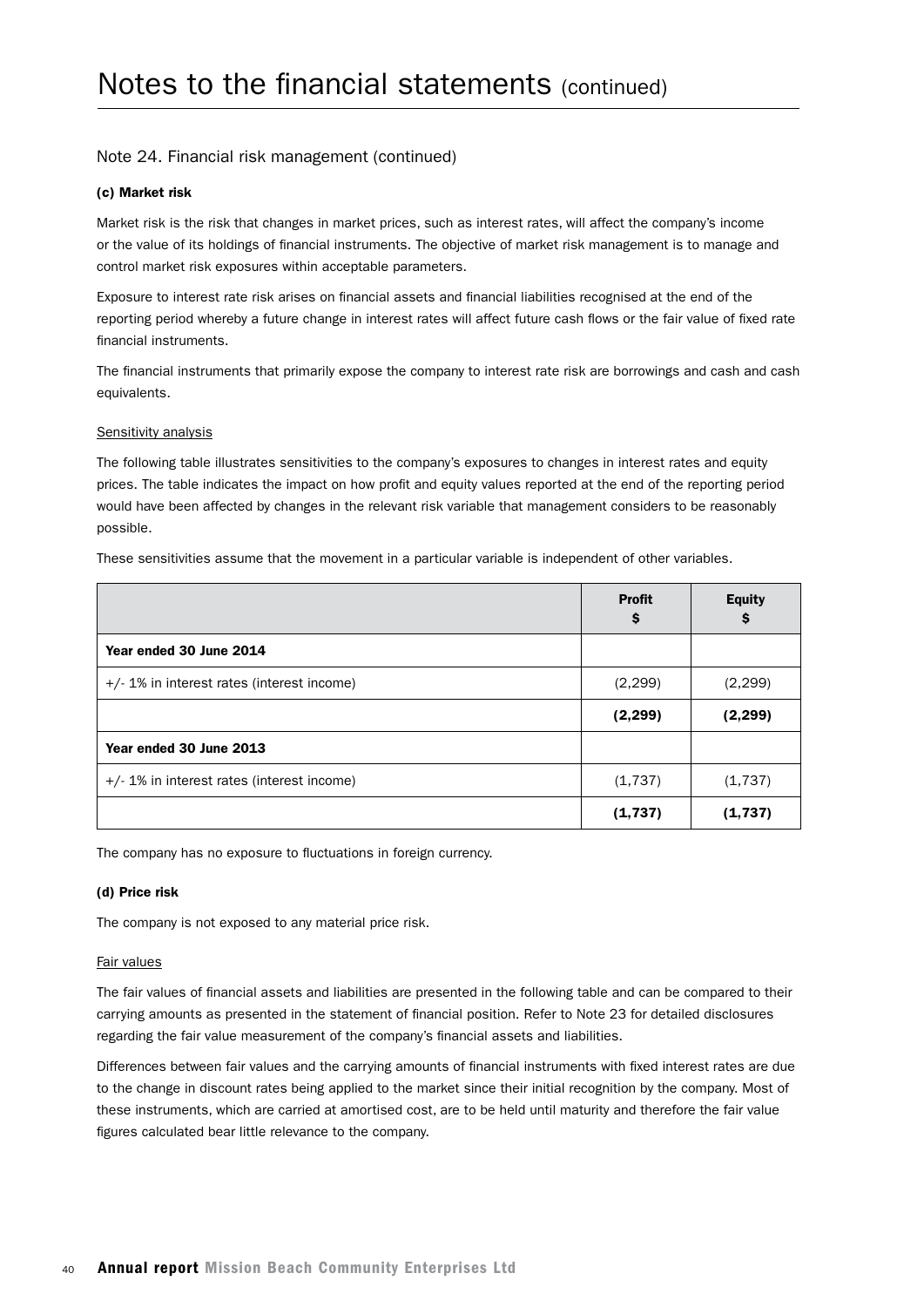#### (d) Price risk (continued)

Fair values (continued)

|                                    |             | 2014                     |                         | 2013                    |                         |
|------------------------------------|-------------|--------------------------|-------------------------|-------------------------|-------------------------|
|                                    | <b>Note</b> | Carrying<br>amount<br>\$ | <b>Fair value</b><br>\$ | Carrying<br>amount<br>S | <b>Fair value</b><br>\$ |
| <b>Financial assets</b>            |             |                          |                         |                         |                         |
| Cash and cash equivalents (i)      |             | 8,074                    | 8,074                   | 7,536                   | 7,536                   |
| Trade and other receivables (i)    |             | 30,025                   | 30,025                  | 25,330                  | 25,330                  |
| <b>Total financial assets</b>      |             | 38,099                   | 38,099                  | 32,866                  | 32,866                  |
| <b>Financial liabilities</b>       |             |                          |                         |                         |                         |
| Bank overdraft                     |             | 237,956                  | 237,956                 | 181,217                 | 181,217                 |
| Trade and other payables (i)       |             | 81,067                   | 81,067                  | 11,061                  | 11,061                  |
| <b>Total financial liabilities</b> |             | 319,023                  | 319,023                 | 192,278                 | 192,278                 |

(i) Cash and cash equivalents, trade and other receivables, and trade and other payables are short-term instruments in nature whose carrying amounts are equivalent to their fair values. The fair values of receivables and payables are determined on the basis of an income approach using a discounted cash flow methodology. Discount rates are based on market interest rates for similar instruments and range between 7.8% and 9.3%, depending upon the nature of the instrument.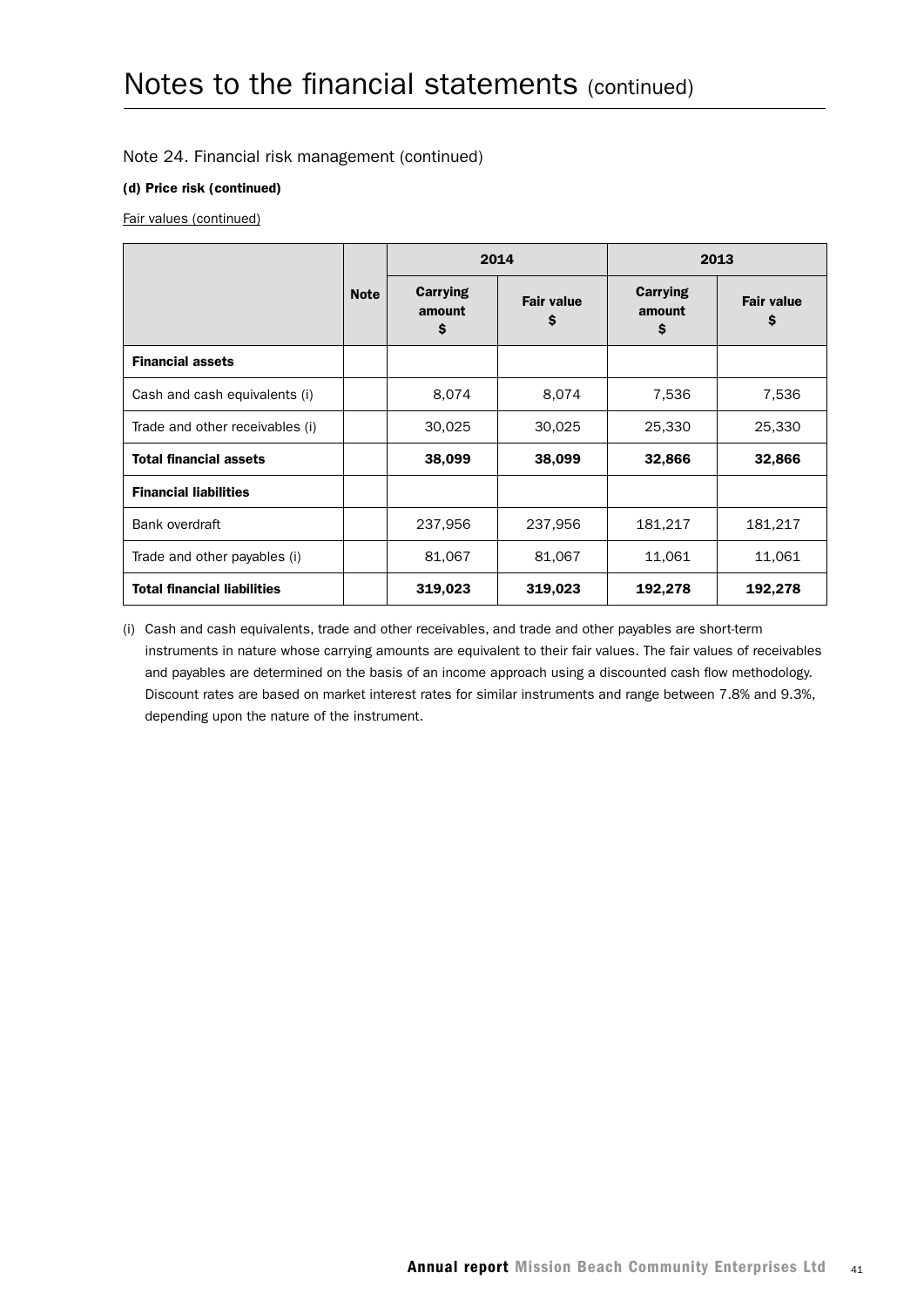## Directors' declaration

In accordance with a resolution of the Directors of Mission Beach Community Enterprises Limited, the Directors of the company declare that:

- 1 the financial statements and notes, as set out on pages 15 to 41 are in accordance with the Corporations Act 2001 and:
	- (i) comply with Australian Accounting Standards, which as stated in accounting policy Note 1(a) to the financial statements constitutes compliance with International Financial Reporting Standards (IFRS); and
	- (ii) give a true and fair view of the company's financial position as at 30 June 2014 and of the performance for the year ended on that date;
- 2 in the Directors' opinion there are reasonable grounds to believe that the company will be able to pay its debts as and when they become due and payable.

This resolution is made in accordance with a resolution of the Board of Directors.

Chair Treasurer

Phi Miti

Anthony Trevor Lee Christopher Rodney Norton

Signed at Mission Beach on 16 September 2014.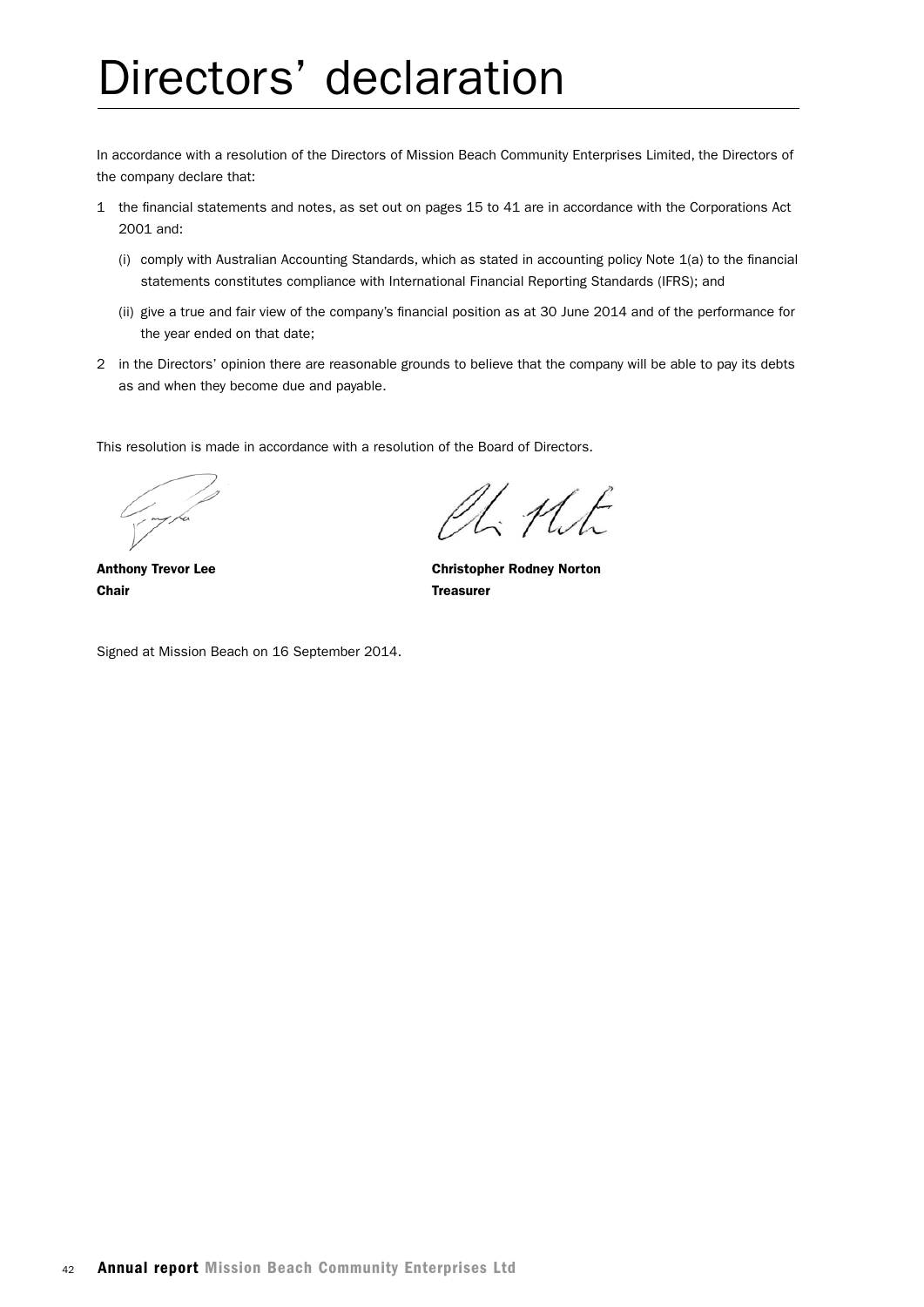## Independent audit report



Chartered Accountants Level 2, 10-16 Forest Street Bendigo, VICTORIA<br>PO Box 30, Bendigo VICTORIA 3552

> Ph: (03) 5445 4200 Fax: [03] 5444 4344 nd Bride www.rsdodvisors.com.gu

#### *INDEPENDENT AUDITOR'S REPORT TO THE MEMBERS OF MISSION BEACH COMMUNITY ENTERPRISES LIMITED*

#### **Report on the Financial Report**

We have audited the accompanying financial report of Mission Beach Community Enterprises Limited, which comprises the statement of financial position as at 30 June 2014, the statement of profit or loss and other comprehensive income, the statement of changes in equity and the statement of cash flows for the year then ended, notes comprising a summary of significant accounting policies and other explanatory information and the directors' declaration of the company at the year's end.

#### *Directors' Responsibility for the Financial Report*

The directors of the company are responsible for the preparation of the financial report that gives a true and fair view in accordance with Australian Accounting Standards and the Corporations Act 2001 and for such internal control as the directors determine is necessary to enable the preparation of the financial report that gives a true and fair view and is free from material misstatement, whether due to fraud or error. In Note 1, the directors also state, in accordance with Accounting Standard AASB 101: Presentation of Financial Statements, that the financial statements comply with International Financial Reporting Standards (IFRS).

#### *Auditor's Responsibility*

Our responsibility is to express an opinion on the financial report based on our audit. We conducted our audit in accordance with Australian Auditing Standards. Those standards require that we comply with relevant ethical requirements relating to audit engagements and plan and perform the audit to obtain reasonable assurance about whether the financial report is free from material misstatement.

An audit involves performing procedures to obtain audit evidence about the amounts and disclosures in the financial report. The procedures selected depend on the auditor's judgement, including the assessment of the risks of material misstatement of the financial report, whether due to fraud or error. In making those risk assessments, the auditor considers internal control relevant to the company's preparation of the financial report in order to design audit procedures that are appropriate in the circumstances, but not for the purpose of expressing an opinion on the effectiveness of the company's internal control. An audit also includes evaluating the appropriateness of accounting policies used and the reasonableness of accounting estimates made by the directors, as well as evaluating the overall presentation of the financial report.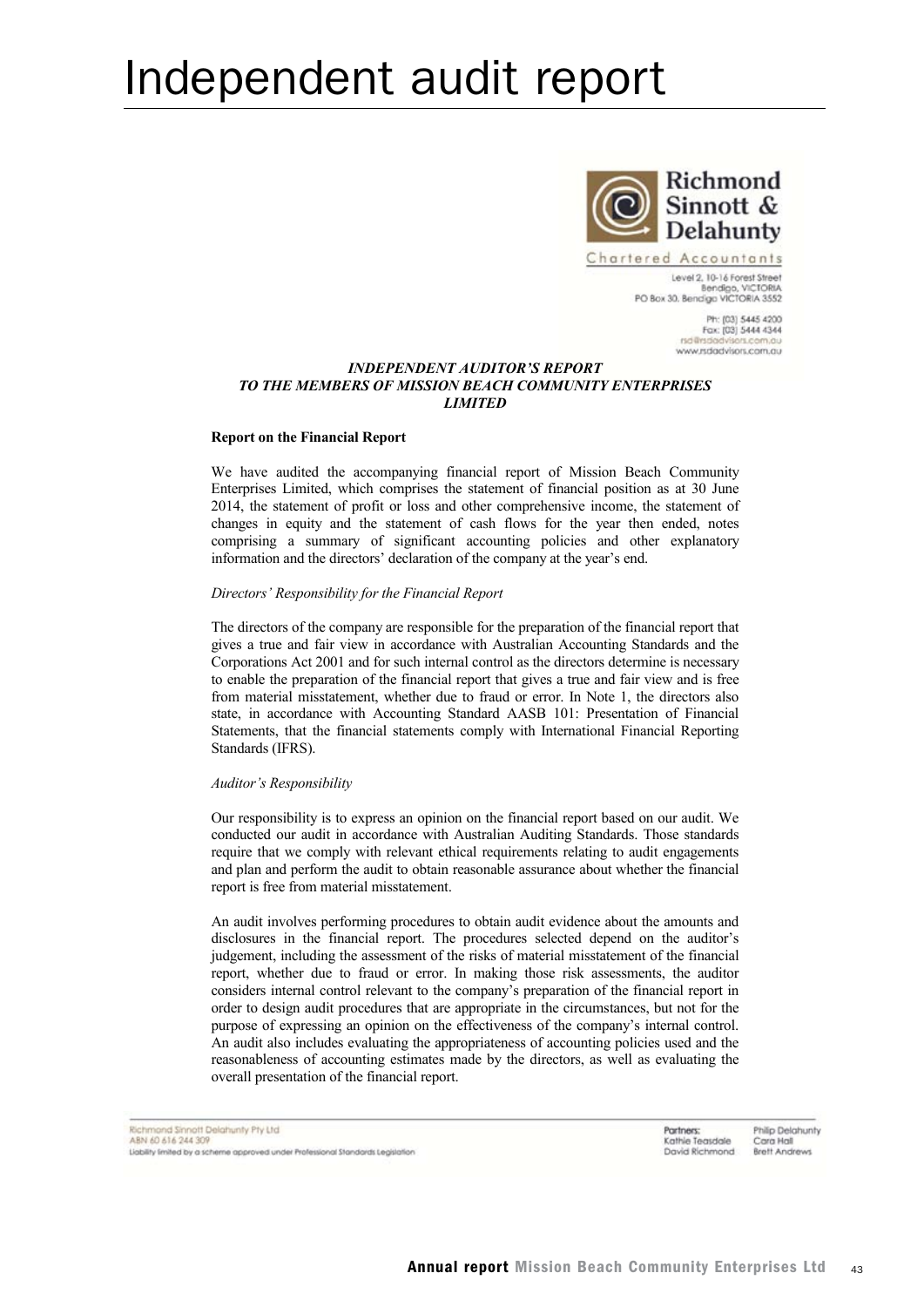We believe that the audit evidence we have obtained is sufficient and appropriate to provide a basis for our audit opinion.

#### *Independence*

In conducting our audit, we have complied with the independence requirements of the Corporations Act 2001. We confirm that the independence declaration required by the Corporations Act 2001, which has been given to the directors of Mission Beach Community Enterprises Limited, would be in the same terms if provided to the directors as at the time of this auditor's report.

#### *Auditor's Opinion*

In our opinion:

- (a) the financial report of Mission Beach Community Enterprises Limited is in accordance with the Corporations Act 2001, including:
	- (i) giving a true and fair view of the company's financial position as at 30 June 2014 and of its performance for the year ended on that date; and
	- (ii) complying with Australian Accounting Standards (including Australian Accounting Interpretations) and the Corporations Regulations 2001; and
- (b) the financial report also complies with the International Financial Reporting Standards as disclosed in Note 1.

#### *Emphasis of Matter*

Without modifying our opinion, we draw attention to Note 1 in the financial report, which indicates that the company incurred a net loss of \$48,876 during the year ended 30 June 2014, further reducing the company's net assets to \$170,748. These conditions, along with other matters as set forth in Note 1, indicate the existence of a material uncertainty that may cast significant doubt over the company's ability to continue as a going concern and therefore, the company may be unable to realise its assets and discharge its liabilities in the normal course of business.

**RICHMOND SINNOTT & DELAHUNTY** Chartered Accountants

' flo l

**P. P. Delahunty** Partner

Dated at Bendigo, 16 September 2014